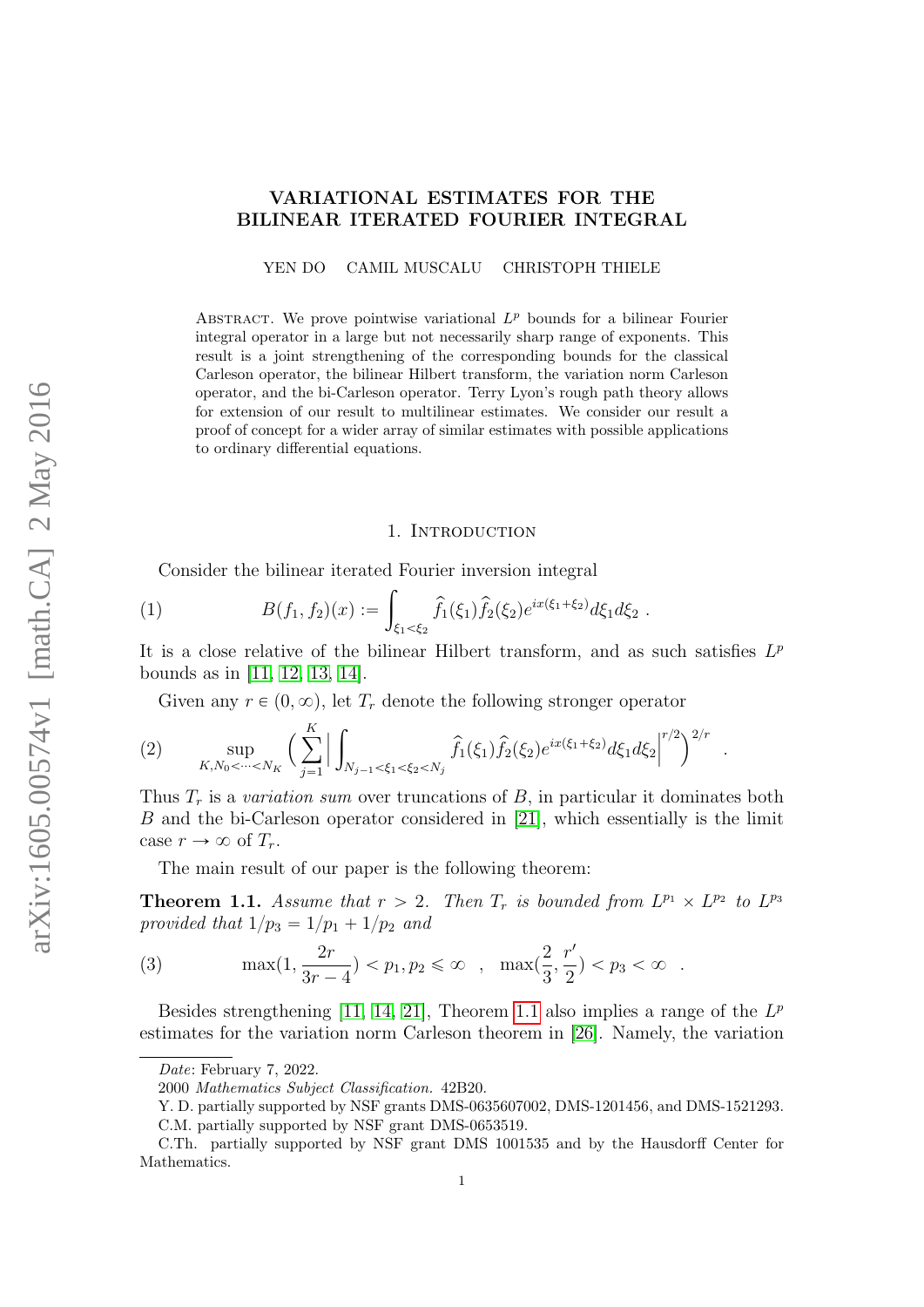norm Carleson estimate can be obtained by a variant of [\(2\)](#page-0-1) without the constraint  $\xi_1 < \xi_2$ , which in turn can be estimated by the sum of [\(2\)](#page-0-1) and a symmetric version of [\(2\)](#page-0-1).

The theory of ordinary differential equations with rough driving signals initiated by T. Lyons [\[17\]](#page-47-4) and developed by many, for example [\[18\]](#page-47-5) discusses similar expressions as [\(2\)](#page-0-1) and controls them using additional information on the Fourier transform of  $f_1, f_2$ , allows to bootstrap our main theorem in a certain range of exponents to multi(sub)linear estimates:

<span id="page-1-0"></span>**Corollary 1.2.** Let  $k \geq 3$ . For any  $r > 0$  let  $T_{k,r}$  denote

(4) 
$$
\sup_{K,N_0 < \dots < N_K} \left( \sum_{j=1}^K \Big| \int_{N_{j-1} < \xi_1 < \dots < \xi_k < N_j} \prod_{m=1}^k \hat{f}_m(\xi_m) e^{ix\xi_m} d\xi_m \Big|^{r/k} \right)^{k/r} .
$$

Then for every  $p \in (\frac{3}{2}, \infty)$  and  $r > \max(2, \frac{p}{p-1})$  $\frac{p}{p-1}$ ) it holds that

(5) 
$$
||T_{k,r}[f_1,\ldots,f_k]||_{p/k} \lesssim \prod_{m=1}^k ||f_m||_p.
$$

The end-point version  $r = \infty$  of this corollary was posed as a problem in [\[24\]](#page-47-6).

It should be of interest to study variants of Theorem [1.1](#page-0-0) where  $e^{ix(\xi_1+\xi_2)}$  is replaced by  $e^{ix(\alpha_1\xi_1+\alpha_2\xi_2)}$  for general real parameters  $\alpha_1, \alpha_2$  and similarly for Corol-lary [1.2.](#page-1-0) Such variants of Theorem [1.1](#page-0-0) do not hold if  $\alpha_1 \alpha_2(\alpha_1 + \alpha_2) = 0$ , the interesting case  $\alpha_1 + \alpha_2 = 0$  is discussed in [\[23\]](#page-47-7). It is possible that  $\alpha_1 \alpha_2 (\alpha_1 + \alpha_2) \neq 0$ is the only constraint towards such variants of Theorem [1.1,](#page-0-0) this would lead to strong variants of Corollary [1.2](#page-1-0) with interesting consequences for rough ordinary differential equations. For our present purpose, we hope that our omission of further parameters  $\alpha_1, \alpha_2$  simplifies the readability of our proof and we defer the discussion of potentially rich ramifications of the theory of general parameters to the future. We refer to [\[10\]](#page-46-2) for a discussion of a degenerate trilinear variant of [\(1\)](#page-0-2).

While [\[26\]](#page-47-3) establishes a sharp range of exponents for the variation norm Carleson operator, we do not prove that the range of exponents of Theorem [1.1](#page-0-0) is sharp, though this range is clearly dictated by our method of proof. Part of our ambition was to obtain a sufficiently large range of exponents to allow for instances of Corollary [1.2,](#page-1-0) for example a point  $p_1 = p_2 = 2$  and  $2 < r < 3$ . By the Hölder inequality, the simpler version of  $T_r$  where the the bilinear Hilbert symbol  $1_{\xi_1 < \xi_2}$  is replaced by 1 is controlled by a product of two variation norm Carleson operators, where the new variation-norm exponents s and t satisfy  $2/r = 1/s + 1/t$ . In order to apply the known estimates (from [\[26\]](#page-47-3)) to these variation-norm Carleson operators, we need  $p_1 > s'$  and  $p_2 > t'$  and which clearly leads to the constraint  $p_3 > r'/2$ . We also need  $s, t > 2$  which together with the relation  $2/r = 1/t + 1/s$ leads to  $t', s' > \max(1, 2r/(3r-4))$  and from there we then obtain the lower bound constraints for  $p_1, p_2$ .

It is not hard to see that for  $r \geq 4$  the range [\(3\)](#page-0-3) becomes the classical range for the bilinear Hilbert transform (and in particular independent of  $r$ ). Since variation-norm operators with larger exponents are smaller, we may assume without loss of generality that  $2 < r < 4$  in the rest of the paper.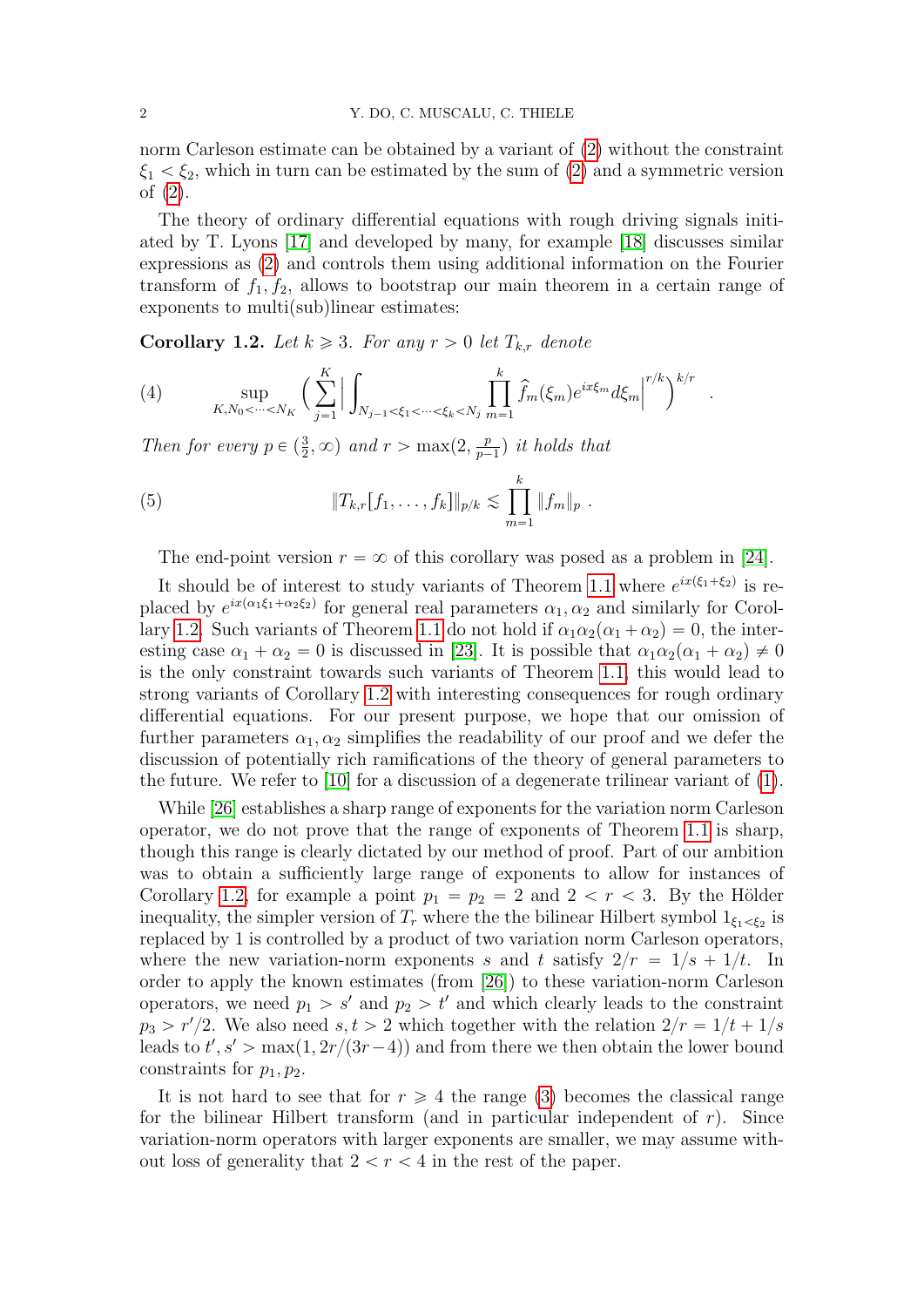### 2. Outline of the proof

By dualization and monotone convergence, we cound find measurable functions  $K: \mathbb{R} \to \mathbb{Z}_+, N_0(x) \leq N_1(x) \leq \ldots$ , and  $d_0(x), d_1(x), \ldots$  such that

(i)  $\sum_{j\geqslant 0} |d_j|^{r/(r-2)} \equiv 1;$ 

(ii) for every x, if  $j > K(x)$  then  $d_i(x) = 0$  and  $N_i(x) = N_{i-1}(x)$ ; and

(iii) for every  $x \in \mathbb{R}$  we have  $|T_r(f_1, f_2)(x)| \lesssim B_r(f_1, f_2)(x)$ , where

$$
B_r(f_1, f_2)(x) := \sum_{j=1}^K d_j \iint_{N_{j-1} < \xi_1 < \xi_2 < N_j} \prod_{j=1,2} \hat{f}_j(\xi_j) e^{ix\xi_j} d\xi_1 d\xi_2.
$$

Thus, it suffices to prove the desired estimate  $B_r$ , provided that the implicit constants depend only on r and  $p_1, p_2, p_3$ . We will fix K,  $(N_j)$ , and  $(d_j)$  in the rest of the paper. By monotone convergence, we may assume that  $K$ ,  $N_j$  are bounded.

For any  $M < N$  we will decompose  $1_{M < \xi_1 < \xi_2 < N}$  into three components:

<span id="page-2-0"></span>
$$
m_{CC}(M, N, \xi_1, \xi_2) + m_{BC}(M, N, \xi_1, \xi_2) + m_{LM}(M, N, \xi_1, \xi_2)
$$

- $\bullet$   $m_{BC}$  captures the singularity along the line segment from  $(M, M)$  to  $(N, N),$
- $\bullet$   $m_{CC}$  captures the singularity along the other two edges of the triangle, and
- $\bullet$   $m_{LM}$  is an error term that has two singularities at  $(M, M)$  and  $(N, N)$ .

Construction of these symbols are detailed in Section [3](#page-3-0) using a hybrid of the argu-ments in [\[26\]](#page-47-3) and [\[21\]](#page-47-2). Applying this decomposition for  $(M, N) = (N_{i-1}, N_i)$  and using the triangle inequality, it follows that  $B_r$  is controlled by three corresponding bilinear operators. Via standard arguments (detailed in the Appendices), each of these three operators is in turn controlled by a bounded sum of discrete operators, which will be described in Section [4.](#page-6-0) To prove boundedness of the discrete model operators in the desired  $L^p$  ranges, we will use the new  $L^p$  theory for outer measures introduced in [\[6\]](#page-46-3). It turns out that analogues (for outer measure spaces) of classical singular integral operators arise naturally in our proof, and they are effective tools to handle nested levels of time-frequency analysis. In order to study these operators, we adapted an argument in [\[6\]](#page-46-3) to prove a Marcinkiewicz interpolation theorem (see Lemma [5.1\)](#page-9-0) for (quasi)sublinear maps between outer measure spaces, which generalizes a simpler interpolation result in [\[6\]](#page-46-3).

2.1. Notational conventions. By a (standard) dyadic interval we mean  $[n2^k, (n+1)$ 1)<sup>2k</sup> for some  $n, k \in \mathbb{Z}$ . For any  $a \in [0, 1)$ , by an a-shifted dyadic interval we mean an interval of the form  $2^k([n, n+1) + (-1)^k a)$ .

For any interval I we denote its midpoint by  $c(I)$ , its left children by  $I_{-}$  and its right children by  $I_+$ . For any positive C, the C-enlargement of I is defined to be the  $C$ -dilation of  $I$  from its center and will be denoted by  $CI$ . Enlargements of cubes are defined similarly. We will define  $\tilde{\chi}_I(x) = \left(1 + \frac{|x - c(I)|}{|I|}\right)$  $\frac{-c(I)|}{|I|}\big)^{-2}.$ 

For any set  $A \subset \mathbb{R}$ , we define  $D_y A := \{2^y \xi : \xi \in A\}$  the dilation of A relative to the origin. For any number  $\alpha$  and any interval I, let  $I + \alpha := \{x + \alpha : x \in I\}.$ 

We say that  $A \leq B$  if there is an absolute constant  $C \in (0, \infty)$  such that  $|A| \leq C|B|$ . If C depends on  $t_1, t_2, \ldots$  we will say that  $A \leq t_1, t_2, \ldots$  B. (We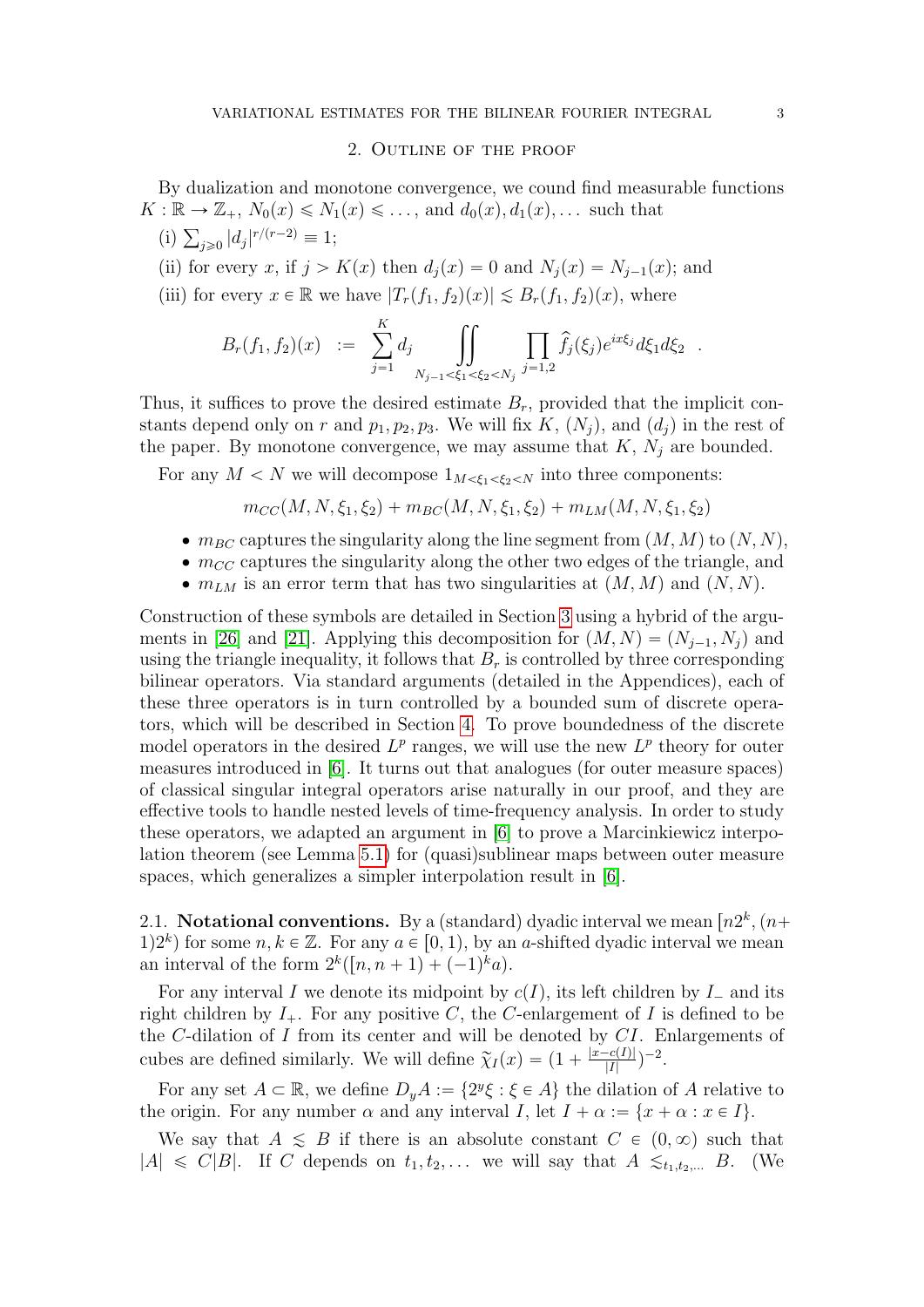sometimes suppress some subscripts if the dependence is not important for the relevant discussion.)

If *J* is an interval we define  $M_J f = \sup_{I \supset J} |I|^{-1} \int$  $\int_I |f(x)| dx$  for every function f. We will use the following normalizations for inner product and Fourier transforms:

$$
\langle f, g \rangle := \int_{\mathbb{R}} f(x) \overline{g(x)} dx
$$
,  $\widehat{f}(\xi) := (2\pi)^{-1/2} \int_{\mathbb{R}} f(x) e^{-ix\xi} dx$ .

## 3. Decomposition of the triangular symbol

<span id="page-3-0"></span>In this section, we will construct  $m_{CC}$  and  $m_{BC}$  ( $m_{LM}$  is defined using [\(6\)](#page-2-0)).

## 3.1. Construction of  $m_{CC}$ .

<span id="page-3-2"></span>3.1.1. Decomposition of  $1_{M \leq \xi \leq N}$ . Below we adapt a decomposition in [\[26\]](#page-47-3). We partition  $(M, N)$  into maximal dyadic intervals I such that

$$
dist(I, \{M, N\}) \ge L_1|I| .
$$

Let  $\mathcal{H} = \mathcal{H}(M, N)$  denote the set of these dyadic intervals. It is clear that the length of two neighboring elements of  $\mathcal{H}$  differs by a factor of  $2^k$  where k is integer in  $[-1, 1]$ , therefore we may denote the lengths of the left and right neighbors of  $I \in \mathcal{H}$  by  $u(I)|I|$  and  $v(I)|I|$  where  $u(I), v(I) \in \{\frac{1}{2}, 1, 2\}$  and these two numbers are completely determined from the following details:

- the unique  $m \in \mathbb{Z}_+$  such that  $M \in I (m + 1)|I|;$
- the unique  $n \in \mathbb{Z}_+$  such that  $N \in I + (n + 1)|I|;$
- $\bullet$  whether I is the left or right children of its dyadic parent.

Let A denote the set of eligible  $(side, m, n)$  for  $I \in \mathcal{H}$ , where side  $\in \{ left, right\}.$ For any  $\alpha \in A$ , let  $I_{M,N}(\alpha)$  be the set of corresponding dyadic intervals.

Given any  $1/2 < c < 5/8$  by elementary arguments we could construct smooth functions  $\phi_{u,v}$  indexed by  $(u, v) \in \{\frac{1}{2}, 1, 2\}^2$ , all supported in  $[-c, c]$ , such that

<span id="page-3-1"></span>
$$
1_{(M,N)}(\xi) = \sum_{I \in \mathcal{H}(M,N)} \phi_{u(I),v(I)}(\frac{\xi - c(I)}{|I|}) .
$$

We will write  $\phi_{\alpha,I}(\xi) := \phi_{u,v}(\frac{\xi - c(I)}{|I|})$  $\frac{c(I)}{|I|}$  if the details of I match with  $\alpha$ , thus

(6) 
$$
1_{(M,N)}(\xi) = \sum_{\alpha \in A} \sum_{I \in I_{M,N}(\alpha)} \phi_{\alpha,I}(\xi) .
$$

Note that the sum in the right converges absolutely pointwise: every term is nonegative, and at every  $\xi$  there are only finitely many nonzero terms in the sum.

3.1.2. Definition of  $m_{CC}$ . Intuitively,  $m_{CC}(M, N, \xi_1, \xi_2)$  is a smooth restriction of  $1_{M<\xi_1<\xi_2 to$ 

<span id="page-3-3"></span>(7) 
$$
\left\{ (\xi_1, \xi_2) \in [M, N]^2 : \min(|\xi_1 - M|, |\xi_2 - N|) \le |\xi_1 - \xi_2|/200 \right\} ,
$$

which will be denoted by  $R_1(M, N)$ . For a more precise statement, see Lemma [A.4.](#page-40-0)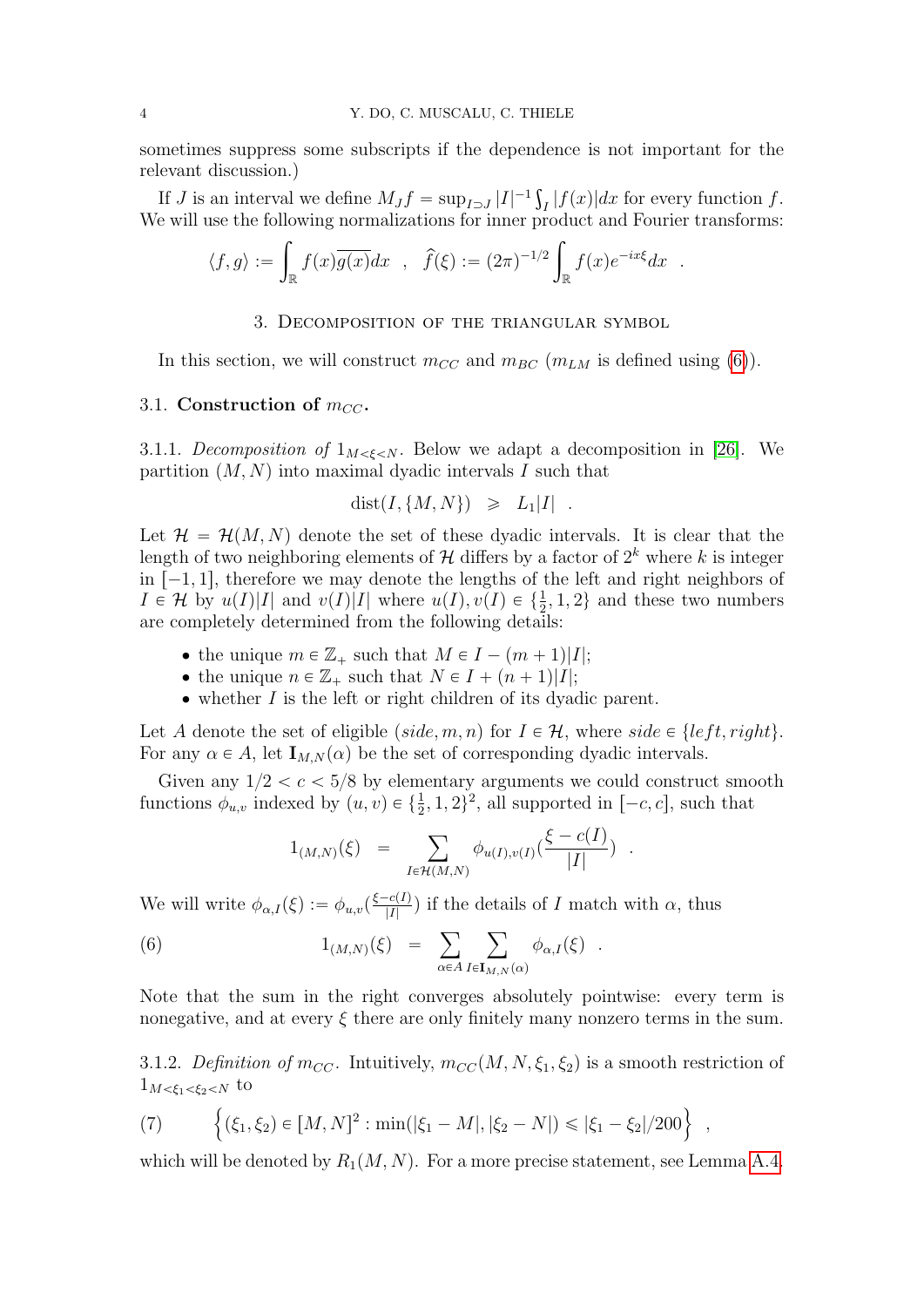<span id="page-4-0"></span>To motivate, note that using [\(6\)](#page-3-1) we obtain for any  $(\xi_1, \xi_2) \in R_1$ 

(8) 
$$
1_{M < \xi_1 < \xi_2 < N} = 1_{M < \xi_1 < N} 1_{M < \xi_2 < N}
$$
  
= 
$$
\sum_{\alpha, \beta \in A} \sum_{I \in I_{M,N}(\alpha)} \sum_{J \in I_{M,N}(\beta)} \phi_{\alpha,I}(\xi_1) \phi_{\beta,J}(\xi_2)
$$

and we will construct  $m_{CC}$  by removing terms supported far from  $R_1$  in the sum.

Specifically, let

 $A_1 = \{m_\alpha \leqslant n_\alpha/4\}$ ,  $A_3 = \{m_\alpha \geqslant 4n_\alpha\}$ ,  $A_2 = A - A_1 - A_3$ ,

which are subsets of  $A$ . As we will see,  $A_2$  is a finite set.

Definition 3.1. Define

$$
m_{CC}(M, N, \xi_1, \xi_2) := \sum_{k=1}^{5} m_{CC,k}(M, N, \xi_1, \xi_2)
$$

where  $m_{CC,j}$  are sub-sums of the right hand side of [\(8\)](#page-4-0) under some extra constraints. We will always have  $I \in I_{M,N}(\alpha)$  and  $J \in I_{M,N}(\beta)$  and the summands are always  $\phi_{\alpha J}(\xi_1)\phi_{\beta J}(\xi_2)$ , and the following table details the extra contraints:

|            | $Symbols \mid Conditions \text{ } on \alpha \mid Conditions \text{ } on \beta \mid$ |                 | Extra conditions on $I,J$ |
|------------|-------------------------------------------------------------------------------------|-----------------|---------------------------|
| $m_{CC,1}$ | $\alpha \in A_1$                                                                    | $\beta \in A_1$ | $\leqslant$  J /16        |
| $m_{CC,2}$ | $\alpha \in A_1$                                                                    | $\beta \in A_2$ | $\leqslant$  J /16        |
| $m_{CC,3}$ | $\alpha \in A_1$                                                                    | $\beta \in A_3$ | None                      |
| $m_{CC,4}$ | $\alpha \in A_2$                                                                    | $\beta \in A_3$ | $ I  \geqslant 16 J $     |
| $m_{CC,5}$ | $\alpha \in A_3$                                                                    | $\beta \in A_3$ | $ \geqslant 16 J $        |

3.2. Construction of  $m_{BC}$ . In this section, we construct the  $m_{BC}$  symbol, which may be viewed as a smooth restriction of  $\chi_{M \leq \xi_1 \leq \xi_2 \leq N}$  to a neighborhood of  $R_2(M, N)$ , which consists of all  $M < \xi_1, \xi_2 < N$  such that

(9) 
$$
|\xi_1 - \xi_2| < \frac{\min(|\xi_1 + \xi_2 - M|, |\xi_1 + \xi_2 - N|)}{100}
$$

For a more precise statement, see Lemma [A.5.](#page-41-0)

To motivate the construction, we first note that if  $(\xi_1, \xi_2) \in R_2$  then

<span id="page-4-1"></span>
$$
\chi_{M < \xi_1 < \xi_2 < N} = \chi_{\xi_1 < \xi_2} \chi_{M < \xi_1 + \xi_2 < N} .
$$

We will construct  $m_{BC}$  by writing the product in the right hand side of the last display as a sum of products of wave packets (using a suitable decomposition for each factor), and then removing from this sum essentially those terms that are supported far from  $R_2$ .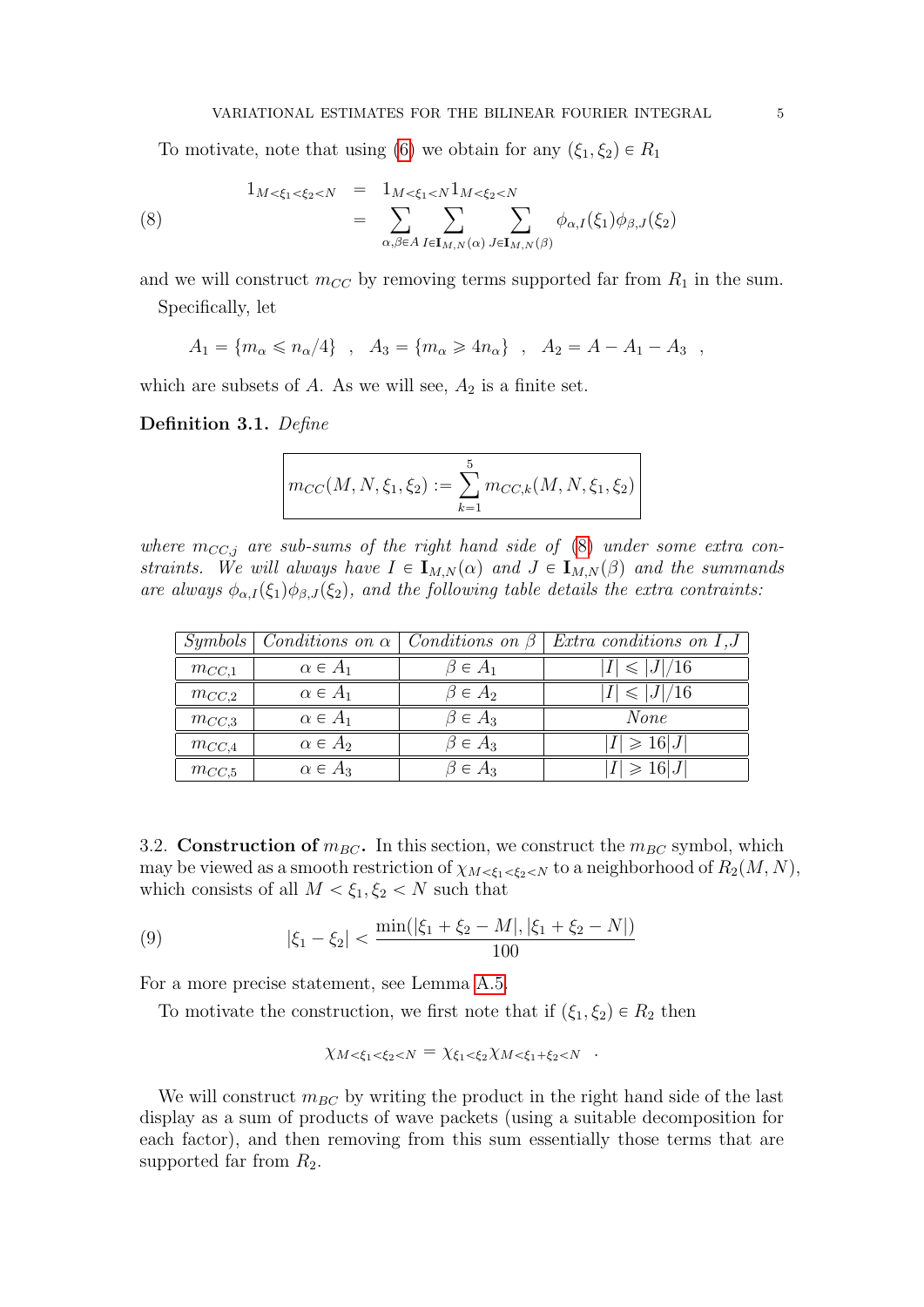3.2.1. Decomposition of  $\chi_{\xi_1 < \xi_2}$ . We largely follow [\[14\]](#page-47-1) (see also [\[28,](#page-47-8) [19\]](#page-47-9)).

Shifted cubes: For any  $b = (b_1, \ldots, b_n) \in [0, 1)^n$  we say that  $S = S_1 \times \cdots \times S_n$  is a b-shifted dyadic cube if  $S_j$  is a b<sub>j</sub>-shifted dyadic interval, and  $|S_1| = \cdots = |S_n|$ . In this paper, unless otherwise specified, the coordinates of underlying shifts are assumed to be in  $\{0, \frac{1}{3}\}$  $\frac{1}{3}, \frac{2}{3}$  $\frac{2}{3}$ .

Whitney decomposition: For each  $b \in \{0, \frac{1}{3}\}$  $\frac{1}{3}, \frac{2}{3}$  $\frac{2}{3}$ <sup>2</sup> consider the collection  $S_b$  of all maximal b-shifted squares  $S_1 \times S_2$  satisfying

(i) dist $(S_1 \times S_2, \ell) \geq L_2|S_1|$ , here  $\ell$  is the line  $\{\xi_1 = \xi_2\}.$ 

It is clear that for such square it holds that

(10) 
$$
L_2|S_1| \le \text{dist}(S_1 \times S_2, \ell) \le (2L_2 + 1)|S_1|.
$$

Using a partition of unity argument, we may write

<span id="page-5-1"></span>
$$
\chi_{\xi_1 < \xi_2} = \sum_b \sum_{S_1 \times S_2 \in \mathbf{S}_b} \phi_{S_1 \times S_2}(\xi_1, \xi_2)
$$

where  $\{\phi_{S_1\times S_2}\}\$ is a family of nonnegative  $C^\infty$  bump functions, such that  $\phi_{S_1\times S_2}$ is supported inside  $\frac{4}{5}S_1 \times \frac{4}{5}$  $\frac{4}{5}S_2$ . Note that if  $(\xi_1, \xi_2) \in S$  then  $\xi_1 + \xi_2 \in S_1 + S_2$ . Note that  $S_1 + S_2$  can be generously covered by 6 intervals of the form  $(3/4)I_j$ ,  $1 \leq j \leq 4$ , where  $I_j$  are shifted dyadic intervals having the same length as  $|S_1|$ .

Using partitions of unity, we may find nonnegative smooth functions  $\phi_{3,I_j}$  with support inside  $(4/5)I_j$ , such that for every  $\xi \in S_1 + S_2$  it holds that  $1 = \sum_j \phi_{3,I_j}(\xi)$ . We obtain

$$
\chi_{\xi_1 < \xi_2} = \sum_{S \in \mathbf{S}} \phi_{S_1 \times S_2}(\xi_1, \xi_2) \phi_{3, S_3}(\xi_1 + \xi_2)
$$

where **S** denote the collection of cubes  $S_1 \times S_2 \times S_3$  formed using  $S_1 \times S_2 \in \bigcup \mathbf{S}_t$ and  $S_3$  are the covering intervals  $I_j$ 's discussed above. Note that every element of **S** is a shifted dyadic cube, where the underlying shifts are elements of  $\{0, \frac{1}{3}\}$  $\frac{1}{3}, \frac{2}{3}$  $\frac{2}{3}\}^{3}.$ Expanding  $\phi_{S_1 \times S_2}(\xi_1, \xi_2)$  into bilinear Fourier series, we obtain

<span id="page-5-0"></span>(11) 
$$
\chi_{\xi_1 < \xi_2}(\xi_1, \xi_2) = \sum_{k \in \mathbb{Z}^2} a_k \sum_{S \in \mathbf{S}} \phi_{1,S,k}(\xi_1) \phi_{2,S,k}(\xi_2) \phi_{3,S,k}(\xi_1 + \xi_2) ,
$$

here  $(a_k)$  is a rapidly decaying sequence and  $\phi_{i,S,k}$ 's are  $C^d$ -bump functions uniformly adapted to  $S \in \mathbf{S}$ , and  $\phi_{i,S,k}$  is supported inside  $\frac{5}{6}S_i$ . (In fact  $\phi_{3,S,k} \equiv \phi_{3,S_3}$ is independent of k, but we prefer to use  $\phi_{3,S,k}$  for later convenience of notation.) Als, d is a fixed finite constant, but could be chosen arbitrarily large.

3.2.2. Definition of  $m_{BC}$ . For convenience, let  $\ell(S) = |S_1| = |S_2| = |S_3|$  denote the side length of  $S$ . Using  $(6)$  and  $(11)$ , it follows that we may write  $\chi_{\xi_1<\xi_2}(\xi_1,\xi_2)\chi_{M<\xi_1+\xi_2\leq N}$  as

<span id="page-5-2"></span>(12) 
$$
= \sum_{k,\alpha,S,I} a_k \phi_{\alpha,I}(\xi_1 + \xi_2) \phi_{3,S,k}(\xi_1 + \xi_2) \prod_{j=1}^2 \phi_{j,S,k}(\xi_j) .
$$

Here the summation is over all  $k \in \mathbb{Z}^2$ ,  $\alpha \in A$ ,  $S \in \mathbf{S}$ , and  $I \in \mathbf{I}_{M,N}(\alpha)$ .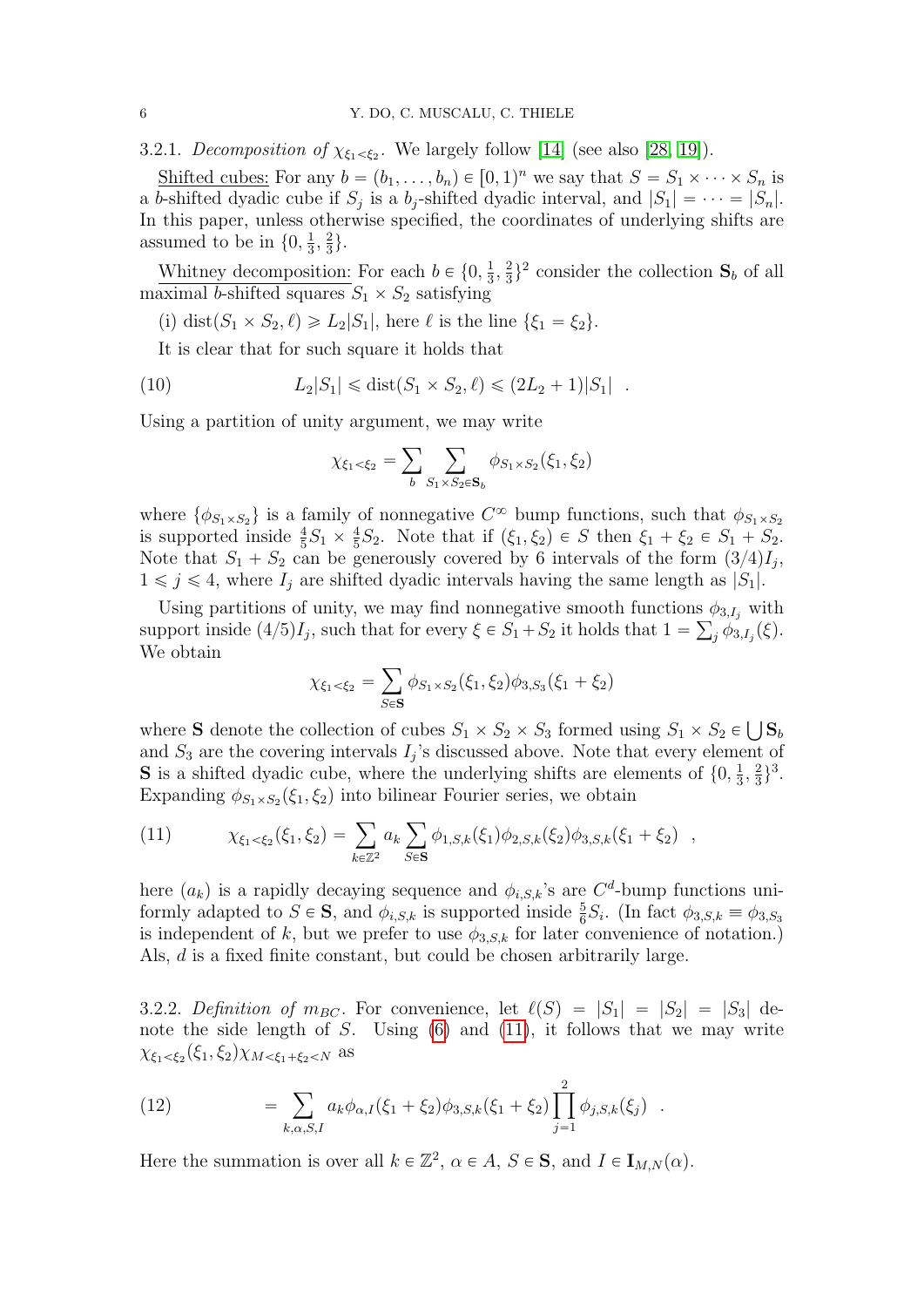#### <span id="page-6-1"></span>Definition 3.2. Define

$$
m_{BC}(M, N, \xi_1, \xi_2) := \sum_{\substack{k, \alpha, S, I \\ \ell(S) \leq |I|}} a_k \phi_{\alpha, I}(\frac{\xi_1 + \xi_2}{2}) \phi_{3, S, k}(\xi_1 + \xi_2) \prod_{j=1}^2 \phi_{j, S, k}(\xi_j)
$$

### 4. The model operators

<span id="page-6-0"></span>4.1. Tiles and wave packets. A (standard) tile  $P = I_P \times \omega_P$  is a rectangle of area 1, where the spatial interval  $I_P$  is a standard dyadic interval and the frequency interval  $\omega_P$  is a standard dyadic interval. We will also use shifted tiles, where  $I_P$ is still standard dyadic but  $\omega_P$  is a shifted dyadic interval.

Let **P** be a tile collection. For  $1 \leq p \leq \infty$  we say that the collection of functions  $\{\phi_P, P \in \mathbf{P}\}\$  is a L<sup>p</sup>-normalized wave packet collection if  $\phi_P \subset (5/4)\omega_P$ , and

$$
\frac{d^n}{dx^n} \Big( e^{-ic(\omega_P)x} \phi_P(x) \Big) \lesssim_n \frac{1}{|I_P|^{n+1/p}} (1 + \frac{|x - c(I_P)|}{|I_P|})^{-n}
$$

uniformly over  $P \in \mathbf{P}$ , for all  $n \geq 0$ . If the estimate holds only for  $0 \leq n \leq n_0$ then we say that the collection is of order  $n_0$ .

4.2. Multi-tiles. We say  $Q = (Q_1, \ldots, Q_m)$  is an m-tile if the tiles  $Q_1, \ldots, Q_m$ share the same spatial interval, denoted by  $I_Q$ . The cube  $\omega_Q := \omega_{Q_1} \times \cdots \times \omega_{Q_m}$ is called the frequency cube of Q.

**Definition 4.1** (Sparse). A collection  $Q$  of m-tiles is sparse relative to a constant  $C_0$  if the following hold: for any  $Q, R \in \mathbf{Q}$  with  $|I_R|/C_0 \leq |I_Q| \leq |I_R|$  we must have  $|I_Q| = |I_P|$ , and furthermore either  $\omega_Q = \omega_R$  or  $C_0 \omega_Q \cap C_0 \omega_R = \emptyset$ .

**Definition 4.2** (Rank-1). A collection **Q** of m-tiles is of rank 1 relative to  $C_1 \geq 1$ if the following holds for any  $Q, R \in \mathbf{Q}$ :

- If there exists j such that  $\omega_{Q_j} = \omega_{R_j}$  then  $\omega_Q = \omega_R$ .
- For every  $j_0 \in \{1, ..., m\}$ , if  $5\omega_{Q_{j_0}} \subset 5\omega_{R_{j_0}}$  then  $5C_1\omega_Q \subset 5C_1\omega_R$ . If furthermore  $|I_R| < |I_Q|$  then  $5\omega_{Q_j} \cap 5\omega_{R_j} = \emptyset$  for every  $j \neq j_0$ .

4.3. Rigid triples of intervals. We say that  $\{(I_{lower}, I, I_{upper}), I \in I\}$  is a rigid collection of interval triples if there are integers  $L_1 < m, n \leq L_1$  such that one of the following situations happens:

- (i) For every  $I \in \mathbf{I}$  we have  $I_{lower} = I m|I|$  and  $I_{upper} = I + n|I|$ .
- (ii) For every  $I \in \mathbf{I}$  we have  $I_{lower} = I m|I|$  and  $I_{upper} = [c(I) + (n-1/2)|I|, \infty)$ .
- (iii) For every  $I \in I$  we have  $I_{lower} = (-\infty, c(I) (m 1/2)|I|)$  and  $I_{upper} =$  $I + n|I|.$

We say that two collections have the same structure if the same situation (i.e. (i) or (ii) or (iii)) holds for both, with possibly different pairs  $(m, n)$ .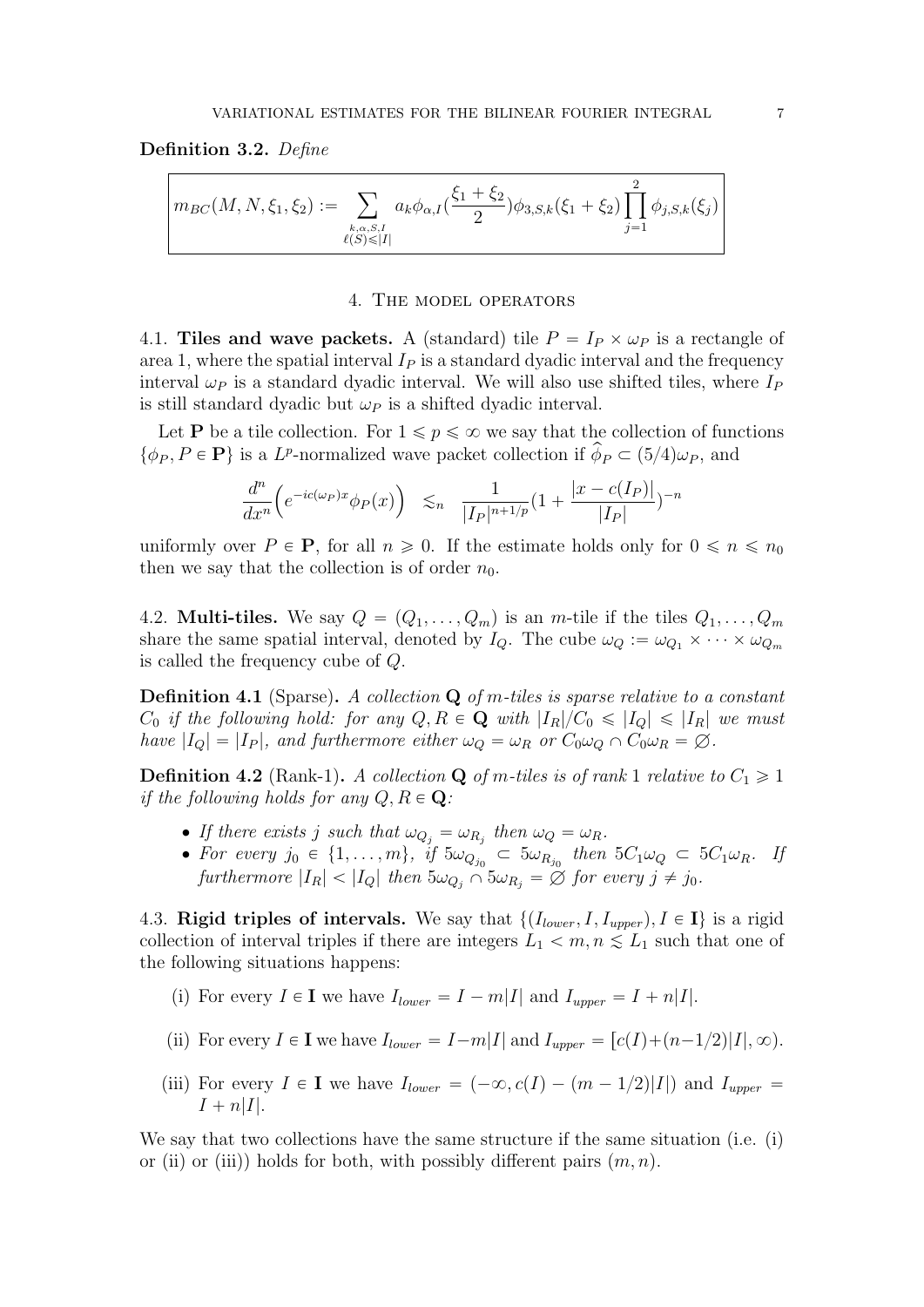4.4. Description of the model operators. To bound  $T_r$ , we will show that it suffices to bound the following four types of operators:  $T_{C\times C}$  (product of Carleson operators),  $T_{CC}$  (paraproduct of Carleson operators),  $T_{BC}$  (composition of bilinear Hilbert transform and Carleson operators),  $T_{LM}$  (variational bi-linear Carleson operators). We will define these operators shortly. For convenience of notation, in the following we denote

<span id="page-7-0"></span>(13) 
$$
\widetilde{\phi}_{1,P,j}(x) = \phi_{1,P}(x) 1_{N_{j-1}(x) \in \omega_{1,P, lower}} 1_{N_j(x) \in \omega_{1,P,upper}}
$$

and we define  $\widetilde{\phi}_{2,P,j}$ ,  $\widetilde{\phi}_{3,P,j}$ ,  $\widetilde{\phi}_{1,Q,j}$ , ... similarly. As a convention, Ps will denote tile collections and Qs will denote shifted tri-tile collections, and all underlying collection of wave packets are  $L^1$ -normalized. All interval triples will be rigid, and in type CC we demand that the two underlying rigidity types are the same. Without loss of generality we assume that all tile and tritiles collections are finite and sufficiently sparse (all estimates are uniform over these collections), and for Q we assume that the tri-tiles share the same shift.

$$
T_{C \times C}(f_1, f_2) = \sum_{j=1}^{K} d_j \Big( \sum_{P \in \mathbf{P}_1} |I_P| \langle f_1, \phi_{1,P} \rangle \widetilde{\phi}_{1,P,j} \Big) \Big( \sum_{P \in \mathbf{P}_2} |I_P| \langle f_2, \phi_{2,P} \rangle \widetilde{\phi}_{2,P,j} \Big)
$$
  

$$
T_{CC}(f_1, f_2) = \sum_{j=1}^{K} d_j \sum_{P \in \mathbf{P}_1} |I_P| \langle f_1, \phi_{1,P} \rangle \widetilde{\phi}_{1,P,j} \sum_{P' \in \mathbf{P}_2} |I_{P'}| \langle f_2, \phi_{2,P'} \rangle \widetilde{\phi}_{2,P',j}
$$
  

$$
|I_{P'}| \leq |I_P|/16
$$
  

$$
T_{BC}(f_1, f_2) = \sum_{P \in \mathbf{P}_1} |I_Q| \langle f_1, \phi_{1,Q} \rangle \langle f_2, \phi_{2,Q} \rangle \sum_{P' \in \mathbf{P}_2} |I_P| \langle \phi_{3,Q}, \phi_P \rangle \widetilde{\phi}_{P,j}
$$

$$
T_{BC}(f_1, f_2) = \sum_{j=1} d_j \sum_{Q \in \mathbf{Q}} |I_Q| \langle f_1, \phi_{1,Q} \rangle \langle f_2, \phi_{2,Q} \rangle \sum_{P \in \mathbf{P}: |I_P| \leq |I_Q|} |I_P| \langle \phi_{3,Q}, \phi_P \rangle \phi_{P,j}
$$
  

$$
T_{LM}(f_1, f_2) = \sum_{j=1}^K d_j \sum_{Q \in \mathbf{Q}} |I_Q| \langle f_1, \phi_{1,Q} \rangle \langle f_2, \phi_{2,Q} \rangle \phi_{3,Q}(x) 1_{N_{j-1}, N_j \text{ constraints}}.
$$

$$
I_{LM}(J_1, J_2) = \sum_{j=1} d_j \sum_{Q \in \mathbf{Q}} |I_Q| \langle J_1, \varphi_{1,Q} \rangle \langle J_2, \varphi_{2,Q} \rangle \varphi_{3,Q}(x) 1_{N_{j-1}, N_j \text{ cons}}
$$

The contraints in  $T_{LM}$  read as follow:

- $\bullet$   $2N_{j-1} \in \omega_{3,Q,lower}, 2N_j \in \omega_{3,Q,upper},$
- $\bullet$   $N_{i-1} \in \omega_{k,Q,lower}$  and  $N_i \in \omega_{k,Q,upper}$  for each  $k = 1, 2$ .

Furthermore, in  $T_{LM}$  Q is not shifted and it satisfies the following rigidity constraint: for  $m_2, m_3$  fixed bounded integers it holds for every  $Q \in \mathbf{Q}$  that

- $\omega_{Q_2}$  is the translation of  $\omega_{Q_1}$  by  $m_2|\omega_{Q_1}|$ , and
- $\{x/2 : x \in \omega_{Q_3}\}\$ is the translation of the left children of  $\omega_{Q_1}$  by  $m_3|\omega_{Q_1}|/2$ ,

4.5. Reduction to model operators. In the Appendix, we will show that  $B_r(f_1, f_2)$  is bounded by a finite average of discrete operators of the above types. By the Hölder inequality (see also the discussion at the end of the introduction). the desired bounds for  $T_{C\times C}$  follow from known  $L^p$  estimates for discrete variationnorm Carleson operators [\[26\]](#page-47-3): in Section [6](#page-12-0) we will also deduce these estimates (see Theorem [6.9\)](#page-17-0) as a byproduct of several generalized Carleson embedding estimates and the  $L^p$  theory for outer measure introduced in [\[6\]](#page-46-3). The proof of Theorem [6.9](#page-17-0) will also serve as a model for the unfortunately more technical treatments for  $T_{CC}$ ,  $T_{BC}$ , and  $T_{LM}$ .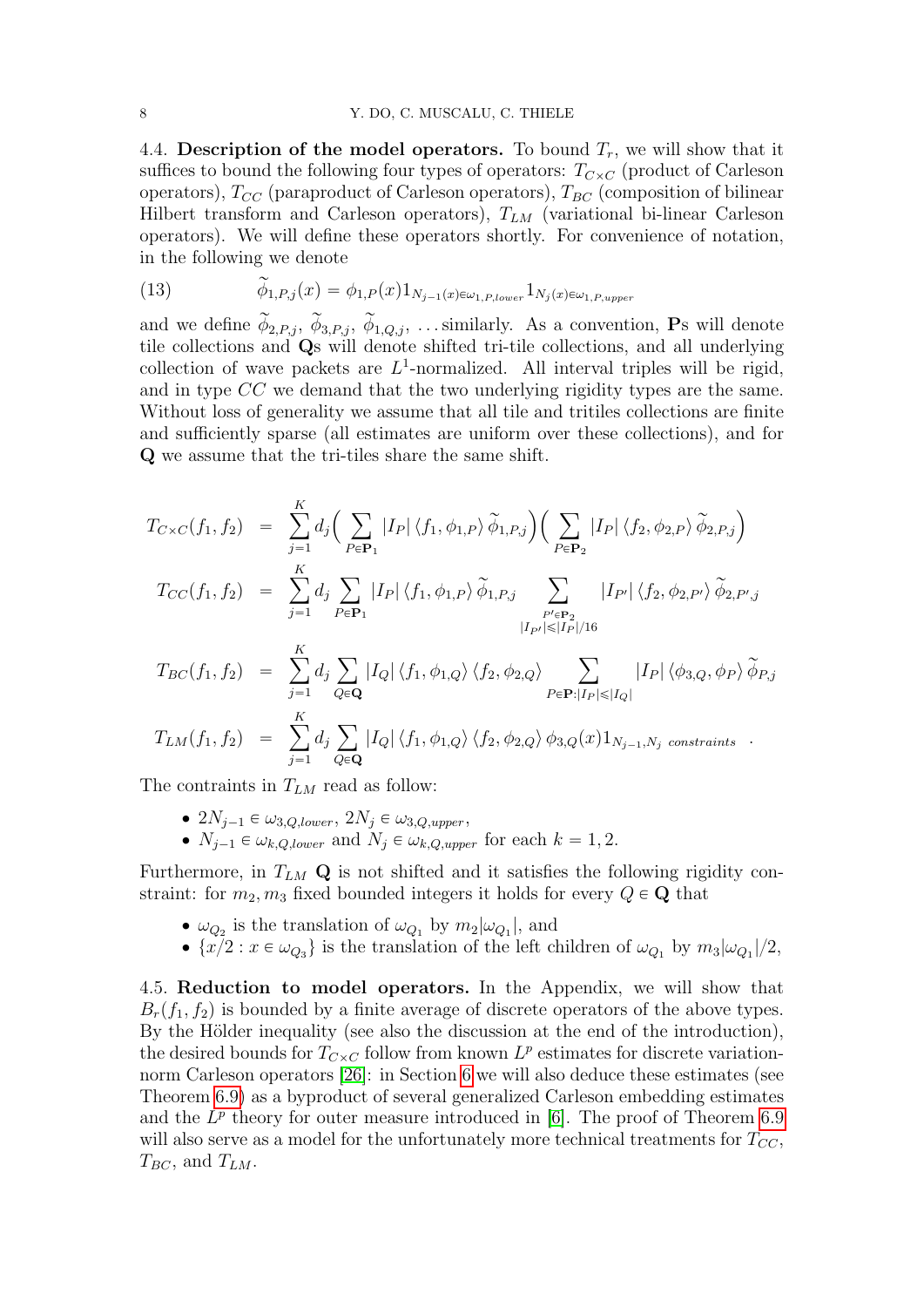## 5. Some background on outer measure spaces

We recall several notions from [\[6\]](#page-46-3), with some simplifications for the setting of the current paper. An outer measure space  $(X, S, \mu)$  consists of:

(i) A countable set X. Often we will assume X is finite, in that case the underlying estimates are independent of the size of X.

(ii) An outer measure  $\mu$  generated using countable coverings from a pre-measure on a fixed collection **E** of non-empty subsets of X, which in particular covers X.

(iii) A size S which assigns a number in  $[0, \infty]$  to each pair  $(f, E)$  where f:  $X \to \mathbb{C}$  Borel measurable and  $E \in \mathbf{E}$ , such that

 $S(f + g)(E) \leq S(f)(E) + S(g)(E)$ ,  $S(\lambda f)(E) = |\lambda|S(f)(E)$ , and if  $|f| \leqslant |g|$  then  $S(f)(E) \leqslant S(g)(E)$  for all  $E \in \mathbf{E}$ .

Given an outer measure space, we may define  $\mathcal{L}^{\infty} \equiv \mathcal{L}^{\infty, \infty}$  by

$$
||f||_{\mathcal{L}^{\infty}(X,S,\mu)} = outsup_X S(f) \equiv \sup_{E \in \mathbf{E}} S(f)(E) ,
$$

and  $\mathcal{L}^p$  may be defined as follows:

- for Borel measurable  $F \subset X$  we define  $outsup_F S(f) := ||f1_F||_{\mathcal{L}^{\infty}(X,S,\mu)}$ .
- for any  $\lambda \in \mathbb{R}$  let  $\mu(S(f) > \lambda) := \inf \{ \mu(F) : \overline{outsip_{X \setminus F}S(f)} \leq \lambda \}.$  Then

.

.

.

$$
||f||_{\mathcal{L}^{p,\infty}(X,S,\mu)} = \sup_{\lambda>0} \lambda \mu(S(f) > \lambda)^{1/p} ,
$$
  

$$
||f||_{\mathcal{L}^p(X,S,\mu)} = \left(p \int_0^\infty \lambda^{p-1} \mu(S(f) > \lambda) d\lambda\right)^{1/p}
$$

Many standard properties of classical  $L^p$  spaces can be proved for outer  $L^p$  spaces, see [\[6\]](#page-46-3) for details. We summarize several estimates from [\[6\]](#page-46-3).

**Proposition 5.1** (Outer Radon–Nikodym). Assume that  $||f||_{\mathcal{L}^{\infty}(X,S,u)} < \infty$ , and for some Borel measure  $\nu$  on X it holds for every  $E \in \mathbf{E}$  that

$$
\int_E |f|d\nu \leqslant C_1 \mu(E)S(f)(E) .
$$

Then it holds that (the implicit constant does not depend on  $||f||_{\mathcal{L}^{\infty}(X,S,\mu)}$ )

$$
\int_X |f| d\nu \lesssim_{C_1} \|f\|_{\mathcal{L}^1(X,S,\mu)} \quad .
$$

**Proposition 5.2** (Outer Hölder). Suppose that  $S(f_1 f_2)(E) \leq \prod_j S_j(f_j)(E)$  for all  $E \in \mathbf{E}$ . Let  $p_1, p_2, p_3 \in (0, \infty]$  such that  $1/p_1 + 1/p_2 = 1/p_3$ . Then

$$
||f_1 f_2||_{\mathcal{L}^{p_3}(X,S,\mu)} \leq 2 \prod_j ||f_j||_{\mathcal{L}^{p_j}(X,S_j,\mu)}
$$

**Proposition 5.3** (Convexity). If  $p_1 < p < p_2$  and  $1/p = \alpha_1/p_1 + \alpha_2/p_2$  with  $\alpha_1, \alpha_2 \in (0, 1)$  and  $\alpha_1 + \alpha_2 = 1$ , then

$$
||f||_{\mathcal{L}^p(X,S\mu)} \leq C \prod_j ||f||_{L^{p_j,\infty}(X,S,\mu)}^{\alpha_j}
$$

The following Lemma generalizes [\[6,](#page-46-3) Proposition 3.5]. Below  $(X, S, \mu)$  and  $(Y, S', \nu)$  are given outer measure spaces.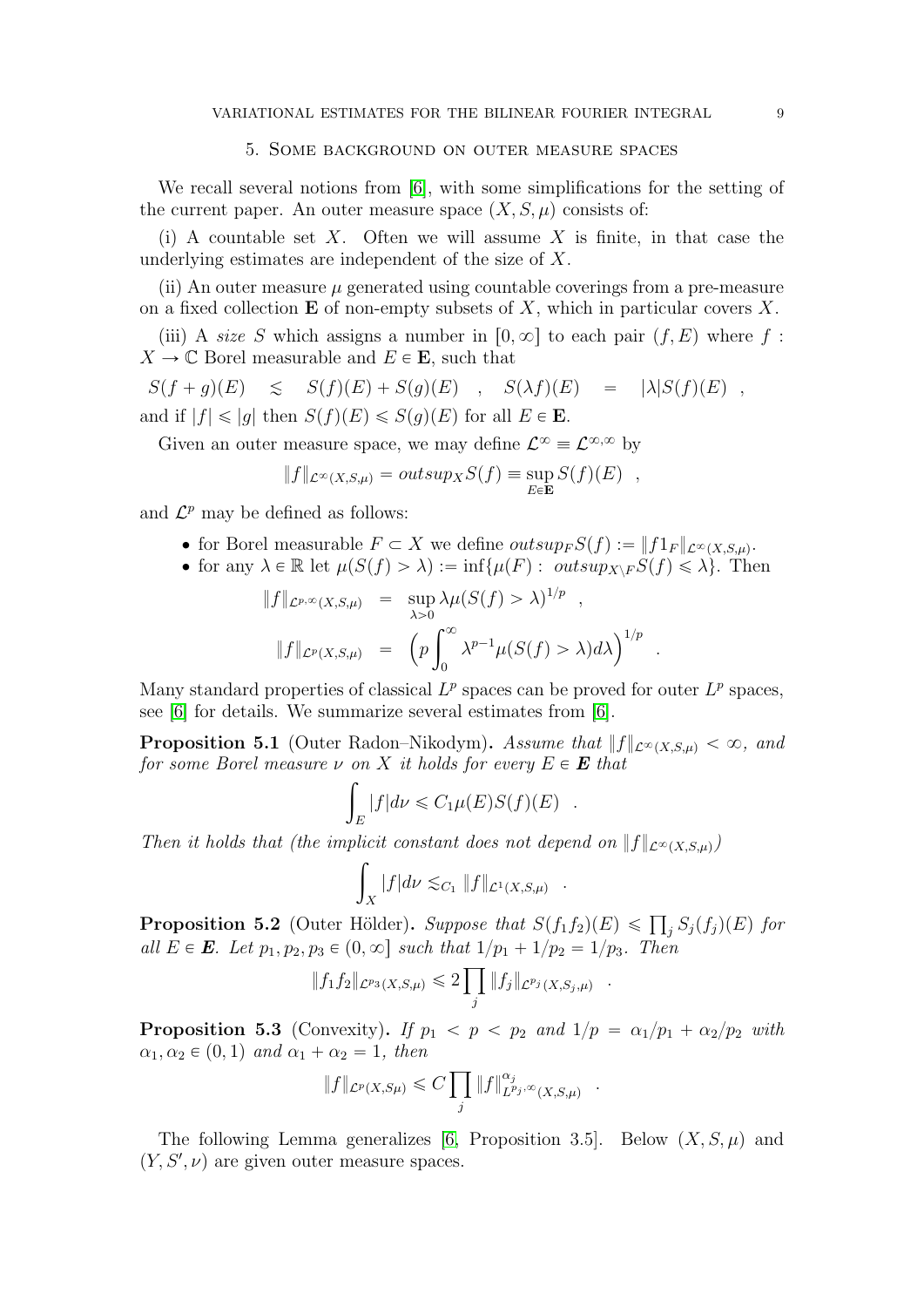<span id="page-9-0"></span>**Lemma 5.1.** Let  $K$  be an operator mapping Borel measurable functions on  $X$  to Borel measurable functions on  $Y$ , with the following properties:

- (i) Scaling invariance: for any  $\lambda \geq 0$ ,  $|K(\lambda f)| = |\lambda K(f)|$ ;
- (ii) Quasi sublinear:  $|K(f + g)| \leq C|K(f)| + C|K(g)|;$
- (iii) Bounded from  $L^{p_j}(X, S, \mu)$  to  $L^{q_j, \infty}(Y, S', \nu)$ , i.e.  $||Kf||_{\mathcal{L}^{q_j, \infty}} \leq M_j||f||_{\mathcal{L}^{p_j}}$ .

Let  $p_0 < p_1$  and  $q_0 < q_1$  such that  $0 < p_j \leqslant q_j \leqslant \infty$ . For  $\theta \in (0, 1)$  assume that

$$
\frac{1}{p} = \frac{\theta}{p_1} + \frac{1-\theta}{p_0} \quad , \quad \frac{1}{q} = \frac{\theta}{q_1} + \frac{1-\theta}{q_0} \, .
$$

.

Then K maps  $L^p(X, S, \mu)$  into  $L^q(Y, S', \nu)$  with norm controlled by  $M_0^{1-\theta}M_1^{\theta}$ .

*Proof.* By scaling invariance, we may assume  $M_0 = M_1 = M = 1$ . Let

$$
\alpha := \left(\frac{q}{p}\right) \frac{1/q_0 - 1/q_1}{1/p_0 - 1/p_1}
$$

**Case I:**  $q_1 < \infty$ . It follows that  $p_1 < \infty$  since  $p_j \leqslant q_j$ . Without loss of generality, assume that  $||f||_{\mathcal{L}^p(X,\mathcal{S},\mu)} = 1.$ 

For each  $\lambda > 0$ , by definition there exists a set U such that  $S(f1_{U^c}) \leq \lambda^{\alpha}$  and  $\mu(U) \leq 2\mu(S(f) > \lambda^{\alpha})$ . Let  $f_{\lambda,l} = f1_U$  and  $f_{\lambda,s} = f1_{U^c}$ . Here s stands for small and l stands for large.

Since  $f_{\lambda,l}$  is supported on U and  $|f_{\lambda,l}| \leq |f|$  and monotonicity of size, we have

$$
||f_{\lambda,l}||_{\mathcal{L}^{p_0}(X,S,\mu)}^{p_0} \leq (\int_0^{\lambda^{\alpha}} + \int_{\lambda^{\alpha}}^{\infty}) t^{p_0-1} \mu(S(f_{\lambda,l}) > t) dt
$$
  

$$
\leq \lambda^{p_0 \alpha} \mu(S(f) > \lambda^{\alpha}) + \int_{\lambda^{\alpha}}^{\infty} t^{p_0-1} \mu(S(f) > t) dt.
$$

Using  $|| f ||_{\mathcal{L}^p} = 1$ , it follows in particular that  $|| f_{\lambda,l} ||_{\mathcal{L}^{p_0}} \lesssim \lambda^{1-q/q_0}$ , and

$$
\int_0^\infty \lambda^{(p-p_0)\alpha-1} \|f_{\lambda,l}\|_{\mathcal{L}^{p_0}(X,S,\mu)}^{p_0} d\lambda \leq \int_0^\infty \beta^{p-1} \mu(S(f) > \beta) d\beta \leq 1.
$$

For  $|| f_{\lambda,s} ||_{p_1}$ , using  $S(f_{\lambda,s}) \leq \lambda^{\alpha}$  and monotonicity of size we similarly obtain

$$
||f_{\lambda,s}||_{\mathcal{L}^{p_1}(X,S,\mu)} \leq (\int_0^{\lambda^{\alpha}} t^{p_1-1} \mu(S(f) > t) dt)^{1/p_1} \leq \lambda^{1-q/q_1},
$$
  

$$
\int_0^{\infty} \lambda^{(p-p_1)\alpha-1} ||f_{\lambda,s}||_{\mathcal{L}^{p_1}(X,S,\mu)}^{p_1} d\lambda \leq \int_0^{\infty} \beta^{p-1} \mu(S(f) > \beta) d\beta \leq 1.
$$

Since  $q_0 \geq p_0$  and  $q_1 \geq p_1$ , using quasi linearity and scaling invariance and the given assumption on bounds for  $K$  at the endpoints, it follows that

$$
\nu(S'(K(f)) > \lambda) \leq \lambda^{-q_0} \|f_{\lambda,l}\|_{\mathcal{L}^{p_0}(X,S,\mu)}^{q_0} + \lambda^{-q_1} \|f_{\lambda,s}\|_{\mathcal{L}^{p_1}(X,S,\mu)}^{q_1}
$$
  

$$
\leq \lambda^{(p-p_0)\alpha-q} \|f_{\lambda,l}\|_{\mathcal{L}^{p_0}(X,S,\mu)}^{p_0} + \lambda^{(p-p_1)\alpha-q} \|f_{\lambda,s}\|_{\mathcal{L}^{p_1}(X,S,\mu)}^{p_1} ,
$$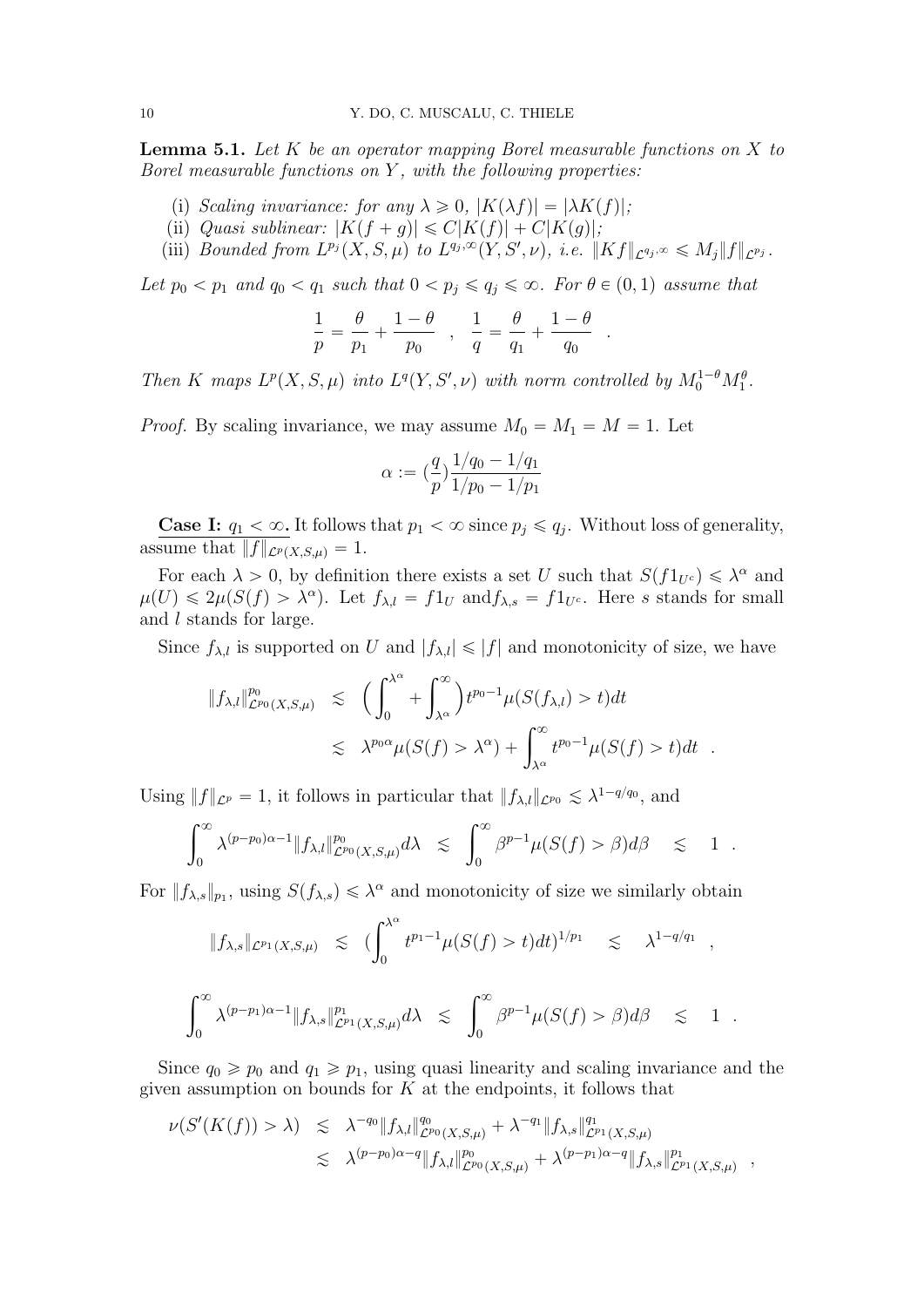here we have used the definition of  $\alpha$ . It follows that

$$
\|Kf\|_{\mathcal{L}^q(Y,S',\nu)}^q \lesssim \int_0^\infty \lambda^{q-1} \nu(S'(K(f)) > \lambda) d\lambda
$$
  
\$\lesssim \int\_0^\infty \lambda^{(p-p\_0)\alpha-1} \|f\_{\lambda,l}\|\_{\mathcal{L}^{p\_0}(X,S,\mu)}^{p\_0} d\lambda + \int\_0^\infty \lambda^{(p-p\_1)\alpha-1} \|f\_{\lambda,s}\|\_{\mathcal{L}^{p\_1}(X,S,\mu)}^{p\_1} d\lambda \lesssim 1.

**Case I:**  $q_1 = \infty$ . As before, we decompose  $f = f_{\lambda,l} + f_{\lambda,s}$  where  $S(f_{\lambda,s}) \leq c\lambda^{\alpha}$ for  $c > 0$  small (chosen later), and  $f_{\lambda,l}$  is supported in a set U such that  $\mu(U) \leq$  $2\mu(S(f) > c\lambda^{\alpha})$ . Since  $M_1 = 1$ , by choosing  $c > 0$  sufficiently small we obtain  $\nu(S'(Kf) > \lambda) \leq \nu(S'(Kf_{\lambda,l}) \geq \lambda^{\alpha})$ . The rest of the proof is similar.  $\square$ 

The following Lemma is a multilinear extension of Lemma [5.1.](#page-9-0) Below  $(X, S, \mu)$ and  $(X_j, S_j, \mu_j)$  are outer measure spaces,  $j = 1, \ldots, n$ . Let  $0 < s_j < t_j \leq \infty$ ,  $j =$ 1, ..., *n*. Let A be the *n*-dimensional rectangle  $\{(x_1, \ldots, x_n) : 1/t_i \leq x_i \leq 1/s_i\}.$ 

<span id="page-10-0"></span>**Lemma 5.2.** Let K maps measurable function  $(f_1, \ldots, f_n)$  on  $X_1 \times \cdots \times X_n$  to measurable functions on  $X$ . Assume that  $K$  has the following properties:

(i) Scaling invariance: for any  $\lambda \geqslant 0$  and  $1 \leqslant j \leqslant n$ ,

$$
|K(\ldots \lambda f_j \ldots)| = |\lambda K(\ldots f_j \ldots)|
$$

- (ii) Quasi sublinear: for any  $1 \leq j \leq n$
- $|K(f_1, ..., f_j + g_j, ..., f_n)| \leq C|K(f_1, ..., f_j, ..., f_n)| + C|K(f_1, ..., g_j, ..., f_n)|$
- (iii) For every  $(p, p_1, \ldots, p_n)$  such that  $1/p = 1/p_1 + \cdots + 1/p_n$  and  $(1/p_1, \ldots, 1/p_n)$ is one of the vertices of  $A$  it holds that

$$
||Kf||_{\mathcal{L}^{p,\infty}} \lesssim_{p,p_1,\ldots,p_n} \prod ||f_j||_{\mathcal{L}^{p_j}}
$$

Then for every  $(p, p_1, \ldots, p_n)$  such that  $1/p =$  $1/p_j$  and  $(1/p_1, \ldots, 1/p_n)$  is in the interior of A it holds that

$$
||Kf||_{\mathcal{L}^p} \lesssim_{p,p_1,\ldots,p_n} \prod ||f_j||_{\mathcal{L}^{p_j}}.
$$

*Proof.* For simplicity we will show the proof for  $n = 2$ , the general case is similar.

Let  $(1/p_1, 1/p_2)$  be in the interior of A and  $f_j \in \mathcal{L}^{p_j}$  for  $j = 1, 2$ , and assume  $1/p = 1/p_1 + 1/p_2$ . We normalize  $||f_j||_{p_j} = 1$  and we will show that  $||K(f_1, f_2)||_p \leq 1$ . Case 1:  $t_1, t_2 < \infty$ .

For every  $\lambda > 0$  consider the decomposition  $f_j = f_{j,\lambda,s} + f_{j,\lambda,l}$  where  $f_{j,\lambda,l}$  is the restriction of  $f_j$  to a some  $U_j \subset X_j$  chosen such that  $S_j(f_j 1_{U_j^c}) \leq \lambda$  and  $\mu_j(U_j) \leq 2\mu_j(S_j(f_j) > \lambda)$ . From the proof of Lemma [5.1,](#page-9-0) using  $p_j < t_j$  we have

$$
\int_0^\infty \lambda^{p_j - t_j - 1} \|f_{j,\lambda,s}\|_{t_j}^{t_j} d\lambda \le \|f_j\|_{p_j}^{p_j} = 1,
$$
  

$$
\int_0^\infty \lambda^{p_j - t_j - 1} \|f_{j,\lambda,l}\|_{t_j}^{t_j} d\lambda \le \|f_j\|_{p_j}^{p_j} = 1
$$

Now, given  $\lambda > 0$  we will decompose  $K(f_1, f_2)$  by decomposing  $f_1 = f_{1,\alpha_1,s} + f_{1,\alpha_1,l}$ and similarly  $f_2 = f_{2,\alpha_2,s} + f_{2,\alpha_2,l}$  with  $\alpha_1 = \lambda^{p/p_1}$  and  $\alpha_2 = \lambda^{p/p_2}$  (clearly  $\alpha_1 \alpha_2 = \lambda$ ). This leads to a decomposition of  $K(f_1, f_2)$  into four terms, and we will estimate each of them using the known weaktype estimate at one suitable vertex of A. We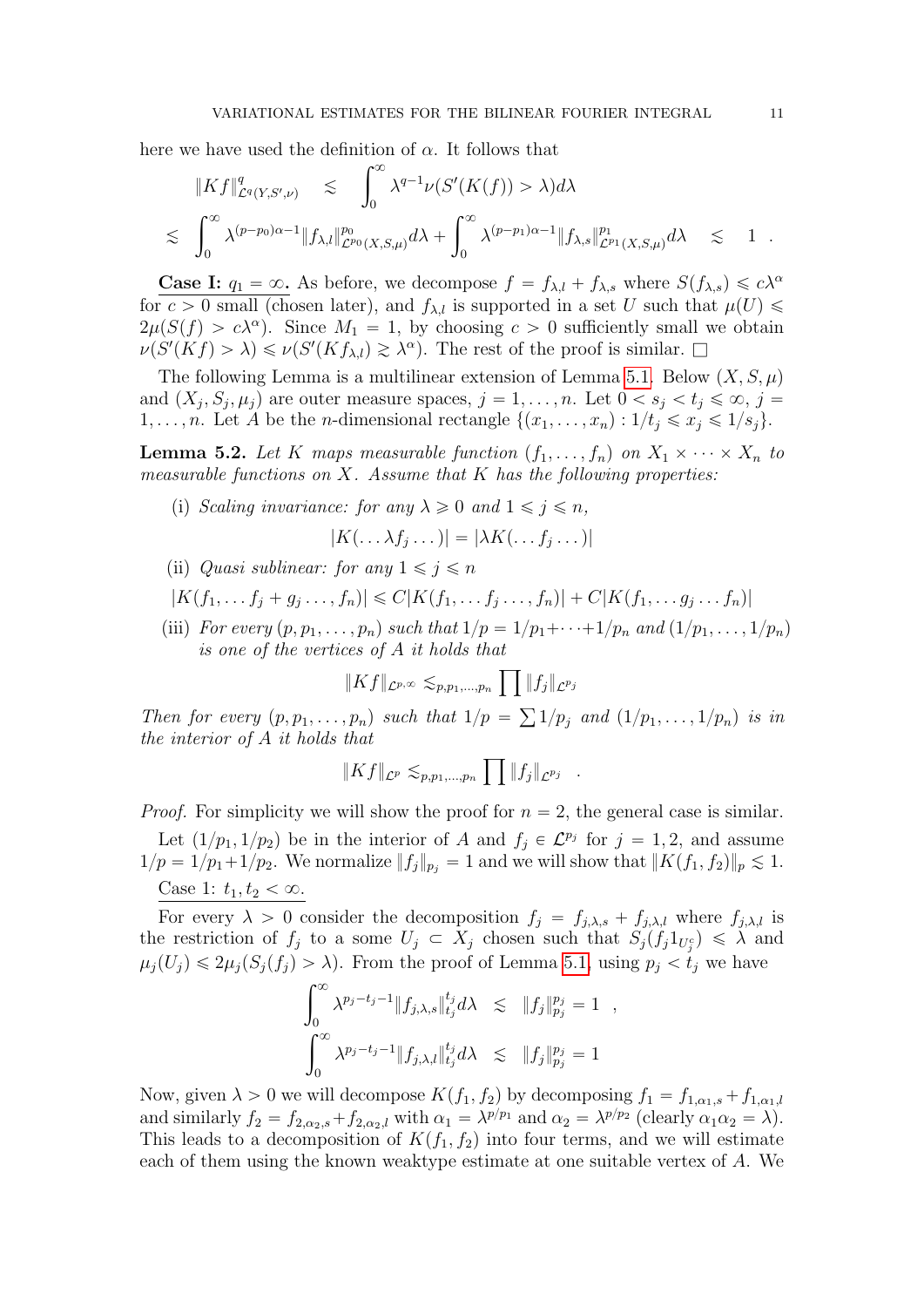show below the treatment for  $K(f_{1,\alpha_1,s}, f_{2,\alpha_2,s})$ , for which we will use the vertex  $(t_1, t_2)$ . Letting t denote  $t_1t_2/(t_1 + t_2)$ , it follows that

$$
\int_0^\infty \lambda^{p-1} \mu(S(K(f_{1,\alpha_1,s}, f_{2,\alpha_2,s})) > \lambda) d\lambda \leq \int_0^\infty \lambda^{p-t-1} \prod_{j=1,2} \|f_{j,\alpha_j,s}\|_{t_j}^{t_1 t_2/(t_1+t_2)} d\lambda
$$
\n(classical Hölder)

\n
$$
\leq \prod_{j=1,2} \left( \int_0^\infty \lambda^{p-t-1} \|f_{j,\alpha_j,s}\|_{t_j}^{t_j} d\lambda \right)^{t_{3-j}/(t_1+t_2)}
$$
\n(using

\n
$$
\lambda^{p-1} d\lambda = C\alpha_j^{p_j-1} d\alpha_j
$$
\n
$$
\leq C \prod_{j=1,2} \left( \int_0^\infty \alpha_j^{p_j-t_j-1} \|f_{j,\alpha_j,s}\|_{t_j}^{t_j} d\alpha_j \right)^{t_{3-j}/(t_1+t_2)}
$$
\n
$$
\leq \prod_{j=1,2} \|f_j\|_{p_j}^{p_j t_{3-j}/(t_1+t_2)} \leq 1
$$

The other terms (in the decomposition for  $K(f_1, f_2)$  could be treated similarly, thus by quasilinearity of size it follows immediately that

$$
||K(f_1, f_2)||_{\mathcal{L}^p(X, S, \mu)} = (p \int_0^\infty \lambda^{p-1} \mu(S(K(f_1, f_2)) > \lambda) d\lambda)^{1/p} \leq 1.
$$

Case 2: Exactly one of  $t_1, t_2$  is  $\infty$ .

Without loss of generality assume that  $t_1 < t_2 = \infty$ . In this case we still carry out the same decompositions as before. The two terms that does not involve  $f_{2,\alpha_2,s}$  could betreated as before. For  $K(f_{1,\alpha_1,s}, f_{2,\alpha_2,s})$  using the assumed weaktype estimate at  $(t_1, t_2 = \infty)$  we have

$$
\mu(S(K(f_{1,\alpha_1,s},f_{2,\alpha_2,s})) > c\lambda) \leq \lambda^{-t_1} (\|f_{1,\alpha_1,s}\|_{t_1}\|f_{2,\alpha_2,s}\|_{\infty})^{t_1}
$$
  

$$
\leq \alpha_2^{t_1} \lambda^{-t_1} \|f_{1,\alpha_1,s}\|_{t_1}^{t_1} = \alpha_1^{-t_1} \|f_{1,\alpha_1,s}\|_{t_1}^{t_1} ,
$$

$$
\int_0^\infty \lambda^{p-1} \mu(S(K(f_{1,\alpha_1,s}, f_{2,\alpha_2,s})) > c\lambda) d\lambda \leq \int_0^\infty \alpha_1^{p_1-t_1-1} \|f_{1,\alpha_1,s}\|_{t_1}^{t_1} d\alpha_1 \leq 1.
$$

The term  $K(f_{1,\alpha_1,l}, f_{2,\alpha_2,s})$  could be treated similarly.

Case 2:  $t_1 = t_2 = \infty$ .

In this case we modify the decompositions slightly so that  $S_j(f_{j,\alpha_j,s}) \leq c\alpha_j$  for both  $j = 1, 2$ , where  $c > 0$  is sufficiently small. It follows from the assumed weak-type estimate at  $(t_1, t_2) = (\infty, \infty)$  that

$$
|| K(f_{1,\alpha_1,s}, f_{2,\alpha_2,s}) ||_{\infty} \leqslant O(c^2 \alpha_1 \alpha_2) = O(c^2 \lambda)
$$

therefore by choosing c sufficiently small we obtain, for some  $C > 0$  large,

$$
\nu(S'(K(f_1, f_2)) > \lambda) \leq \nu(S'(K(f_{1,\alpha_1,s}, f_{2,\alpha_2,s})) > \lambda/C) + \n+ \nu(S'(K(f_{1,\alpha_1,l}, f_{2,\alpha_2,s})) > \lambda/C) + \n+ \nu(S'(K(f_{1,\alpha_1,s}, f_{2,\alpha_2,l})) > \lambda/C).
$$

The three terms on the right hand side could be treated as before.  $\Box$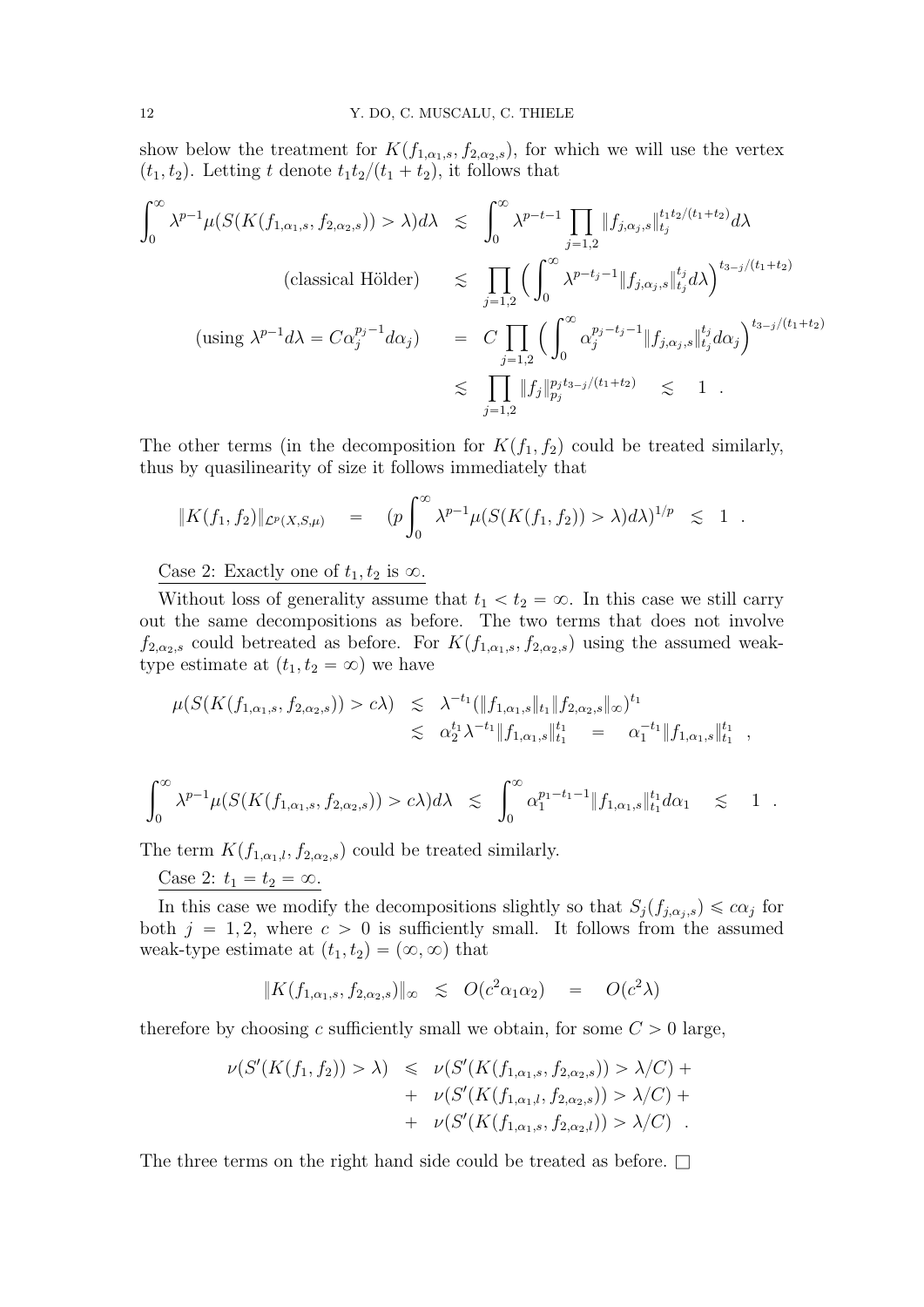# <span id="page-12-0"></span>6. GENERALIZED CARLESON EMBEDDINGS AND OUTER  $L^p$  estimates for discrete variation-norm Carlerson operators

Let  $\{\phi_P, P \in X\}$  be  $L^1$ -normalized Fourier wave packets where **P** is finite sparse, such that  $supp\widehat{\phi}_P \subset (5/4)\omega_P$ , and  $\{(\omega_{P,lower}, \omega_P, \omega_{P,upper}), P \in \mathbf{P}\}\$ is rigid. For simplicity we assume that  $\omega_{P,upper}$  is finite and  $\omega_{P,lower}$  is a half line (the other settings could be handled similarly). For technical convenience, assume that  $1000\omega_P$ is strictly between  $\omega_{P,lower}$  and  $\omega_{P,upper}$  for every  $P \in \mathbf{P}$ .

Let f be a Schwarz function on  $\mathbb{R}$ , and  $\alpha_j : \mathbb{R} \to [0, \infty]$ , and define

$$
T_1 f(P) := \langle f, \phi_P \rangle \quad , \quad T_2 f(P) := \left\langle f, \sum_{1 \leq j \leq K} d_j \widetilde{\phi}_{P,j} 1_{|I_P| \leq \alpha_j(x)} \right\rangle \quad ,
$$

where  $\widetilde{\phi}_{P,j}$  is defined by [\(13\)](#page-7-0).

In this section, we consider embedding estimates for  $T_1$  and  $T_2$  from  $L^p(\mathbb{R})$ to outer measure spaces on P. Following [\[6\]](#page-46-3) we will refer to these estimates as generalized Carleson embeddings.

<span id="page-12-1"></span>6.1. Outer measure spaces. For every  $P \in \mathbf{P}$ , let  $\widetilde{\omega_P}$  be the convex hull of  $50\omega_P$ and  $50\omega_{P,upper}$ .

Generating subsets: A nonempty  $E \subset \mathbf{P}$  is a generating set (i.e.  $E \in \mathbf{E}$ ) if there exists a dyadic interval  $I_E$  and  $\xi_E \in \mathbb{R}$  such that for every  $P \in E$  we have

$$
I_P \subset I_E \quad , \quad (\xi_E - \frac{1}{2|I_E|}, \xi_E + \frac{1}{2|I_E|}) \subset \widetilde{\omega_P}
$$

We say that E is lacunary if furthermore  $\xi_E \in 50 \omega_{P,upper}$  for every  $P \in E$ , and E is overlapping if  $\xi_E \in \widetilde{\omega}_P \backslash 50 \omega_{P,upper}$  for every  $P \in E$ .

Outer measure: The outer measure  $\mu$  will be generated from  $\mu(E) = \inf \sum_j |I_{E_j}|$ , infimum taken over all countable coverings of  $E$  by generating sets.

Size: For any  $0 < t < \infty$  and any generating set  $E \subset \mathbf{P}$ , let  $S_t$  be the size

$$
S_t(f)(E) = \sup_{S \subset E} \left( \frac{1}{|I_S|} \sum_{P \in S} |f(P)|^t |I_P| \right)^{1/t}
$$

.

If the supremum is taken over only lacunary subsets  $S$ , we call  $S_{t,lac}$  the corresponding size, and define  $S_{t,overlap}$  similarly. When  $t = \infty$  the three sizes agree

$$
S_{\infty,lac}(f)(E) = S_{\infty,overlap}(f)(E) = S_{\infty}(f)(E) = \sup_{P \in E} |f(P)|.
$$

It is clear that  $S_t$  and  $S_{t,loc}$  and  $S_{t,overlap}$  are decreasing functions of t.

Strongly disjointness: Let  $(E_m)$  be lacunary. We say they are strongly disjoint if for any  $m \neq n$ :

• If  $P_1 \in E_m$  and  $P_2 \in E_n$  such that  $10\omega_{P_1} \cap 10\omega_{P_2} \neq \emptyset$  and  $|I_{P_1}| \leq |I_{P_2}|$ then  $I_{P_1} \cap I_{E_n} = \emptyset$ . (In particular  $I_{P_1} \cap I_{P_2} = \emptyset$ .)

The following estimate follows from a standard argument, see e.g. [\[26\]](#page-47-3) or [\[14\]](#page-47-1).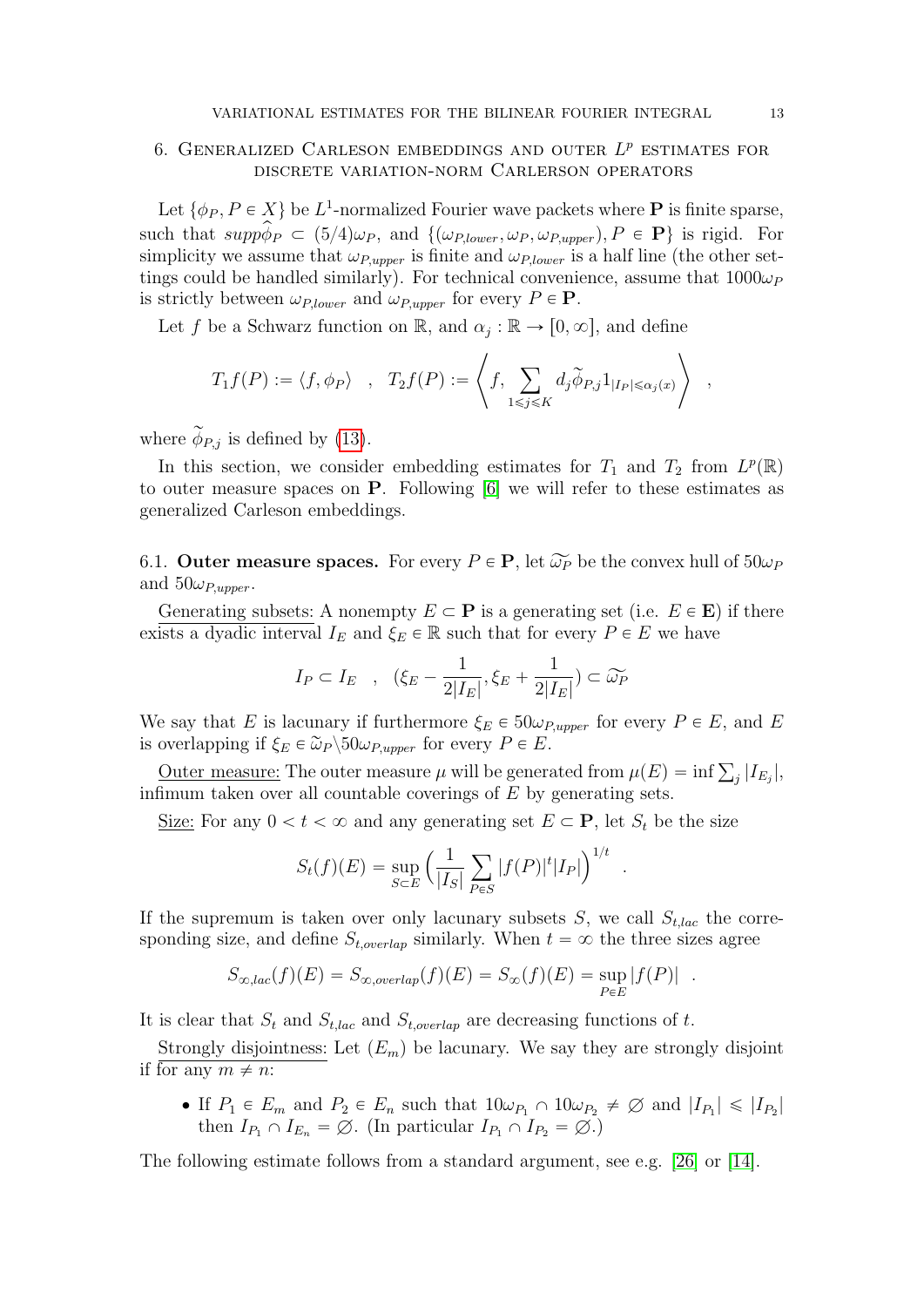Ť

<span id="page-13-0"></span>**Proposition 6.1.** Let  $(E_m)$  be strongly disjoint lacunary and  $P_1 = \bigcup E_m$ . Then  $\parallel$  $P \in P_1$  $||I_P|f(P)\phi_P||_{L^2(\mathbb{R})} \leq (\sum_{i=1}^{\infty}$  $P \in P_1$  $|I_P||f(P)|^2$ <sup>1/2</sup> + sup  $P \in P_1$  $\frac{m\mathbf{r}_1-\mathbf{r}_2}{|f(P)|(\sum_{i=1}^n p_i)}$ m  $|I_{E_m}|$  $)^{1/2}$  .

6.2. **Embeddings for**  $T_1$ . The following is a discrete version of [\[6,](#page-46-3) Theorem 5.1] and its  $L^{2,\infty}$  endpoint is also reformulation of the well-known size lemma in [\[14\]](#page-47-1).

<span id="page-13-2"></span>**Theorem 6.1.** For any  $2 < p \leq \infty$  it holds that  $||T_1f||_{\mathcal{L}^p(\mathbf{P},S_{2,lac},\mu)} \lesssim ||f||_{L^p(\mathbb{R})}$ , and the weak-type estimate holds at  $p = 2$ .

*Proof.* Without loss of generality assume  $||f||_{L^p(\mathbb{R})} = 1$ . The endpoint  $p = \infty$  is a consequent of Lemma [6.3,](#page-14-0) so by interpolation it suffices to consider the weak-type estimate at  $p = 2$ .

Fix any  $\lambda > 0$ . We will show that there exists  $P' \subset P$  such that  $\mu(P') \lesssim \lambda^2$  and  $||T_1f||_{\mathcal{L}^{\infty}(\mathbf{P}\setminus\mathbf{P}', S_{2,lac},\mu)} \leq \lambda$ . Without loss of generality assume that  $||T_1f||_{\mathcal{L}^{\infty}} > 2\lambda$ . We define  $\mathbf{P}' = \bigcup_i F_i$  where  $F_i$  are selected as follows:

(i) If there is  $E \subset \mathbf{P}$  lacunary with  $\left(\frac{1}{|I_i|}\right)$  $|I_E|$  $_{P\in E}$  |T<sub>1</sub>(P)|<sup>2</sup>|I<sub>P</sub>|  $\sqrt{1/2}$  $> \lambda$ , we select one such  $E_1$  with smallest possible  $\xi_E$ .

(ii) Let  $F_1 = \{ P \in \mathbf{P} : (\xi_{E_1} - \frac{1}{2|I_i|})$  $\frac{1}{2|I_{E_1}|}, \xi_{E_1} + \frac{1}{2|I_{E}}$  $\frac{1}{2|I_{E_1}|}$ )  $\in \widetilde{\omega}_P$ ,  $I_P \subset I_{E_1}$ .

We remove  $F_1$  from **P** and repeat the above argument and select  $E_m$ ,  $F_m$ ,  $m =$  $2, 3, \ldots$  Since **P** is finite the process will stop, and by geometry and sparseness

of **P** it is clear that 
$$
(E_m)_{i\geq 1}
$$
 is strongly disjoint. Let  $\mathbf{P}_1 = \bigcup E_m$ . It follows that  
\n
$$
\lambda^2 \sum_m |I_{E_m}| \leq \sum_{P \in \mathbf{P}_1} |I_P| |\langle f, \phi_P \rangle|^2
$$
\n
$$
\leq \|\sum_{P \in \mathbf{P}_1} |I_P| |\langle f, \phi_P \rangle \phi_P\|_2 \qquad \text{(Cauchy-Schwarz, } \|f\|_2 = 1)
$$
\n
$$
\leq (\sum_m |I_{E_m}|)^{1/2} \|T_1 f\|_{\mathcal{L}^\infty(\mathbf{P}, S_{2,lac}, \mu)} \qquad \text{(using Lemma 6.1)}
$$
\n
$$
\leq \lambda (\sum_m |I_{E_m}|)^{1/2} \qquad \text{(since } \|T_1 f\|_{\mathcal{L}^\infty} < 2\lambda).
$$

It follows that  $\lambda^2 \mu(\mathbf{P}') \leq \lambda^2 \sum_m |I_{E_m}| \lesssim 1$ , as desired.  $\square$ 

For any  $g$  consider the following tile maximal average

(14) 
$$
M_N(\mathbf{P}, f) := \sup_{P \in \mathbf{P}} \frac{1}{|I_P|} \int \widetilde{\chi}_{I_P}^N f.
$$

The following Lemmas are reformulation of standard estimates, see e.g. [\[20\]](#page-47-10).

## <span id="page-13-1"></span>Lemma 6.2. It holds that

<span id="page-13-3"></span>
$$
||T_1 f||_{\mathcal{L}^{\infty}(\mathbf{P}, S_{2,lac}, \mu)} \leq \sup_{E \subset \mathbf{P} \text{ lacunary}} \frac{1}{|I_E|} ||(\sum_{P \in E} |T_1 f(P)|^2 1_{I_P})^{1/2} ||_{L^{1,\infty}}.
$$

By Calderon–Zygmund theory, for every lacunary generating set E it holds that<br> $\|(\sum |T_1 f(P)|^2 1_{I_P})^{1/2}\|_{L^{1,\infty}} \leq N \|\widetilde{\chi}_{I_E}^N f\|_1$ 

$$
\|(\sum_{P\in E}|T_1f(P)|^21_{I_P})^{1/2}\|_{L^{1,\infty}} \leq N \|\widetilde{\chi}_{I_E}^Nf\|_1
$$

Consequently, Lemma [6.3](#page-14-0) implies the following standard corollary: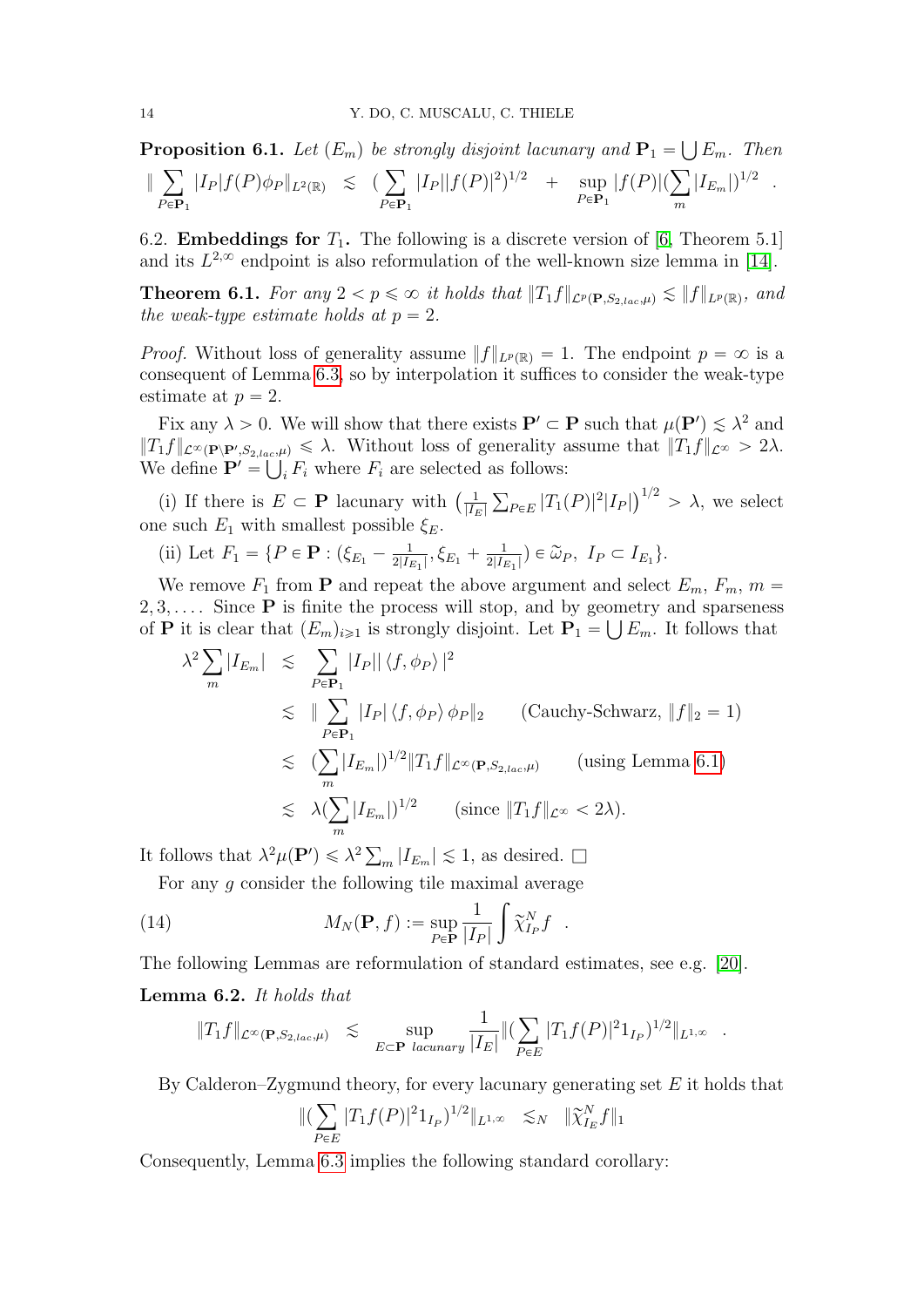<span id="page-14-0"></span>Lemma 6.3. It holds that

$$
||T_1f||_{\mathcal{L}^{\infty}(\mathbf{P},S_{2,lac},\mu)} \leq M_{N+4}(\mathbf{P},f) \leq \sup_{P \in \mathbf{P}} \inf_{x \in I_P} M_{I_P}(\widetilde{\chi}_{I_P}^N f)(x) .
$$

When  $P$  is a generating set, we have the following standard estimates, part (i) is a reformulation of [\[25,](#page-47-11) Proposition 3.4]. For convenience, we will sketch a proof.

<span id="page-14-2"></span>**Lemma 6.4.** (i) Suppose that E is a generating set. Then for every  $1 < p \leq \infty$ 

$$
||T_1 f||_{\mathcal{L}^p(E, S_{2,lac}, \mu)} \leq_{p,N} ||f \widetilde{\chi}_{I_E}^N||_p ,
$$

and the weak-type endpoint  $p = 1$  holds.

(ii) If E is lacunary then for every  $1 < p < \infty$ 

$$
\|\sum_{P\in E}|I_P|T_1f(P)\phi_P\|_{L^p(\mathbb{R})}\leq_p \|T_1f\|_{\mathcal{L}^p(E,S_{2,lac},\mu)}.
$$

*Proof.* (i) For any  $F \subset E$  by Lemma [6.3](#page-14-0) and Lemma [6.2](#page-13-1) we have:

$$
||T_1 f||_{\mathcal{L}^{\infty}(F, S_{2,loc}, \mu)} \leq C_N \sup_{S \subset F} \inf_{lacunary} \inf_{x \in I_S} M(f \widetilde{\chi}_{I_E}^N)(x) ,
$$

thus the endpoint  $p = \infty$  follows. By interpolation it suffices to consider the weak-type endpoint at  $p = 1$ . Fix  $\lambda > 0$ . We select a sequence of generating subsets  $S_1, S_2, \ldots$  of E as follows. If there exists  $J \subset I_E$  dyadic such that  $\inf_{x \in J} M(f \widetilde{\chi}_{I_E}^N)(x) > \lambda/C_N$  we choose a maximal J, and let  $S_1 = \{P \in E : I_P \subset J\}$ and remove  $S_1$  from E, then repeat the above selection algorithm. Since E is finite the algorithm will stop and we obtain our sequence  $S_1, S_2, \ldots, S_k$ . Clearly on  $E - S_1 - \cdots - S_k$  we have  $S_{2,lac}(T_1 f) \leq \lambda$ . Now,  $I_{S_j}$ 's are pairwise disjoint and  $S_j$ are generating sets, therefore ď

$$
\lambda \mu(\bigcup_j S_j) \leq \lambda |\{M(f\widetilde{\chi}_{I_E}^N) > C_N \lambda\}| \leq \|f\widetilde{\chi}_{I_E}^N\|_1.
$$

(ii) Let  $g \in L^{p'}$ , by outer Radon-Nikodym/Hölder we have

$$
\left\langle \sum_{P \in E} |I_P| T_1 f(P) \phi_P, g \right\rangle \leq \|T_1 f\|_{\mathcal{L}^p(E, S_{2,lac}, \mu)} \|T_1 g\|_{\mathcal{L}^{p'}(E, S_{2,lac}, \mu)}
$$
  

$$
\lesssim_p \|T_1 f\|_{\mathcal{L}^p(E, S_{2,lac}, \mu)} \|g\|_{L^{p'}(\mathbb{R})}
$$

thanks to part (i). The desired estimate follows from duality.  $\square$ 

6.3. **Embeddings for**  $T_2$ . The following Theorem generalizes the variation-norm density lemma in [\[26\]](#page-47-3), which in turn generalizes the density lemma in [\[14\]](#page-47-1).

<span id="page-14-1"></span>**Theorem 6.5.** Assume that  $s \neq 2$ , and let  $q = \min(2, s')$ ,  $s' = s/(s-1)$ .

For any  $p \in (s, \infty]$  it holds that

$$
\|T_2f\|_{\mathcal{L}^p(\mathbf{P}, S_{1, overlap} + S_{q',lac}, \mu)} \leq M_N(\mathbf{P}, 1_{supp(f)})^{1/p'} \|f(\sum_j |d_j|^s)^{1/s}\|_p ,
$$

and the weak-type estimate holds at  $p = s$ .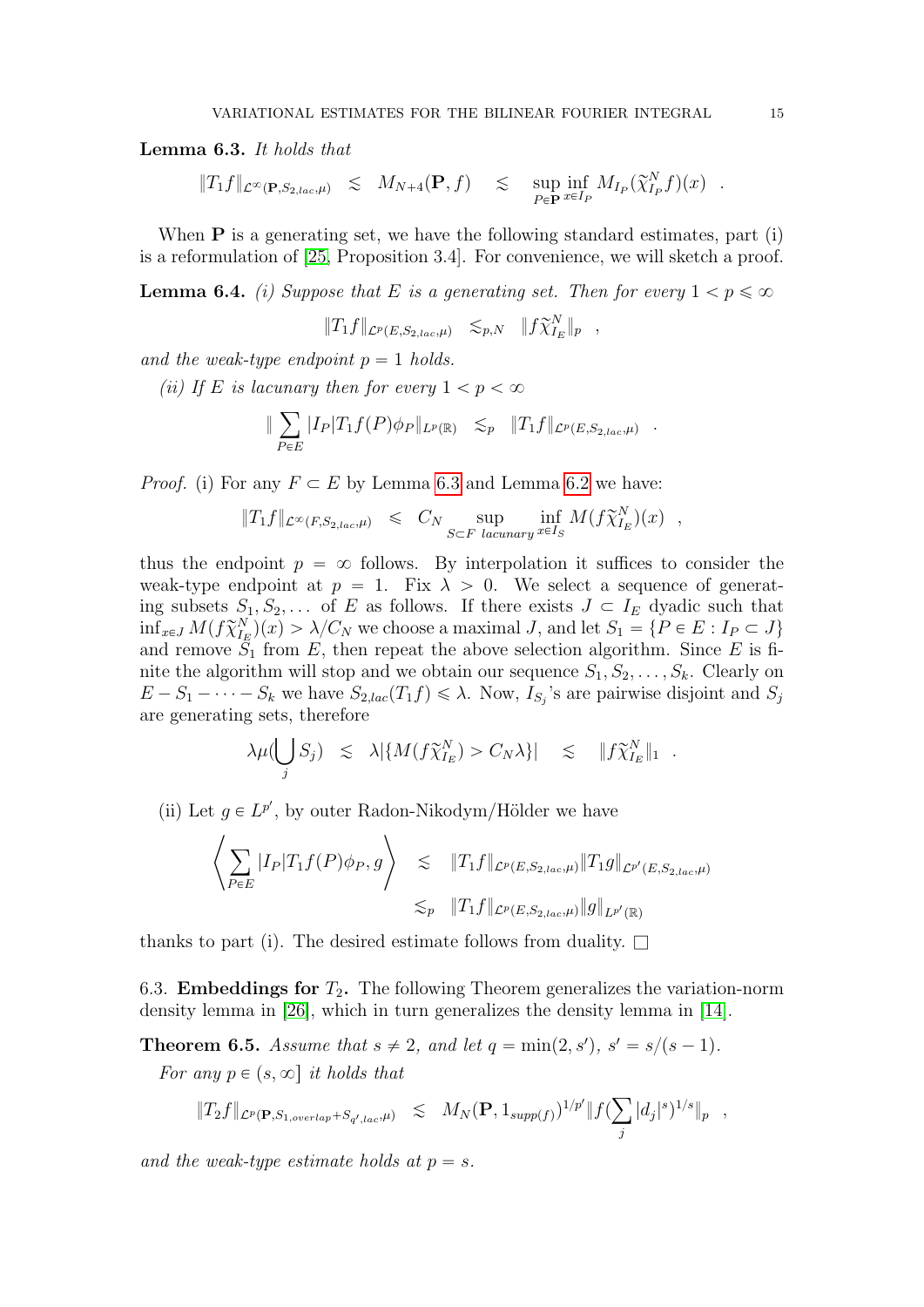By interpolation, it suffices to consider the  $L^{\infty}$  estimate and the weaktype estimate at  $p = s$ . (Note that we could fix  $G = supp(f)$  and invoke interpolation theorems for the linear map  $T_2$  from functions on  $G$  to outer measure spaces, the factor  $M_N(\mathbf{P}, 1_G)^{1/p'}$  should be thought of as an estimate for the norm of  $T_2$ .)

The proof strategy will involve three Lemmas: Lemma [6.7](#page-15-0) and Lemma [6.8](#page-17-1) will be used to handle the  $L^{\infty}$  endpoint, and Lemma [6.6](#page-15-1) will be used to handle the weak type estimate at  $p = 2$ .

For convenience of notation, for each **P** let  $\overline{P}$  denote the following completion

(15) 
$$
\overline{\mathbf{P}} = \{R: \exists P_1, P_2 \in \mathbf{P} \text{ with } I_{P_1} \subset I_R \subset 30I_{P_2}, \ \tilde{\omega}_R \cap \tilde{\omega}_{P_j} \neq \emptyset\}
$$

For convenience of notation, for any measurable sequence  $(g_j)$  we denote

(16) 
$$
m_{s,N}(\mathbf{P}, (g_j)) := \sup_{R \in \overline{\mathbf{P}}} \frac{1}{|I_R|} \int \widetilde{\chi}_{I_R}^N (\sum_{j: N_j \in \widetilde{\omega}_R} |g_j|^s)^{1/s} ,
$$

Clearly,  $m_{\infty,N} \lesssim m_{s,N}$ .

Now, the  $L^{\infty}$  endpoint of Theorem [6.5](#page-14-1) follows from Using Lemma [6.7](#page-15-0) and Lemma [6.8,](#page-17-1) which gives the estimate

$$
||T_2f||_{\mathcal{L}^{\infty}(\mathbf{P},S_1, \text{overlap}+S_{q',lac},\mu)} \leq m_{s,N}(\mathbf{P}, (fd_j)) .
$$

The weaktype estimate at  $p = s$  of Theorem [6.5](#page-14-1) follows from the following result.

<span id="page-15-1"></span>**Lemma 6.6.** Let  $p \in [s, \infty]$  and assume supp(  $|g_j|^s)^{1/s}$   $\subset$   $G$ . For any  $\lambda > 0$ there exists  $P_1 \subset P$  such that

$$
\lambda \mu(\mathbf{P} \setminus \mathbf{P}_1)^{1/p} \leq N, p, s \quad M_N(\mathbf{P}, 1_G)^{1/p'} \| (\sum_j |g_j|^s)^{1/s} \|_{L^p(\mathbb{R})}
$$
  
and  $m_{s,N}(\mathbf{P}, (g_j)) \leq \lambda$ .

*Proof.* The endpoint  $p = \infty$  is trivial, while the endpint  $p = s$  follows from

$$
m_{s,N}(\mathbf{P}, (g_j)) \lesssim M_N(\mathbf{P}, 1_G)^{1/s'} \sup_{R \in \overline{\mathbf{P}}} \left( \frac{1}{|I_R|} \int \widetilde{\chi}_{I_R}^N \sum_{j: N_j \in \widetilde{\omega}_R} |g_j|^s \right)^{1/s}
$$

and a variation-norm version of the standard density lemma (see e.g. [\[26\]](#page-47-3)). The general case could be obtained by a simple interpolation argument: let  $A = \{x :$  $\left(\sum_{j} |g_j(x)|^s\right)^{1/s} > \lambda/C$  for  $C > 0$  large, we use the  $p = s$  and  $p = \infty$  endpoints to respectively treat  $g_j 1_A$  and  $g_j 1_{A^c}$ . We omit the details.  $\Box$ 

<span id="page-15-0"></span>**Lemma 6.7.** Assume that  $s \neq 2$ . Let  $q = \min(2, s')$ . Then

$$
||T_2f||_{\mathcal{L}^{\infty}(\mathbf{P}, S_{q',lac},\mu)} \leq m_{s,N}(\mathbf{P}, (fd_j)) .
$$

*Proof.* It suffices to show that for every lacunary  $E$  and  $g : E \to \mathbb{C}$  it holds that

(17) 
$$
\sum_{P \in E} |I_P| T_2 f(P) g(P) \leq |I_E| \|g\|_{\mathcal{L}^{\infty}(E, S_{q,lac}, \mu)} m_{s,N}(E, (fd_j)) .
$$

Indeed, taking  $g(P) = \overline{T_2f(P)}|T_2f(P)|^{q'-2}$  and applying the above estimate for all lacunary subsets of P, we obtain an equivalent form of the desired estimate:

<span id="page-15-2"></span>
$$
\left(S_{q',lac}(T_2f)(\mathbf{P})\right)^{q'} \lesssim \left(S_{q',lac}(T_2f)(\mathbf{P})\right)^{q'-1} m_{s,N}(\mathbf{P},(fd_j)) .
$$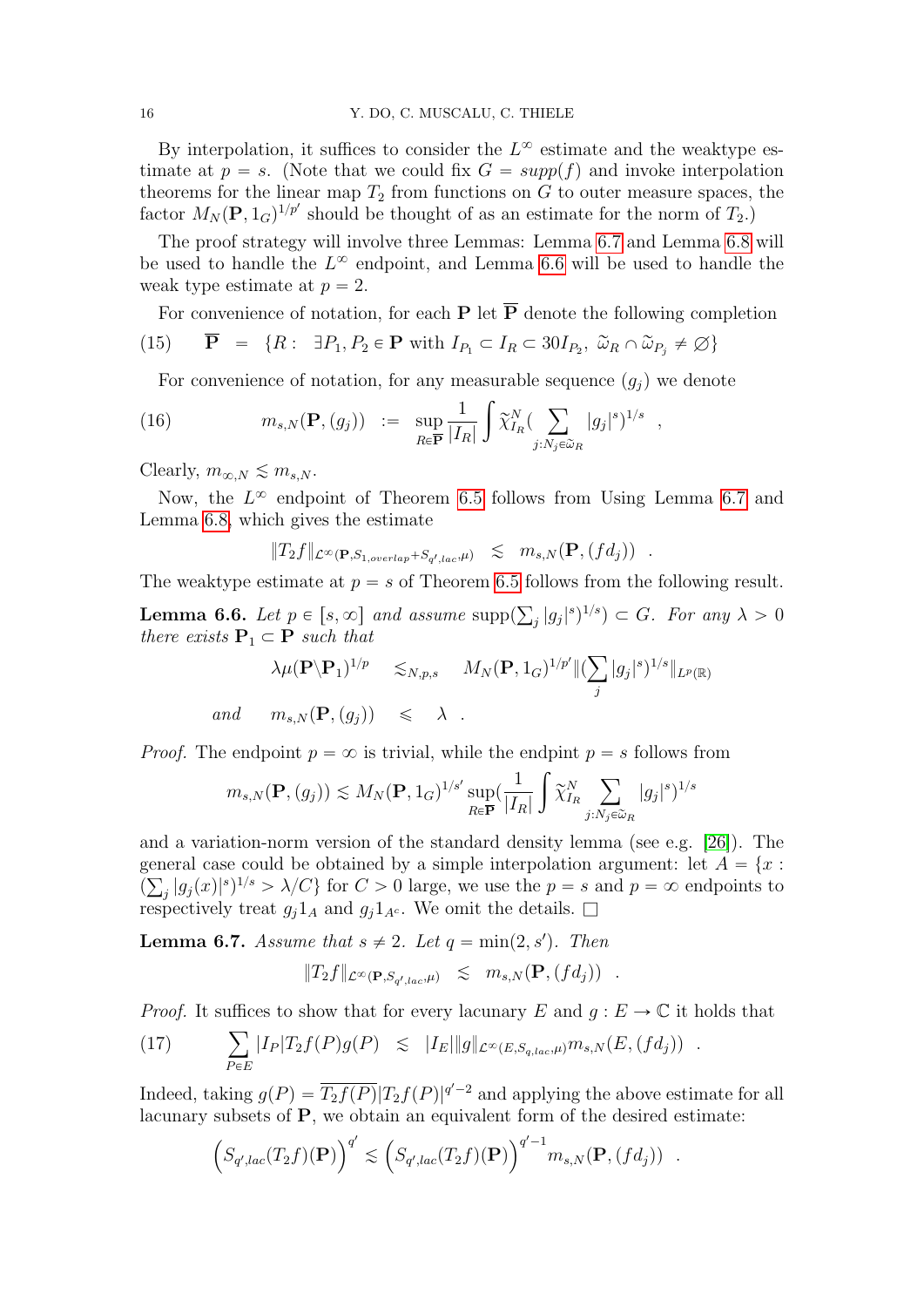Below, for brevity we write  $||g||_{\infty}$  for  $||g||_{\mathcal{L}^{\infty}(E,S_{q,lac},\mu)}$ , and  $m_s$  for  $m_{s,N}$ .

For every P and x, it is clear that at most one j will satisfy  $N_{j-1} \in \omega_{P,lower}$  and  $N_j \in \omega_{P,upper}$ . Let  $d_P(x) = d_j(x)1_{|I_P| \leq \alpha_j}$  if such j exists, otherwise  $d_P(x) = 0$ . Let **J** be the collection of all maximal dyadic J such that 3J does not contain any  $I_P$ ,  $P \in E$ . Clearly, **J** is a partition of  $\mathbb{R}$ , so the left hand side of [\(17\)](#page-15-2) is bounded by

(18) 
$$
\leqslant \sum_{J\in\mathbf{J}} \|\sum_{P\in E} |I_P| g(P) \phi_P f d_P \|_{L^1(J)} \leqslant A + B ,
$$

where A denotes the contribution of  $(J, P)$  such that  $|I_P| \leq 2|J|$  and the rest is in B. Since  $\|\widetilde{\chi}_{I_P}^N f d_P\|_1 \lesssim |I_P| m_{\infty,N}(E, (\widetilde{f} d_j))$ , we obtain ÿ

<span id="page-16-0"></span>
$$
A \leq \sup_{P} |g(P)| m_{\infty}(E, (fd_j)) \sum_{J \in \mathbf{J}} \sum_{\substack{P:|I_P| \leq 2|J| \\ I_P \notin 3J'}} |I_P| \sup_{x \in J} \tilde{\chi}_{I_E}(x)^2 \tilde{\chi}_{I_P}(x)^2
$$
  

$$
\leq \sup_{P} |g(P)| m_{\infty}(E, (fd_j)) \sum_{J \in J} \sup_{x \in J} \tilde{\chi}_{I_E}(x)^2
$$
  

$$
\leq |I_E| \sup_{P} |g(P)| m_{\infty}(E, (fd_j)) .
$$

Note that the above estimate remains true when  $E$  is overlapping.

We now estimate B i.e. the contribution of  $(J, P)$  with  $|I_P| \geq 4|J|$ .

First, by geometry, such J must be a subset of  $3I<sub>E</sub>$ . Furthermore, by maximality there is  $P_1 \in E$  such that  $I_{P_1} \subset 3\pi(J)$  where  $\pi(J)$  is the dyadic parent of J. Let R be a tile such that  $(I_{P_1} \cup \pi(J)) \subset I_R$  and  $|I_R| = 4|J|$ , and  $\xi_E \in \omega_R$ . We will show that  $R \in \overline{P}$ . To see this, note that for [\(17\)](#page-15-2) we may assume that  $I_{P_2} = I_E$  for some  $P_2 \in E$ . It follows that  $I_{P_1} \subset I_R \subset 10J \subset 30I_{P_2}$ ; it is also clear that  $\widetilde{\omega}_R \cap \widetilde{\omega}_{P_j} \neq \emptyset$ for each  $j = 1, 2$  since they all contain  $\xi_E$ , thus  $R \in \overline{P}$  as claimed.

Now, if  $P \in E$  such that  $|I_P| \geq |I_R| = 4|J|$ , by sparseness it follows that  $\omega_{P,upper} \subset \widetilde{\omega}_R$ . Now, for  $x \in J$  by Hölder's inequality we have

$$
\sum_{P \in E: \ |I_P| > 2|J|} |I_P|g(P)\phi_P(x)f(x)d_P(x) \n\lesssim \left( \sum_{j:N_j \in \tilde{\omega}_R} |fd_j|^s \right)^{1/s} \left( \sum_j \Big| \sum_{\alpha_j(x) \geq |I_P| > 2|J|} |I_P|g(P)\tilde{\phi}_{P,j}|^{s'} \right)^{1/s'}
$$

Since T is lacunary and **P** is sparse, we can find a sequence of integers  $O(1)$  +  $\log_2(|J|) \leq m_1(x) \leq n_1(x) \leq \cdots \leq m_K(x) \leq n_K(x)$  such that

$$
\{\alpha_j \geq |I_P| > 2|J| : N_{j-1} \in \omega_{P, lower}, N_j \in \omega_{P,upper}\} = \{P \in E : 2^{m_j} < |I_P| \leq 2^{n_j}\} .
$$

(Note that when  $m_j = n_j$  the set is understood to be empty, one example when this may happen is when  $\alpha_j$  is too small or  $2|J|$  is too large relative to the range of this may happen is when  $\alpha_j$  is too small or  $2|J|$  is too large relative to the range of  $|I_P|$  imposed by the  $N_j$ ,  $N_{j-1}$  constraints.) Now, let  $g_E(x) = \sum_{P \in E} |I_P| g(P) \phi_P(x)$ . For every  $x \in J$  we have

$$
\left(\sum_{1 \leq j \leq K} |\sum_{\alpha_j \geq |I_P| > 2|J|} |I_P| g(P) \widetilde{\phi}_{P,j}|^{s'}\right)^{1/s'} = \left(\sum_{1 \leq j \leq K} |(\Pi_{n_j} - \Pi_{m_j}) g_E|^{s'}\right)^{1/s'}
$$

where  $\Pi_{n}$ s are Fourier projections onto the relevant frequency scales of E (essentially projecting onto  $|\xi - \xi_E| \leq 2^{-n}$ , thus larger values of n means narrower

.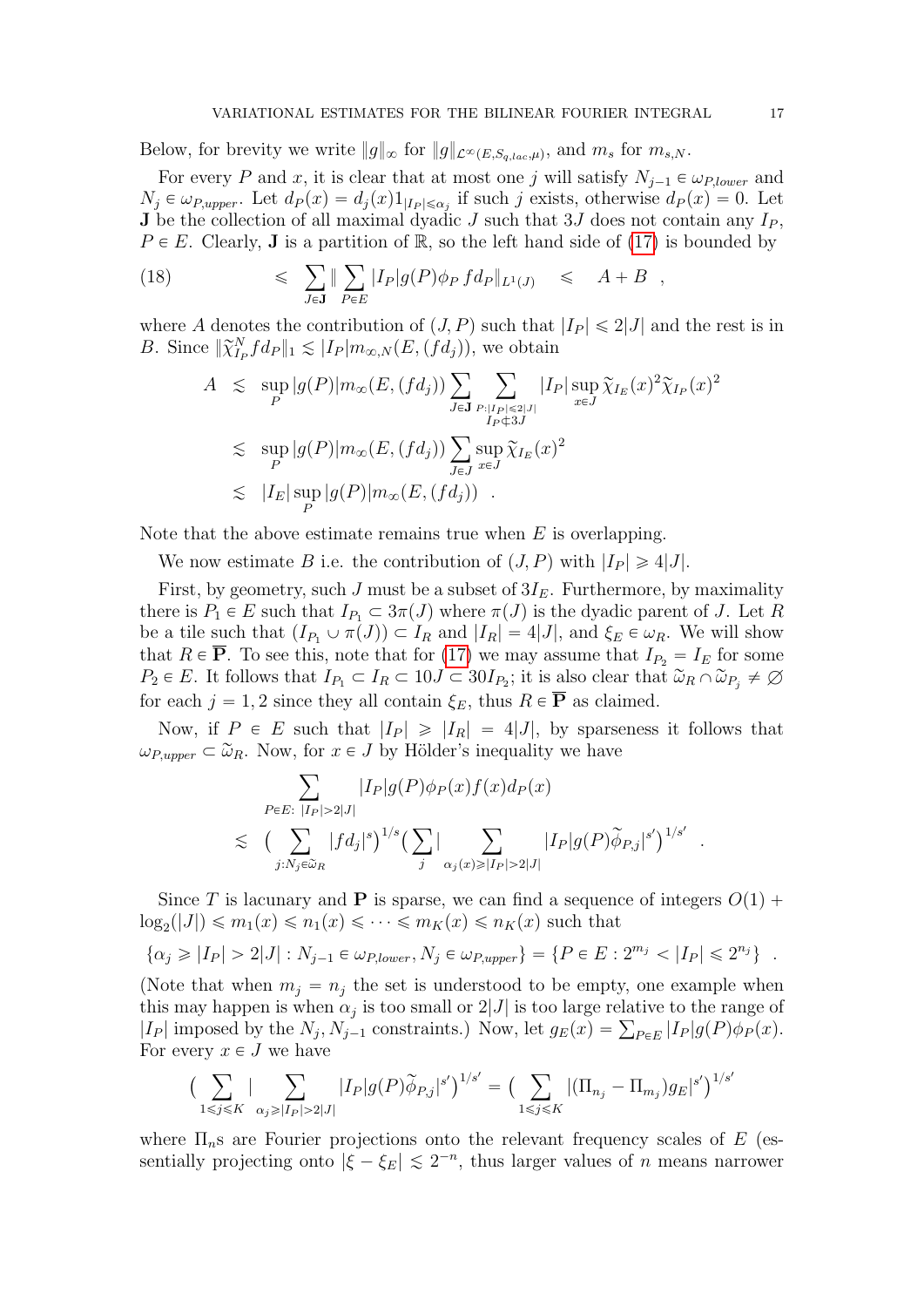bands). Using  $m_1 > \log_2 |J| + O(1)$  and Minkowski's inequality, the last display is bounded by  $M_J(\|\Pi_k g_E\|_{V^q_k(\mathbb{Z})})$ . It follows that

$$
B \leq \sum_{J \in \mathbf{J}: J \subset 3I_E} M_J(\|\Pi_k g_E\|_{V^{s'}_k(\mathbb{Z})}) \| \left( \sum_{j:N_j \in \widetilde{\omega}_R} |f d_j|^s \right)^{1/s} \|_{L^1(J)}
$$
  

$$
\leq \|M(\|\Pi_k g_E\|_{V^{s'}_k(\mathbb{Z})}) \|_{L^1(3I_E)} m_s(E, (fd_j)) .
$$

Since  $s \neq 2$  we either have  $s' > 2$  or  $s' < 2$ . If  $s' > 2$  then by the (continuous) Lépingle inequality  $[15, 1, 9]$  $[15, 1, 9]$  $[15, 1, 9]$  we obtain

$$
B \leq |I_E|^{1/2} \|g_E\|_2 m_s(E, (fd_j))
$$
  

$$
\leq |I_E| \|g\|_{L^{\infty}(S_{2,lac})} m_s(E, (fd_j)) .
$$

If  $s' < 2$  then by the continuous Pisier–Xu inequality (see [\[5\]](#page-46-6)) we obtain

$$
B \leq |I_E|^{1/s} \| (\sum_k |\sum_{P \in E: |I_P| = 2^k} |I_P| g(P) \phi_P|^{s'})^{1/s'} \|_{s'} m_s(E, (fd_j))
$$
  

$$
\leq |I_E| \| g \|_{\mathcal{L}^{\infty}(E, S_{s',loc}, \mu)} m_s(E, (fd_j)) \quad \Box
$$

<span id="page-17-1"></span>**Lemma 6.8.** If  $1 < q \leq \infty$  then

$$
||T_2f||_{\mathcal{L}^{\infty}(\mathbf{P},S_{1,overlap},\mu)} \leq m_{\infty,N}(\mathbf{P},(fd_j)) .
$$

Proof. The proof is entirely similar to the proof of Lemma [6.7,](#page-15-0) it suffices to show for any overlapping  $E$  the following estimates  $\mathbf{r}_{\mathbf{r}}$ 

(19) 
$$
\sum_{P \in E} |I_P| T_2 f(P) g(P) \leq |I_E| \sup_P |g(P)| m_{\infty, N}(E, (fd_j)) .
$$

We define  $J$  as before and invoke [\(18\)](#page-16-0) again, and  $A$  could be estimated as before. To estimate  $B$  we use the following observation: since  $E$  is overlapping, for every x there is at most one j and at most one scale of  $E$  that contributes to  $|I_P| > 2|J| |I_P| g(P) \phi_P(x) d_P(x)$ . Let  $R \in E$  be as before. It follows that ÿ ÿ

$$
B \leq \sum_{J \subset 3I_E} \|\sup_{j:N_j \in \widetilde{\omega}_R} \sup_{\alpha > 2|J|} \sum_{P \in E: |I_P| = \alpha} |g(P)| \widetilde{\chi}_{I_P}^{N+4} d_j f\|_{L^1(J)}
$$
  

$$
\leq \sum_{J \subset 3I_E} \|\sup_{j:N_j \in \widetilde{\omega}_R} |d_j f\|_{L^1(J)} \sup_P |g(P)|
$$
  

$$
\leq N \|I_E| \sup_P |g(P)| m_{\infty,N}(E, (fd_j)) \quad \Box
$$

6.4. Outer  $L^p$  estimates for discrete variation-norm Carleson operators. Let  $r \neq 2$  and  $q = \min(2, r)$ , and  $\widetilde{\phi}_{P,j}$ 's are defined relative to  $(N_j(x))$  and  $K(x)$ . We consider the variation-norm operator

$$
V_{s'}(g) = \left(\sum_{j} \sup_{\alpha} |\sum_{P \in \mathbf{P}:|I_P| \leq \alpha} |I_P| g(P) \widetilde{\phi}_{P,j}|^r\right)^{1/r}
$$

<span id="page-17-0"></span>Theorem 6.9. Let F be a subset of  $\mathbb{R}$ .

(i) For any  $1 < p < r$  it holds that

$$
||V_r(g)||_{L^p(F)} \leq_{p,N} M_N(\mathbf{P}, 1_F)^{1/p} ||g||_{\mathcal{L}^p(\mathbf{P}, S_{q,lac}, \mu)} .
$$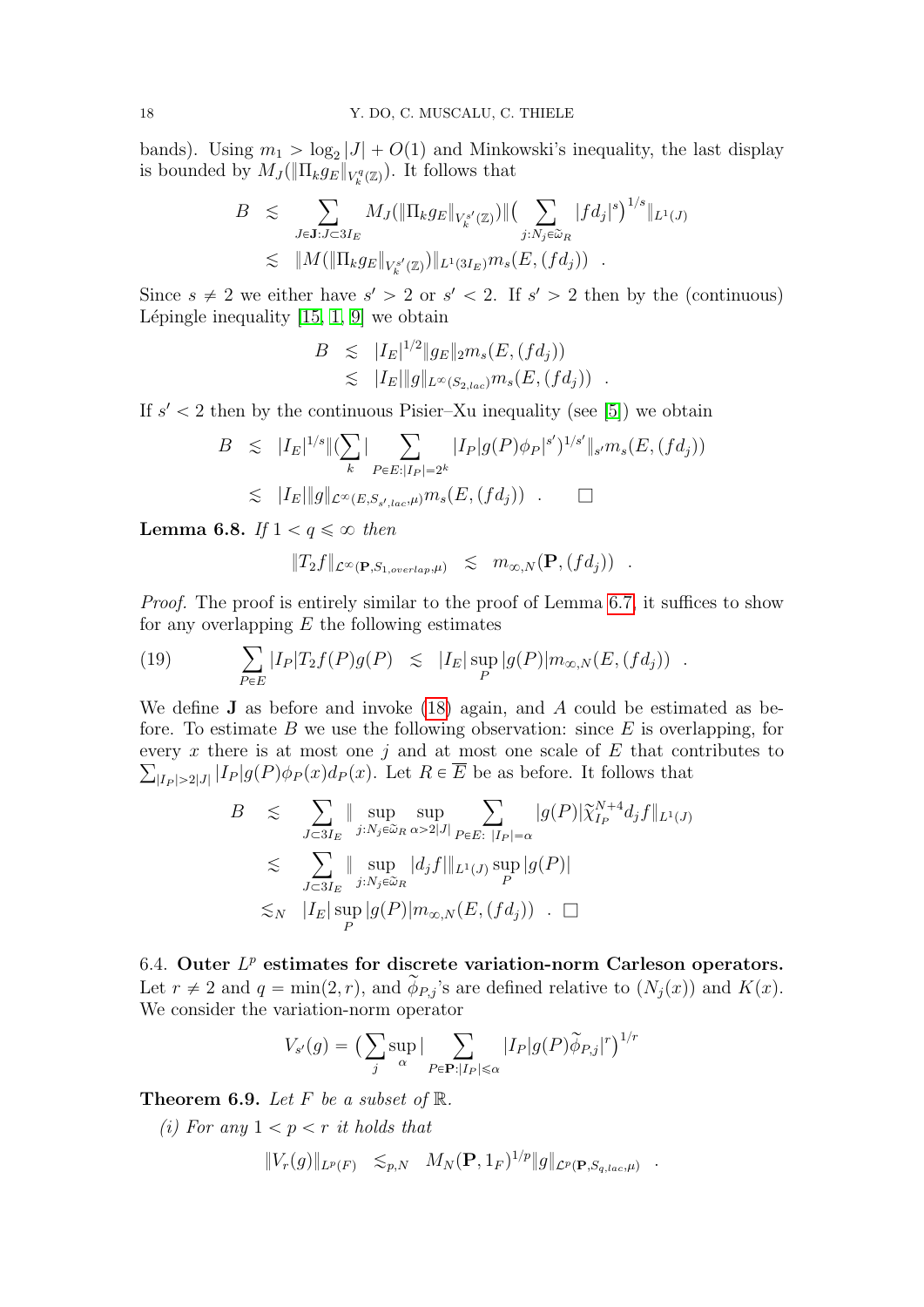(ii) If  $r > 2$  then for all  $p > r'$  it holds that

$$
||V_r(T_1f)||_p \leq ||f||_{L^p(\mathbb{R})} .
$$

*Proof.* (i) Let  $s = r'$ . We may find  $(\alpha_j)$  and  $(g_j)$  measurable functions with  $\alpha_j \geq 0$ *Proof.* (i) Let  $s = r'$ . We may find and  $\sum_{1 \leq j \leq K} |g_j|^s = O(1)$  such that ÿ

$$
V_r(g) \lesssim \sum_P |I_P| g(P) \sum_j \widetilde{\phi}_{P,j} 1_{|I_P| \leq \alpha_j(x)} g_j
$$

Let  $h \in L^{p'}$ (R) and  $T_2h(P) = \left\langle \sum_j \widetilde{\phi}_{P,j}g_j 1_{|I_P| \leq \alpha_j(x)}, h1_F \right\rangle$ . It suffices to show that

$$
\sum_{P} |I_P| g(P) T_2 h(P) \leq_{p,N} M_N(\mathbf{P}, 1_F)^{1/p} ||g||_{\mathcal{L}^p(\mathbf{P}, S_{q,lac}, \mu)} ||h||_{L^{p'}(\mathbb{R})}
$$

Via applications of the classical Hölder inequality it follows that

$$
S_1(gT_2h) \lesssim S_{2,lac}(g)(S_{2,lac} + S_{1,overlap})(T_2h) .
$$

Thus, using outer Radon-Nykodym and outer Hölder inequalities, we obtain

$$
(20) \qquad \sum_{P} |I_P| g(P) T_2 h(P) \leq \|g\|_{\mathcal{L}^p(\mathbf{P}, S_{q,lac}, \mu)} \|T_2 h\|_{\mathcal{L}^{p'}(\mathbf{P}, S_{q',lac} + S_{1,overlap}, \mu)}.
$$

Now, using Theorem [6.5](#page-14-1) and noticing  $s' = r$  it follows that

$$
||T_2h||_{\mathcal{L}^{p'}(\mathbf{P},S_{q',lac}+S_{1,overlap},\mu)} \leq M_N(\mathbf{P},1_F)^{1/p} ||h(\sum_j |u_j|^s)^{1/s}||_{L^{p'}(\mathbb{R})}
$$
  

$$
\leq M_N(\mathbf{P},1_F)^{1/p} ||h||_{L^{p'}(\mathbb{R})},
$$

provided that  $p' > s$ . This completes the proof of part (i).

(ii) Since  $r > 2$ , we obtain  $q = 2$ . We say that a subset is major if it has at least half of the total measure. By restricted weak type interpolation [\[22\]](#page-47-13) (see also Section [7.3.2\)](#page-26-0), it suffices to show that we could find  $\beta$  arbitrarily close to 0 and also arbitrarily close to  $1/s$  such that  $\langle V_r(T_1f), h \rangle$  is of restricted weak type  $(\beta, 1 - \beta)$ . That is, there exists  $j_0 \in \{1, 2\}$  depending only on  $\beta$  such that given any  $F_1, F_2 \subset \mathbb{R}$  with finite positive Lebesgue measures we could find  $S_1 \subset F_1$  and  $S_2 \subset F_2$  both major subsets and furthemore  $S_{j_0} = F_{j_0}$  and

$$
\langle V_r(T_1f), h \rangle \lesssim |F_1|^{\beta} |F_2|^{1-\beta} \quad \text{if } |f| \leq 1_{S_1} \text{ and } |h| \leq 1_{S_2}.
$$

To get  $\beta$  near  $1/s$ , we let  $S_1 = F_1$  and  $S_2 = F_2 \backslash E$  where  $E := \{M1_{F_1} >$  $C|F_1|/|F_2|$  and C is large enough, and  $S_2 = F_2$ . Without loss of generality assume that  $1 + \frac{\text{dist}(I_P, E^c)}{|I_P|} \sim 2^k$  provided that we have enough decay in the estimate. By convexity, for  $2 < p < s'$  it follows from part (i) that

$$
\langle V_{s'}(g), h \rangle \leq \|g\|_{\mathcal{L}^p(\mathbf{P}, S_{2,lac}, \mu)} M_N(\mathbf{P}, 1_{F_2})^{1/p} \|h\|_{p'}
$$
  
\n
$$
\leq \|g\|_{\mathcal{L}^\infty(\mathbf{P}, S_{2,lac}, \mu)}^{1-\frac{2}{p}} \|g\|_{\mathcal{L}^{2,\infty}(\mathbf{P}, S_{2,lac}, \mu)}^{\frac{2}{p}} M_N(\mathbf{P}, 1_{F_2})^{1/p} |F_2|^{1/p'}
$$
  
\n
$$
\leq 2^{-Nk} (\sup_{P \in \mathbf{P}} \sup_{x \in I_P} M 1_{F_1}(x))^{1-\frac{2}{p}} |F_1|^{1/p} |F_2|^{1/p'}
$$
  
\n
$$
\leq 2^{-k} (|F_1|/|F_2|)^{1-2/p} |F_1|^{1/p} |F_2|^{1/p'} = 2^{-k} |F_1|^{\beta} |F_2|^{1-\beta} ,
$$

where  $\beta := 1/p'$ , which is arbitrarily close to  $1/s$  if p is sufficiently close to s'.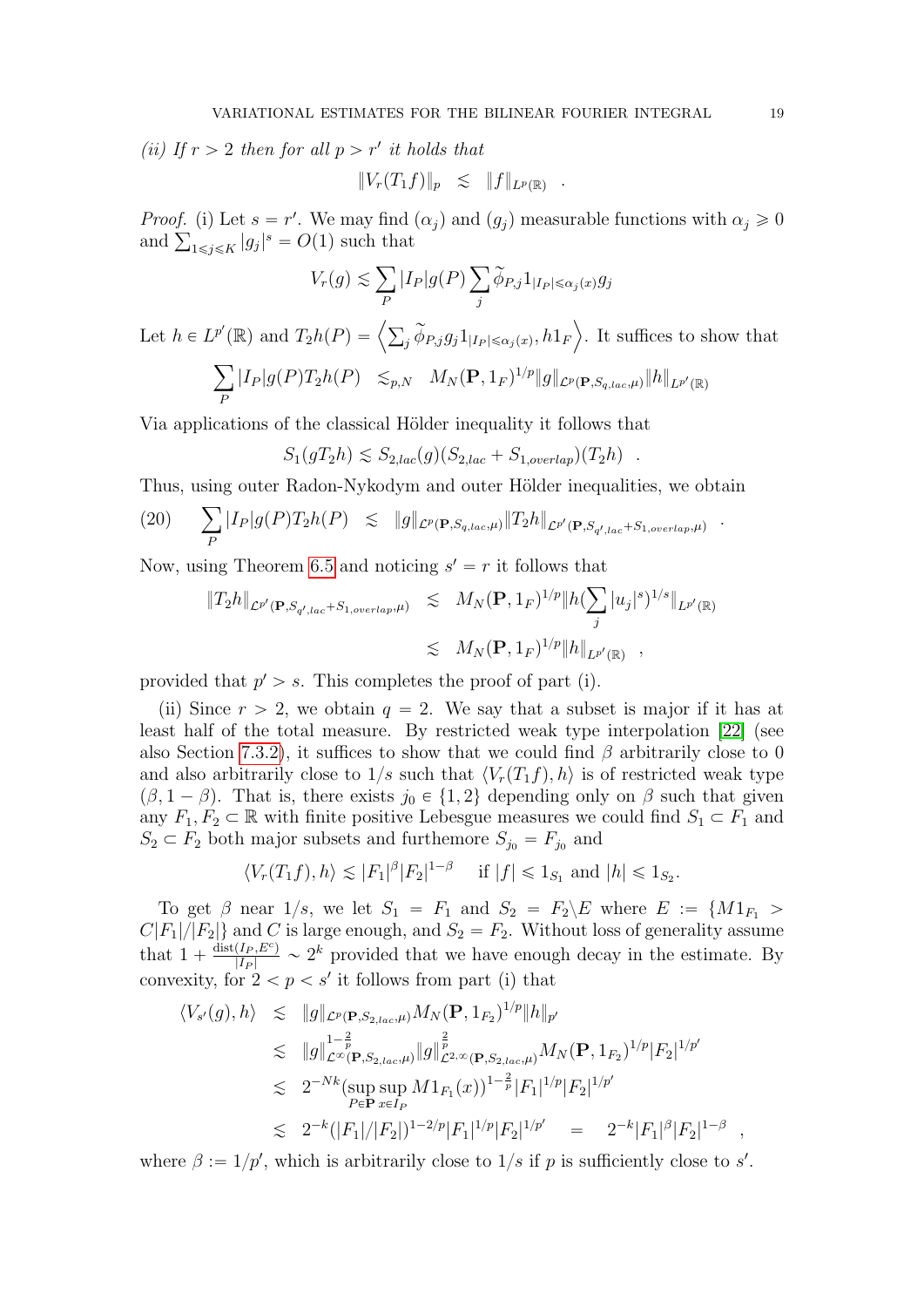To get  $\beta$  near 0, we let  $S_1 = F_1 \backslash E$  and  $S_2 = F_2$  where  $E := \{M1_{F_2} > C|F_2|/|F_1|\}$ with C sufficiently large. Similarly we obtain

$$
\langle V_{s'}(g), h \rangle \leq \|g\|_{\mathcal{L}^{\infty}(\mathbf{P}, S_{2,lac}, \mu)}^{1-\frac{2}{p}} \|g\|_{\mathcal{L}^{2,\infty}(\mathbf{P}, S_{2,lac}, \mu)}^{\frac{2}{p}} M_{N}(\mathbf{P}, 1_{F_2})^{1/p} |F_2|^{1/p'}
$$
  

$$
\lesssim 2^{-Nk} |F_1|^{1/p} (2^k |F_2|/|F_1|)^{1/p} |F_2|^{1/p'}
$$
  

$$
\lesssim 2^{-k} |F_2| \qquad \Box
$$

## 7. Estimates for BC model operators

<span id="page-19-1"></span>**Theorem 7.1.** Let T be a BC model operator. Then  $||T||_{L^{q_1}\times L^{q_2}\to L^q}<\infty$  for every  $1/q = 1/q_1 + 1/q_2$  such that  $\frac{2r}{3r-4} < q_1, q_2 \le \infty$  and  $q > \frac{r^2}{2}$  $rac{r'}{2}$ .

For simplicity, we assume that  $\omega_{P,upper}$  is finite and  $\omega_{P,lower}$  is a halfline for each  $P \in \mathbf{P}$ ; other situations are either symmetric or could be reduced to this setting.

The outer measure spaces on  $P$  are defined as in Section [6.1.](#page-12-1) Below we discuss the outer measure spaces on  $Q$ , which are similar to the settings on  $P$ , thus we only discuss the needed changes. By further decomposition if necessary, we may assume that  $P$  and  $Q$  are very sparse.

For any two tiles R, R' we say that  $R < R'$  if  $I_R \subsetneq I_{R'}$  and  $5\omega_{R'} \subset 5\omega_R$ .

We say that  $R \le R'$  if  $R < R'$  or  $R = R'$ . Clearly,  $\le$  and  $\lt$  are transitive.

Generating subsets of Q: A nonempty  $E \subset \mathbf{Q}$  is a generating set if for some tritile  $Q_E$  (with the same rigidity) the following holds: for every  $Q \in E$  there is  $j = j(Q) \in \{1, 2, 3\}$  such that  $Q_j \leq Q_{E,j}$ , where  $Q_j$  and  $Q_{E,j}$  are the j-tiles of Q and  $Q_E$ . We denote  $I_E \equiv I_{Q_E}$  and  $\xi_E = c(\omega_{Q_E})$ .

For any fixed  $j \in \{1, 2, 3\}$ , we say that E is j-overlapping if  $j(Q) = j$  for every  $Q \in E$ . We say that E is j-lacunary if it is k overlapping for some  $k \in \{1, 2, 3\} \setminus \{j\}.$ 

E E: We say that E is f-latter if it is k overlapping for some  $k \in \{1, 2, 3f\}\$ .<br>Outer measure on Q: Let σ be generated from  $\sigma(E) = \inf \sum_j |I_{E_j}|$ , infimum taken over all countable coverings of  $E$  by generating sets.

Size: For every  $0 < t \le \infty$ , we define  $S_t$  just as in the setting for **P**. If the defining supremum is taken over all *j*-lacunary *S*, we obtain  $S_t^{[j]}$  $S_t^{[j]}$ . Similarly, for  $S_t^{[j_1,j_2]}$  $t^{[J_1,J_2]}$  the supremum is taken over all S that is both  $j_1$  and  $j_2$  lacunary, or equivalently k overlapping where  $k \neq j_1, j_2$ .

Strongly disjointness: For any  $j \in \{1, 2, 3\}$ , a collection  $(E_m)$  of j-lacunary sets of tritiles is strongly disjoint if the following holds for any  $E_m$ ,  $E_n$ ,  $m \neq n$ :

• If  $Q \in E_m$  and  $R \in E_n$  such that  $3\omega_{Q_i} \cap 3\omega_{R_i} \neq \emptyset$  and  $|I_Q| \leq |I_R|$  then  $I_Q \cap I_{E_n} = \emptyset$ . (In particular  $I_Q \cap I_R = \emptyset$ .)

An analogue of Lemma [6.1](#page-13-0) also holds in the current setting.

In the rest of this section, for every  $E \subset \mathbf{Q}$  let  $\mathbf{P}_E$  denote the set of all  $P \in \mathbf{P}$  such that there exists at least one  $Q \in E$  with  $|I_P| \leq |I_Q|$  and  $\frac{5}{4}\omega_P \cap \frac{5}{6}$  $\frac{5}{6}\omega_{3,Q} \neq \emptyset.$ The following observation from [\[20\]](#page-47-10) will be useful in the proof.

<span id="page-19-0"></span>**Observation 7.1.** Let E be 3-lacunary, then the following holds for every  $P \in \mathbf{P}_E$ and  $Q \in E$ : if  $\frac{5}{4}\omega_P \cap \frac{5}{6}$  $\frac{5}{6}\omega_{3,Q} \neq \emptyset$  then  $|I_P| \leq |I_Q|$ .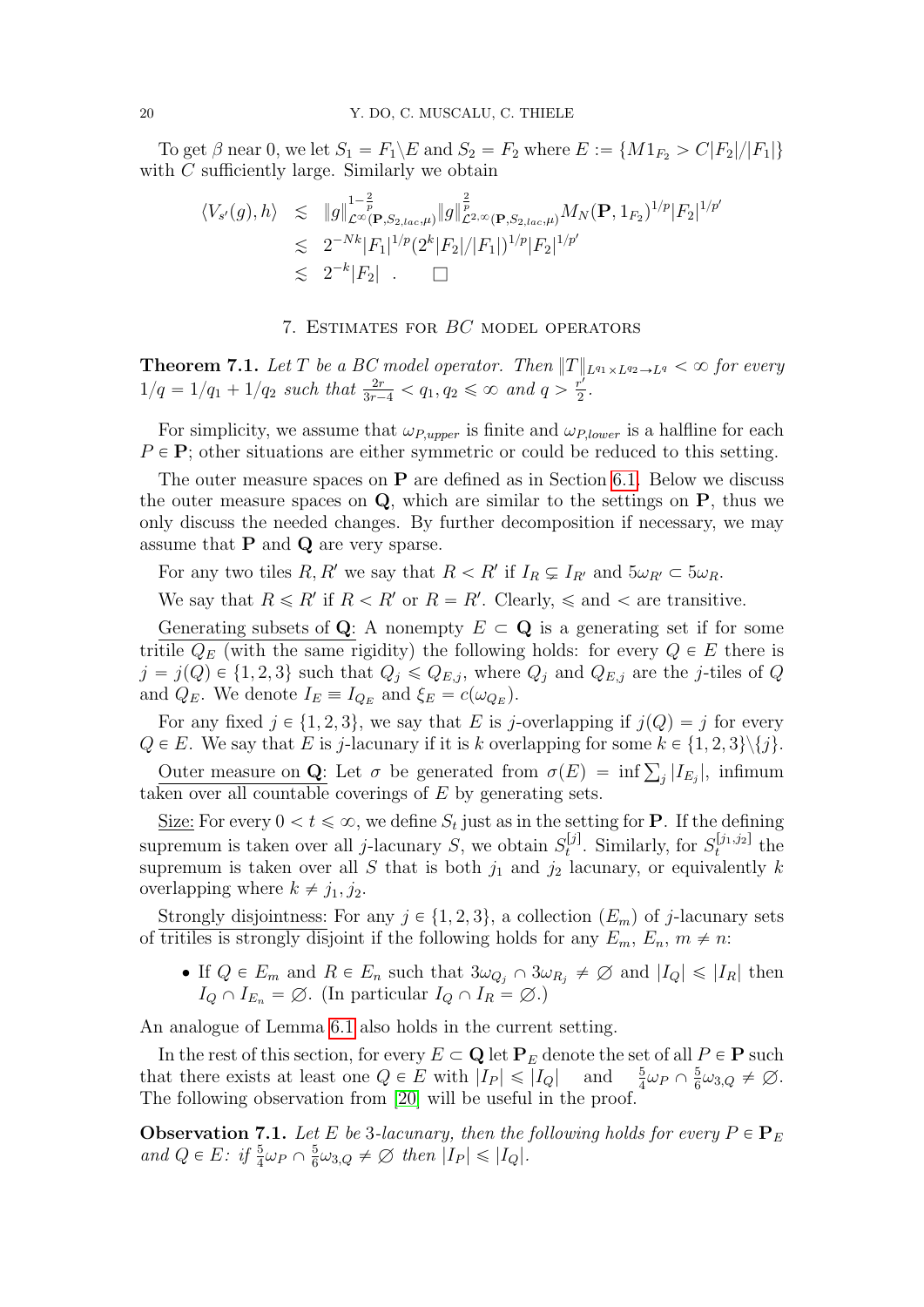*Proof.* Assume the contrary, that is for some  $P \in \mathbf{P}_E$  and  $Q, R \in E$  it holds that 5  $\frac{5}{4}\omega_P \cap \frac{5}{6}$  $\frac{5}{6}\omega_{3,Q} \neq \emptyset, \frac{5}{4}$  $\frac{5}{4}\omega_P \cap \frac{5}{6}$  $\frac{5}{6}\omega_{R_3} \neq \emptyset$ , and  $|I_R| \geq |I_P| \geq 2|I_Q|$ . It follows that  $|I_R| \geq 2|I_Q|$ , therefore using sparseness of **Q** it is clear that  $5\omega_{R_3} \subset 5\omega_{Q_3}$ , which contradicts the fact that E is 3-lacunary and Q is sparse.  $\square$ 

Now, fix a Schwarz function  $f_3$  on R. Let  $a_j(Q) := \langle f_j, \phi_{j,Q} \rangle$  for  $j = 1, 2$ , and  $d(P) = \langle f_3, \widetilde{\phi}_P \rangle$  where  $\widetilde{\phi}_P := \sum_j \widetilde{\phi}_{P,j} d_j$ . Let K and its adjoint be defined by  $\overline{\phantom{0}}$ 

$$
(Kf)(Q) := \sum_{P \in \mathbf{P}: |I_P| \leq |I_Q|} |I_P| f(P) \langle \phi_P, \phi_{3,Q} \rangle , Q \in \mathbf{Q} ,
$$
  

$$
K^* f(P) := \sum_{Q \in \mathbf{Q}: |I_P| \leq |I_Q|} |I_Q| f(Q) \langle \phi_{3,Q}, \phi_P \rangle , P \in \mathbf{P} .
$$

Now  $\langle T_{BC}(f_1, f_2), f_3 \rangle =$  $_{Q\in\mathbf{Q}}$   $|I_Q|a_1(Q)a_2(Q)(Kd)(Q)$ , which will be estimated using outer measure techniques.

7.1. Outer  $L^p$  estimates for K and  $K^*$ . Reall that Q has rank 1. The following two Lemmas are the main estimates of this section.

<span id="page-20-0"></span>**Lemma 7.2.** Let  $1 < q \leq 2$ . For every  $p \in (q', \infty)$  we have

$$
\|Kg\|_{\mathcal{L}^p(\mathbf{Q},S_2^{[3]},\sigma)} \leq \|g\|_{\mathcal{L}^p(\mathbf{P},S_{q',lac}+S_{1,overlap},\mu)} \quad .
$$

<span id="page-20-1"></span>**Lemma 7.3.** Let  $q \in (1, 2]$ . Then for any  $1 < p < q$  we have

$$
\|K^*f\|_{\mathcal{L}^p(\mathbf{P},S_{q,lac},\mu)} \leq \|f\|_{\mathcal{L}^p(\mathbf{Q},S_2^{[3]}+S_1^{[1,2]},\sigma)}
$$

.

.

We will deduce Lemma [7.2](#page-20-0) from Lemma [7.3](#page-20-1) using a simple duality argument. By interpolation it suffices to consider weak-type estimates. Fix  $\lambda > 0$  and  $q' <$  $p < \infty$ . Without loss of generality assume  $||Kg||_{\mathcal{L}^{\infty}(\mathbf{Q},S_2^{[3]},\sigma)} \leq 2\lambda$ . Similar to the proof of Theorem [6.1,](#page-13-2) we may select<sup>[1](#page-20-2)</sup> a strongly disjoint collection of 3-lacunary sets  $(E_m)$  and  $\mathbf{Q}'$  containing all  $E_m$  such that  $||Kg||_{\mathcal{L}^{\infty}(\mathbf{Q}\setminus\mathbf{Q}',S_2^{[3]},\sigma)} \leq \lambda$  and

$$
\lambda^2 \sigma(\mathbf{Q}') \lesssim M := \sum_{m} \sum_{Q \in E_m} |I_Q| |K g(Q)|^2
$$

Now, let  $f(Q) = Kg(Q)$  for  $Q \in$  $E_m E_m$  and zero elsewhere, we obtain via appli-

cations of the outer Radon-Nikodym/Hölder inequalities  
\n
$$
M = \sum_{Q \in \mathbf{Q}} |I_Q| f(Q) \overline{(Kg)(Q)} = \sum_{P \in \mathbf{P}} |I_P| (K^* f)(P) \overline{g(P)}
$$
\n
$$
\lesssim ||K^* f||_{\mathcal{L}^{p'}(\mathbf{P}, S_{q,lac}, \mu)} ||g||_{\mathcal{L}^p(\mathbf{P}, S_{q',lac} + S_{1,overlap}, \mu)}.
$$

Therefore, by Lemma [7.3](#page-20-1) we obtain

$$
M \leq \|f\|_{\mathcal{L}^{p'}(\mathbf{Q},S_2^{[3]}+S_1^{[1,2]},\sigma)} \|g\|_{\mathcal{L}^p(\mathbf{P},S_{q',lac}+S_{1,overlap},\mu)} \quad .
$$

Note that f is supported on  $\mathbf{Q}''$  :=  $E_m$ . It is clear that any 3-overlapping subset of  $\mathbf{Q}''$  is essentially an union of spatially disjoint tritiles. Therefore  $S_1^{[1,2]}$  $\mathcal{L}_1^{[1,2]}(f) \lesssim$  $S_{\infty}(f) \lesssim S_2^{[3]}$  $\chi_2^{[3]}(f) \lesssim \lambda$ . We obtain

$$
M \leq \lambda \sigma(\mathbf{Q}')^{1/p'} \|g\|_{\mathcal{L}^p(\mathbf{P}, S_{q',lac} + S_{1,overlap},\mu)}
$$

<span id="page-20-2"></span><sup>&</sup>lt;sup>1</sup>For more details see the proof of the  $L^2$  case of Lemma [7.4.](#page-21-0)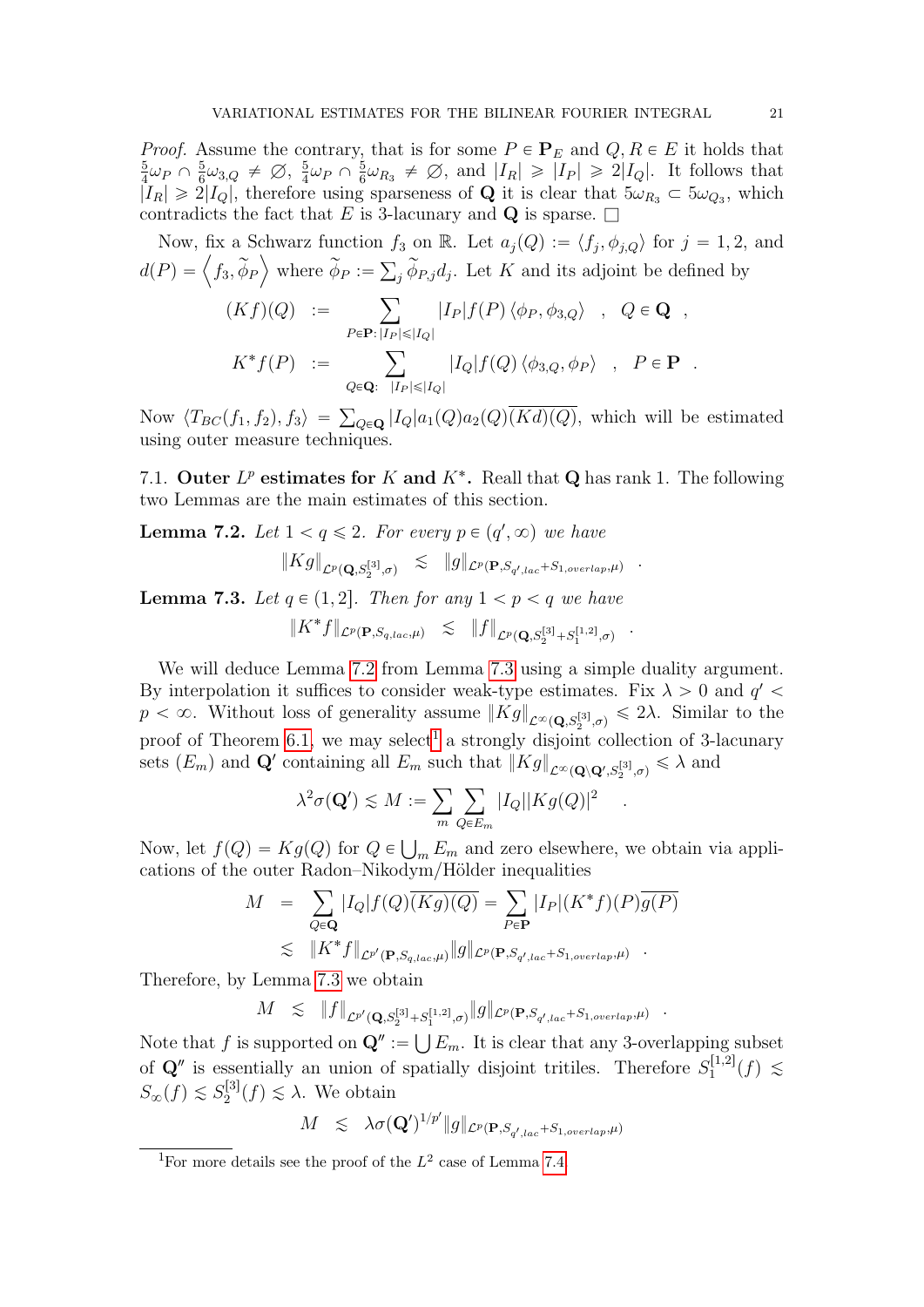Collecting estimates we obtain the desired weak-type estimate

$$
\lambda \sigma(\mathbf{Q}')^{1/p} \lesssim \|g\|_{\mathcal{L}^p(\mathbf{P},S_{\boldsymbol{q}',lac}+S_{1,overlap},\mu)}
$$

.

.

.

In the rest of the section, we prove Lemma [7.3.](#page-20-1)

Proof of Lemma [7.3.](#page-20-1) By interpolation, it suffices to prove weak-type estimates for any fixed  $p \in [1, q)$ . Without loss of generality, assume  $||f||_{\mathcal{L}^p(\mathbf{Q}, S_2^{[3]} + S_1^{[1,2]}, \sigma)} = 1$ .

Fix any  $\lambda > 0$ . We will show that there exists  $P' \subset P$  such that  $\mu(P') \leq \lambda^p$ and  $||K^*f||_{\mathcal{L}^{\infty}(\mathbf{P}\setminus\mathbf{P}',S_{q,lac},\mu)} \leq \lambda$ . Without loss of generality we may assume that

(21) 
$$
||K^*f||_{\mathcal{L}^{\infty}(\mathbf{P}, S_{q,lac},\mu)} < 2\lambda .
$$

The construction of  $\mathbf{P}'$  is similar to the proof of Theorem [6.1,](#page-13-2) and we also obtain a strongly disjoint collection of lacunary sets  $(E_m)_{m\geq 1}$  contained inside P' with the following property:

<span id="page-21-1"></span>
$$
\lambda^{q} \mu(\mathbf{P}') \leq \lambda^{q} \sum_{m} |I_{E_{m}}| \leq \sum_{P \in \bigcup E_{m}} |I_{P}| |(K^{*} f)(P)|^{q}
$$

Let  $h(P) := K^* f(P) |K^* f(P)|^{q-2}$  for  $P \in \mathbf{P}'$  and zero elsewhere, and let M be the last right hand side, which could be rewritten as

$$
M = \sum_{P \in \mathbf{P}} |I_P|(K^*f)(P)\overline{h(P)} = \sum_{Q \in \mathbf{Q}} |I_Q|f(Q)\overline{K(h)(Q)}.
$$

By the classical Hölder inequality we have

$$
S_1(fg) \leq S_2^{[3]}(f)S_2^{[3]}(g) + S_1^{[1,2]}(f)S_{\infty}(g) \leq (S_2^{[3]} + S_1^{[1,2]})(f)S_2^{[3]}(g) .
$$

Using outer Radon–Nikodym, outer Hölder, the normalization  $||f||_{\mathcal{L}^p} = 1$ , we have

$$
M \leq \|f\ K h\|_{L^1(\mathbf{Q},S_1,\sigma)} \leq \|K h\|_{L^{p'}(\mathbf{Q},S_2^{[3]},\sigma)}
$$

Using Lemma [7.4](#page-21-0) and  $(21)$  and the definition for h, it follows that

$$
\|Kh\|_{L^{p'}({\mathbf Q},S_2^{[3]}, \sigma)}\;\;\lesssim\;\; \lambda^{q/q'}(\sum_k |I_{E_k}|)^{1/p'}\quad \lesssim\quad \lambda^{q/q'-q/p'}M^{1/p'}\;\;.
$$

Collecting estimates we obtain  $M^{1/p} \lesssim \lambda^{q/q'-q/p'}$ , therefore

$$
\mu(\mathbf{P}')^{1/p} \quad \lesssim \quad \lambda^{-q/p} M^{1/p} \quad \lesssim \quad \lambda^{-1} \quad \Box
$$

<span id="page-21-0"></span>**Lemma 7.4.** Let  $q \in (1, 2]$  and  $(E_k)$  be strongly disjoint lacunary in **P**. Then for  $q_1 \in (q', \infty]$  and every  $h : \mathbf{P} \to \mathbb{C}$  that vanishes outside  $\mathbf{P}' := \bigcup E_k$  it holds that

$$
||Kh||_{\mathcal{L}^{q_1}(\mathbf{Q},S_2^{[3]},\sigma)} \leq ||h||_{\mathcal{L}^{\infty}(\mathbf{P}_1,S_{q',lac},\mu_1)}(\sum_k |I_{E_k}|)^{1/q_1}
$$

and weak type estimates hold at  $q_1 = q'$ .

Remark: While Lemma [7.4](#page-21-0) is weaker than Lemma [7.2,](#page-20-0) it will be directly proved as part of the proof of Lemma [7.3.](#page-20-1)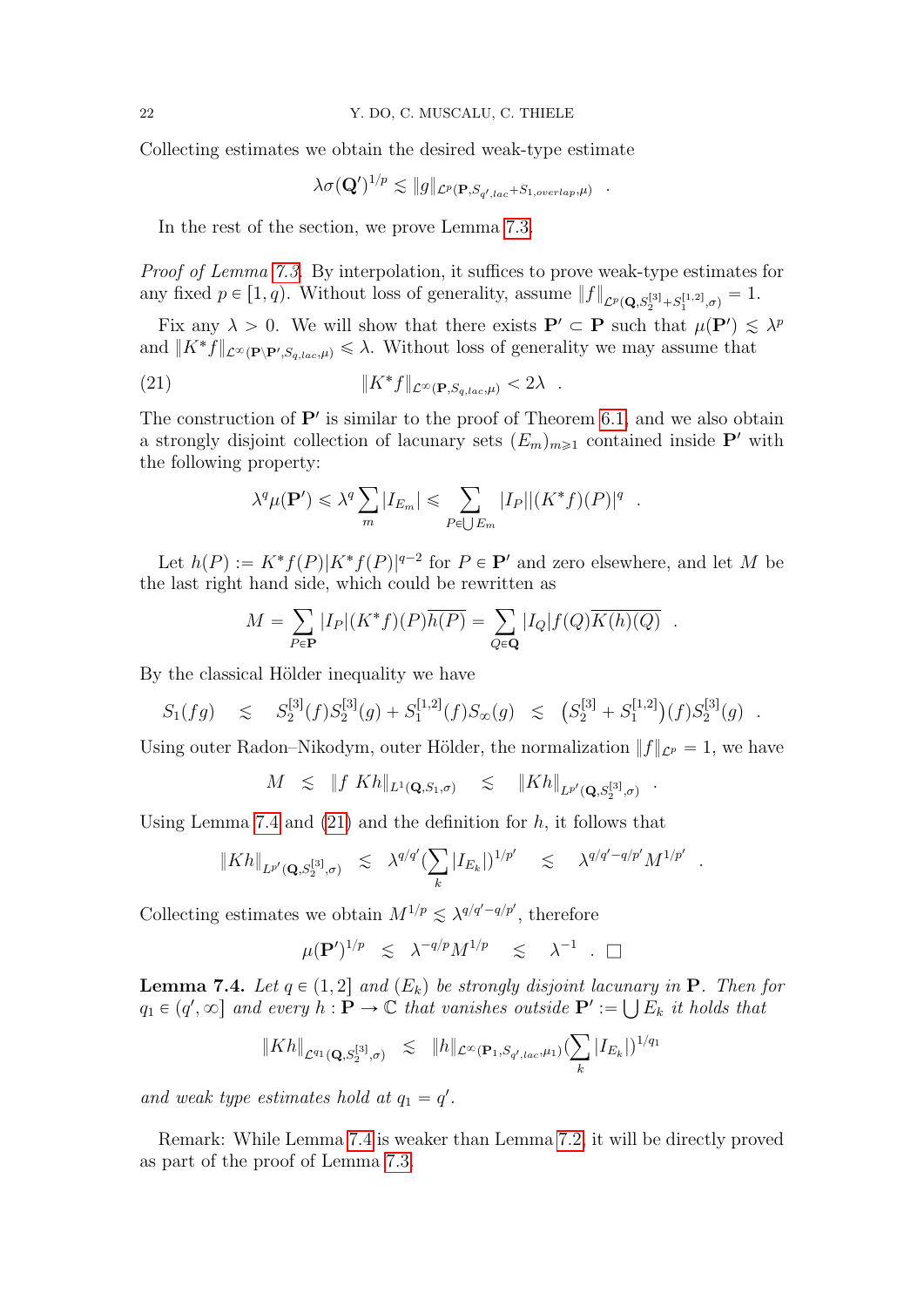*Proof.* It suffices to prove the following stronger estimate, which holds for  $q_1 > 2$ :

<span id="page-22-0"></span>
$$
(22) \t\t ||Kh||_{\mathcal{L}^{q_1}(\mathbf{Q},S_2^{[3]},\sigma)} \leq (\sum_{P\in\mathbf{P}}|I_P||h(P)|^{q_1})^{1/q_1} + \sup_{P\in\mathbf{P}}|h(P)|(\sum_{k}|I_{E_k}|)^{1/q_1}.
$$

Clearly, if  $q_1 \ge q'$  then the desired conclusion follows from [\(22\)](#page-22-0).

By interpolation, it suffices to prove weak-type estimates at  $q_1 = 2$  and  $q_1 = \infty$ . Since the right hand side of  $(22)$  is not technically an  $L^p$  norm, we will detail the interpolation argument. Assume that the weak type estimates hold at  $q_1 = 2$  and  $q_1 = \infty$ . Let  $2 < q_1 < \infty$ , for each  $\lambda > 0$  we decompose  $h(P) = h_1(P) + h_2(P)$ where  $h_1(P) = h(P)1_{\vert h(P) \vert \leq \lambda/C}$  and C is sufficiently large but about the size of the norm for the assumed case  $q_1 = \infty$  of [\(22\)](#page-22-0). Using sublinearity of K, it follows that

$$
\sigma(S_2^{[3]}(Kh) > \lambda) \leq \sigma(S_2^{[3]}(Th_2) \geq \lambda) .
$$

By the assumed  $L^2$  case of  $(22)$ , the last display is bounded above by

$$
\leq \lambda^{-2} \Big( \sum_{P \in \mathbf{P}} |I_P||h(P)|^2 1_{\lambda < C|h(P)|} + \sup_P (|h(P)|^2 1_{\lambda < C|h(P)|}) \Big( \sum_k |I_{E_k}| \Big) \Big) \n= \lambda^{-2} \Big( \sum_{P \in \mathbf{P}} |I_P||h(P)|^2 1_{\lambda < C|h(P)|} + \sup_P |h(P)|^2 1_{\lambda < C \sup_P |h(P)|} \Big( \sum_k |I_{E_k}| \Big) \Big)
$$

here in the second term we are able to move the sup inside because for any  $a \ge 0$  $g(x) := x1_{a \le x}$  is increasing for  $x \in [0, \infty)$ . Now, multiplying both side with  $\lambda^{q_1-1}$ and integrate over  $\lambda \in (0, \infty)$  we will obtain the desired estimate. This completes the interpolation argument.

**Case 1:**  $q_1 = \infty$ . By a standard characterization for  $S_2$  (see e.g. [\[20,](#page-47-10) Lemma 6.4) it suffices to show that if  $E \subset \mathbf{Q}$  is 3-lacunary then

(23) 
$$
\frac{1}{|I_E|} \| (\sum_{Q \in E} |Kh(Q)|^2 1_{I_Q})^{1/2} \|_{L^{1,\infty}(\mathbb{R})} \lesssim \sup_{P \in \mathbf{P}} |h(P)|.
$$

Since Q is very sparse, it is clear that for any interval I there is at most one  $Q \in E$ such that  $I_Q = I$ . This remark will be used implicitly below.

Let  $P_E$  be defined as in Observation [7.1](#page-19-0) and <u>let  $P'_E = P' \cap P_E$ </u>. It follows that  $Kh(Q) = \langle \phi_{3,Q}, h_E \rangle$  where  $h_E(x) := \sum_{P \in \mathbf{P}'_E} |I_P|h(P)\phi_P(x)$ , for every  $Q \in E$ . Also, since  $(E_k)$  is strongly disjoint lacunary, it is clear that the intervals  $\{I_P, P \in \mathbf{P}'_E\}$ are pairwise disjoint.

Now, by a standard argument (see e.g. [\[20,](#page-47-10) Lemma 6.8]), it follows that

$$
\frac{1}{|I_E|} \| (\sum_{Q \in E} |Kh(Q)|^2 1_{I_Q})^{1/2} \|_{L^{1,\infty}(\mathbb{R})} \lesssim_N \frac{1}{|I_E|} \int \widetilde{\chi}_{I_E}(x)^N |h_E(x)| dx \quad .
$$

Decompose  $\mathbf{P}'_E = \mathbf{P}'_{E,1} \cup \mathbf{P}'_{E,2}$  where  $\mathbf{P}'_{E,1} = \{P \in \mathbf{P}'_E : I_P \cap 3I \neq \emptyset\}$ . It suffices to show that for every interval I of the same length as  $I<sub>E</sub>$  it holds for  $j = 1, 2$  that

$$
A_j := \frac{1}{|I|} \int_I |\sum_{P \in \mathbf{P}'_{E,j}} |I_P|h(P)\phi_P(x)| dx \leq \sup_P |h(P)|.
$$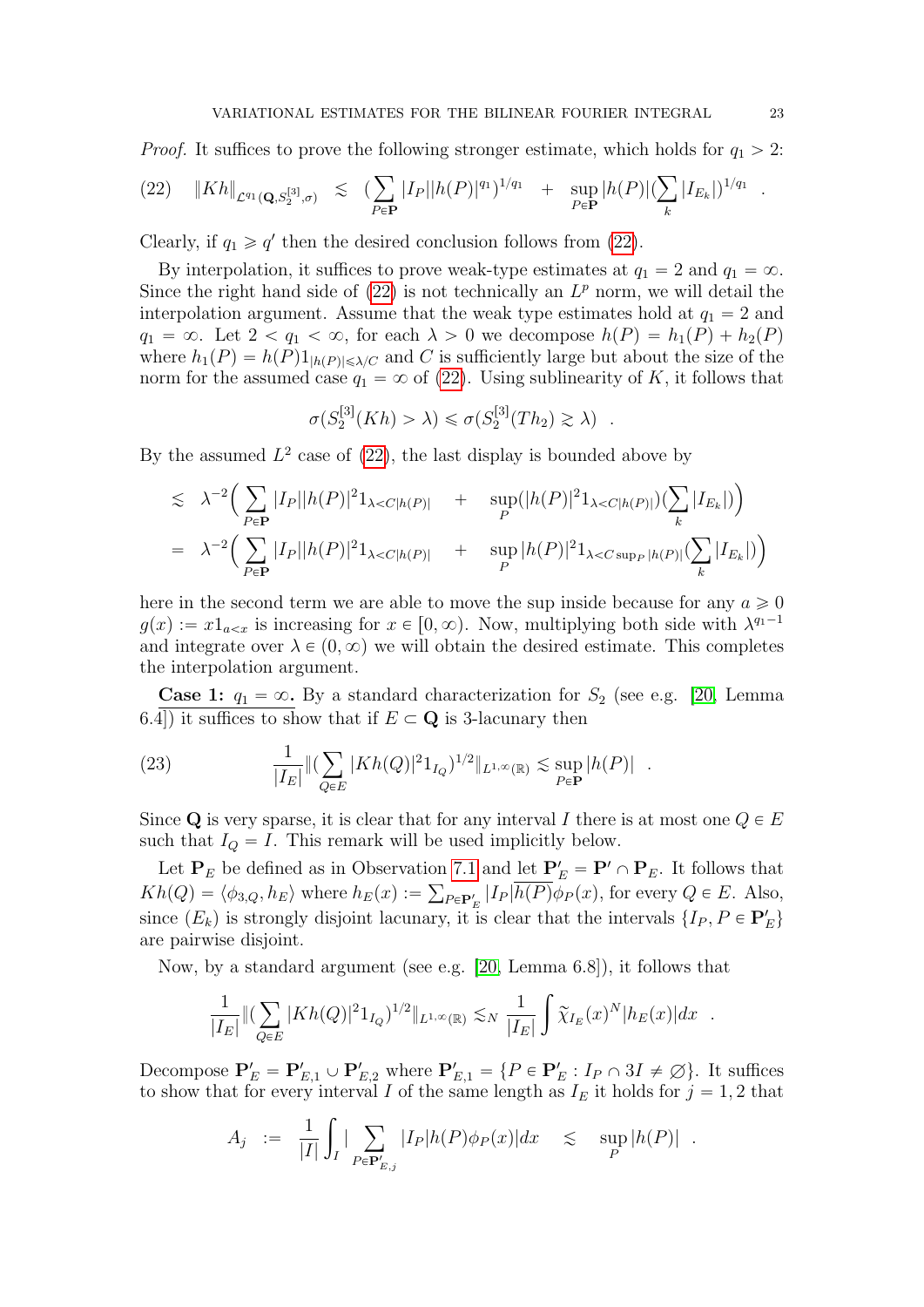For  $A_1$ , notice first that for every  $P \in \mathbf{P}'_{E,1}$  we have  $I_P \subset 5I$ . Since  $\phi_P$  is  $L^1$ normalized and  $\{I_P, P \in \mathbf{P}_{E,1}'\}$  are disjoint, we obtain

$$
A_1 \lesssim \frac{1}{|I|} \sum_{P \in \mathbf{P}'_{E,1}} |I_P||h(P)| \lesssim \sup_{P \in \mathbf{P}} |h(P)|.
$$

To estimate  $A_2$ , we decompose the summation over  $\mathbf{P}'_{E,2}$  according to the length of  $I_P$ . Recall that  $\{I_P : P \in \mathbf{P}_{E,2}'\}$  are disjoint and disjoint from 3*I*. The desired estimate for  $A_2$  follows from the following pointwise estimate on  $I$ :

$$
\sum_{P \in {\bf P}'_{E,2}} |I_P||\phi_{P_1}(x)| \lesssim \sum_n \sum_{P:|I_P| = 2^n} (\frac{|I_P|}{|I|})^4 \lesssim 1.
$$

<span id="page-23-0"></span>**Case 2:**  $q_1 = 2$ . Fix  $\lambda > 0$ . We need to show existence of  $\mathbf{Q}' \subset \mathbf{Q}$  such that

(24) 
$$
\lambda^2 \sigma(\mathbf{Q}') \leq N := \sum_{P \in \mathbf{P}'} |I_P||h(P)|^2 + \sup_{P \in \mathbf{P}'} |h(P)|^2 \sum |I_{E_k}|
$$

and  $||Kh||_{\mathcal{L}^{\infty}(\mathbf{Q}\setminus\mathbf{Q}')} \leq \lambda$ . Without loss of generality, assume that  $||Kh||_{\mathcal{L}^{\infty}(\mathbf{Q})} \leq 2\lambda$ .

Now, we will construct  $\mathbf{Q}' = \mathbf{Q}'_1 \cup \mathbf{Q}'_2$  where  $\mathbf{Q}'_j$  is union of a collection  $\mathbf{S}_j$  of strongly disjoint *j*-lacunary sets, to be selected below. We first collect  $S_1$  using the following algorithm:

(i) If there exists  $G \subset \mathbf{Q}$  is 1-lacunary and  $\left(\frac{1}{|L|}\right)$  $|I_G|$  $_{Q \in G} |I_Q||Kh(Q)|^2)^{1/2} > \lambda$ , we select one such  $G_1$  with smallest possible  $c(\omega_{Q_G})$ .

(ii) Remove all  $Q \in \mathbf{Q}$  such that for some  $j = 1, 2, 3$  we have  $Q_i \leq Q_{G_1,j}$ .

We repeat the above argument and continue selecting  $G_2, G_3, \ldots$ . Since Q is finite the selection argument will stop. By geometry,  $(G_i)$  is strongly disjoint. Let  $\mathbf{Q}'_1$  be the set of all tritiles removed from  $\mathbf{Q}$ .

We similarly collect  $S_2$  a collection of strongly disjoint 2-lacunary sets, the difference is we maximize  $c(\omega_{Q_E})$  in step (i). Without loss of generality, assume that  $\mu(\mathbf{Q}') \lesssim \mu(\mathbf{Q}'_1)$ , which we will estimate below.

Let  $k(Q) = Kh(Q)$  for  $Q \in \mathbf{Q}'_1$  and zero elsewhere, clearly

<span id="page-23-1"></span>
$$
\lambda^2 \mu(\mathbf{Q}') \leq \lambda^2 \mu(\mathbf{Q}'_1) \leq \lambda^2 \sum_j |I_{G_j}| \leq M,
$$

$$
M = \sum_{Q \in \mathbf{Q}'_1} |I_Q||k(Q)|^2 = \sum_{P \in \mathbf{P}'} \sum_{Q \in \mathbf{Q}'_1} 1_{|I_P| \leq |I_Q|} |I_Q||I_P|\overline{k(Q)}h(P) \langle \phi_P, \phi_{3,Q} \rangle .
$$

Now, to show  $(24)$  for  $\mathbf{Q}'_1$  it suffices to show that

(25) 
$$
M \leq N^{1/2} M^{1/2}
$$
.

We first estimate the analogous double sum  $M_{free}$  where we don't include the coupling condition  $|I_P| \leq |I_Q|$ . By Cauchy–Schwarz and Lemma [6.1](#page-13-0) and the assumptions  $||Kh||_{\mathcal{L}^{\infty}(\mathbf{Q},S_2^{[3]},\mu)} \lesssim \lambda$ , it follows that

$$
M_{free} \leq \|\sum_{P \in \mathbf{P}'} |I_P|h(P)\phi_P\|_2 \|\sum_{Q \in \mathbf{Q}'_1} |I_Q|k(Q)\phi_{3,Q}\|_2 \leq N^{1/2}M^{1/2}.
$$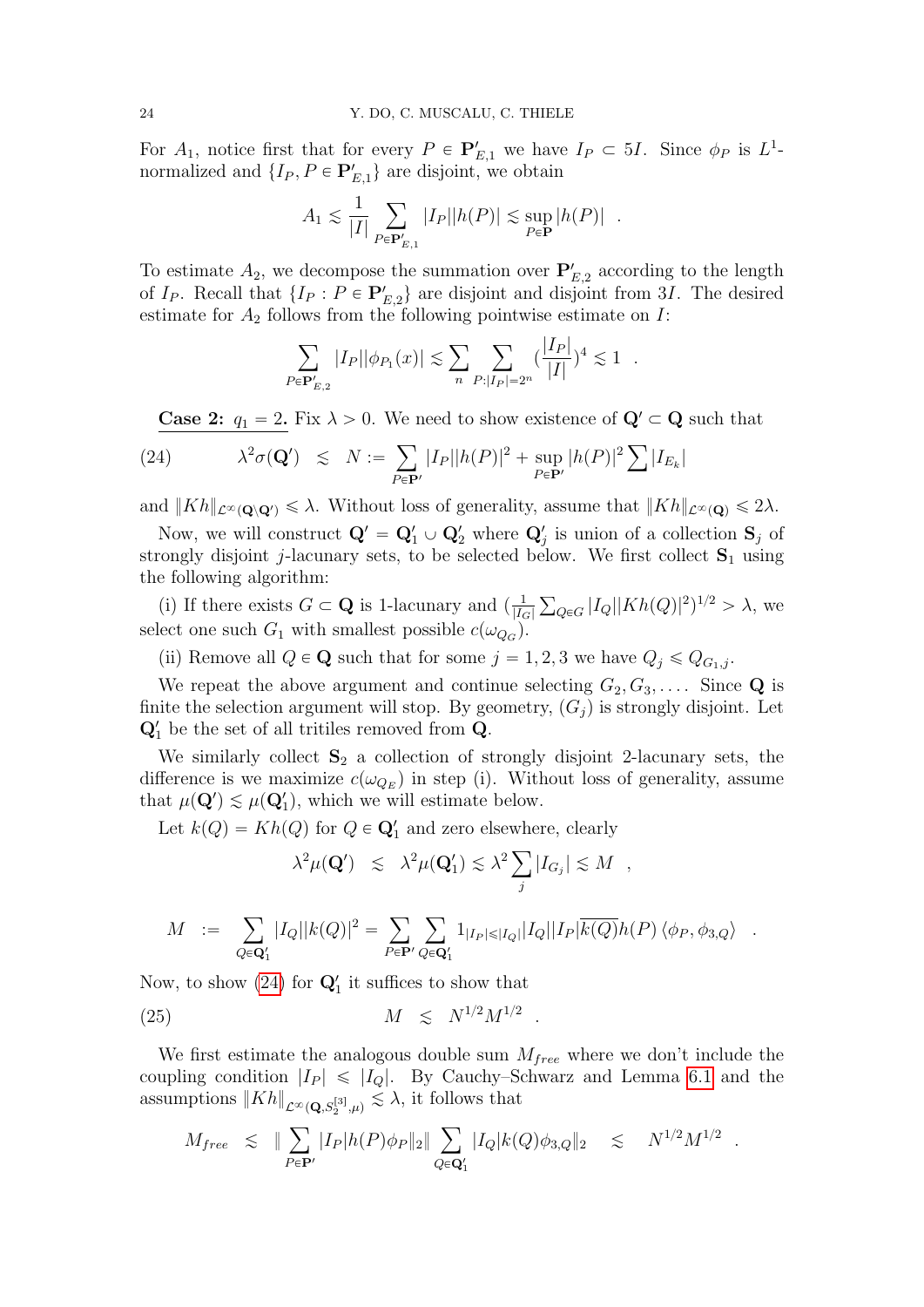We now consider the diagonal sum  $M_{diag}$  where  $|I_P| = |I_Q|$ . We may further assume that  $|I_P| + \text{dist}(I_Q, I_P) \sim 2^n |I_Q|$  provided that there is an extra decaying factor in the estimate. Note that in order for  $\langle \phi_P, \phi_{3,Q} \rangle$  to be nonzero the frequency support of  $\phi_P$  and  $\phi_{3,Q}$  must overlap. Thus essentially Q is determined from P and vice versa. Using  $|\langle \phi_P, \phi_{3,Q} \rangle| \lesssim 2^{-n} |I_P|^{-1/2} |I_Q|^{-1/2}$  and Cauchy–Schwarz,

$$
M_{diag} \leq 2^{-n} (\sum_{P \in \mathbf{P}'} |I_P| |h(P)|^2)^{1/2} (\sum_{Q \in \mathbf{Q}'_1} |I_Q| |k(Q)|^2)^{1/2} \leq 2^{-n} N^{1/2} M^{1/2}.
$$

Thus, to prove [\(25\)](#page-23-1) the roles of  $\mathbf{P}'$  and  $\mathbf{Q}'_1$  are fairly symmetric. We will assume Thus, to prove (25) the roles of **P'** and  $\mathbf{Q}'_1$  are fairly symmetric. We will assume below that  $\sum_m |I_{G_m}| \leq \sum_k |I_{E_k}|$ , the proof for the other case is entirely similar. Using Cauchy Schwarz, it suffices to show that for every  $G \in \{G_1, G_2, \dots\}$  we have

$$
M_G := \sum_{Q \in G} \sum_{P \in \mathbf{P}'} 1_{|I_P| \le |I_Q|} |I_P||I_Q|h(P)\overline{k(Q)} \langle \phi_P, \phi_{3,Q} \rangle
$$
  
(26)  

$$
\lesssim \sup_P |h(P)| \Big( (\sum_{Q \in G} |k(Q)|^2 |I_Q|)^{1/2} |I_G|^{1/2} + \sup_Q |k(Q)||I_G| \Big) .
$$

Now, similar to Observation [7.1,](#page-19-0) we may write

$$
M_G = \sum_{Q \in G} |I_Q| \overline{k(Q)} \langle h_G, \phi_{3,Q} \rangle \quad , \quad h_G := \sum_{P \in \mathbf{P}'_G} h(P)|I_P|\phi_P \quad ,
$$

and  $\mathbf{P}_G'$  contains all  $P \in \mathbf{P}'$  such that for some  $Q \in G$  we have  $\frac{5}{4}\omega_P \cap \frac{5}{6}$  $\frac{5}{6}\omega_{3,Q} \neq \varnothing$ and  $|I_P| \leq |I_Q|$ . Using strong disjointness, it is clear that the intervals of the elements of  $P'_G$  are essentially pairwise disjoint.

We now estimate the contribution of those  $P \in \mathbf{P}'_G$  such that  $I_P \cap 4I_G \neq \emptyset$ . Clearly we will have  $I_P \subset \mathfrak{sl}_G$ . Let  $h_{E,0}$  be the corresponding subsum of  $h_G$ . By Cauchy Schwarz and standard Calderon–Zygmund theory, we have

$$
\sum_{Q \in G} |I_Q| \overline{k(Q)} \langle h_{G,0}, \phi_{3,Q} \rangle \leq (\sum_{Q \in G} |I_Q| |k(Q)|^2)^{1/2} (\sum_{P \in \mathbf{P}'_G: I_P \subset 6I_G} |I_P| |h(P)|^2)^{1/2}
$$
  

$$
\lesssim (\sum_{Q \in G} |I_Q| |k(Q)|^2)^{1/2} |I_G|^{1/2} \sup_P |h(P)|,
$$

in the last estimate we used disjointness of the intervals of elements of  $P'_G$ .

Consider the contribution of other P's. Let  $\mathbf{P}'_{G,k}$  contains all  $P \in \mathbf{P}'_G$  such that  $I_P \cap 2^{k+2}I_G \neq \emptyset$  but  $I_P \cap 2^{k+1}I_G = \emptyset$ . Let  $\Lambda := \sup_Q |k(Q)| \sup_P |h(P)|$ . It suffices to show that for any  $Q \in G$  we have

$$
\sum_{P\in {\bf P}_{G,k}':|I_P|\leqslant |I_Q|/C} |I_Q||I_P|\overline{k(Q)}h(P)\,\langle \phi_P,\phi_{3,Q}\rangle \;\;\lesssim\;\; 2^{-k}\Lambda(\frac{|I_Q|}{|I_G|})^2|I_G|
$$

We decompose  $\phi_{3,Q} = \phi_{3,Q} 1_{2^k I_G} + \phi_{3,Q}(1 - 1_{2^k I_G})$ . Since  $k(Q)h(Q) \leq \Lambda$  and since  $I_P$ 's are essentially pairwise disjoint and contained in  $2^{k+3}I_G\backslash 2^kI_G$ , the left hand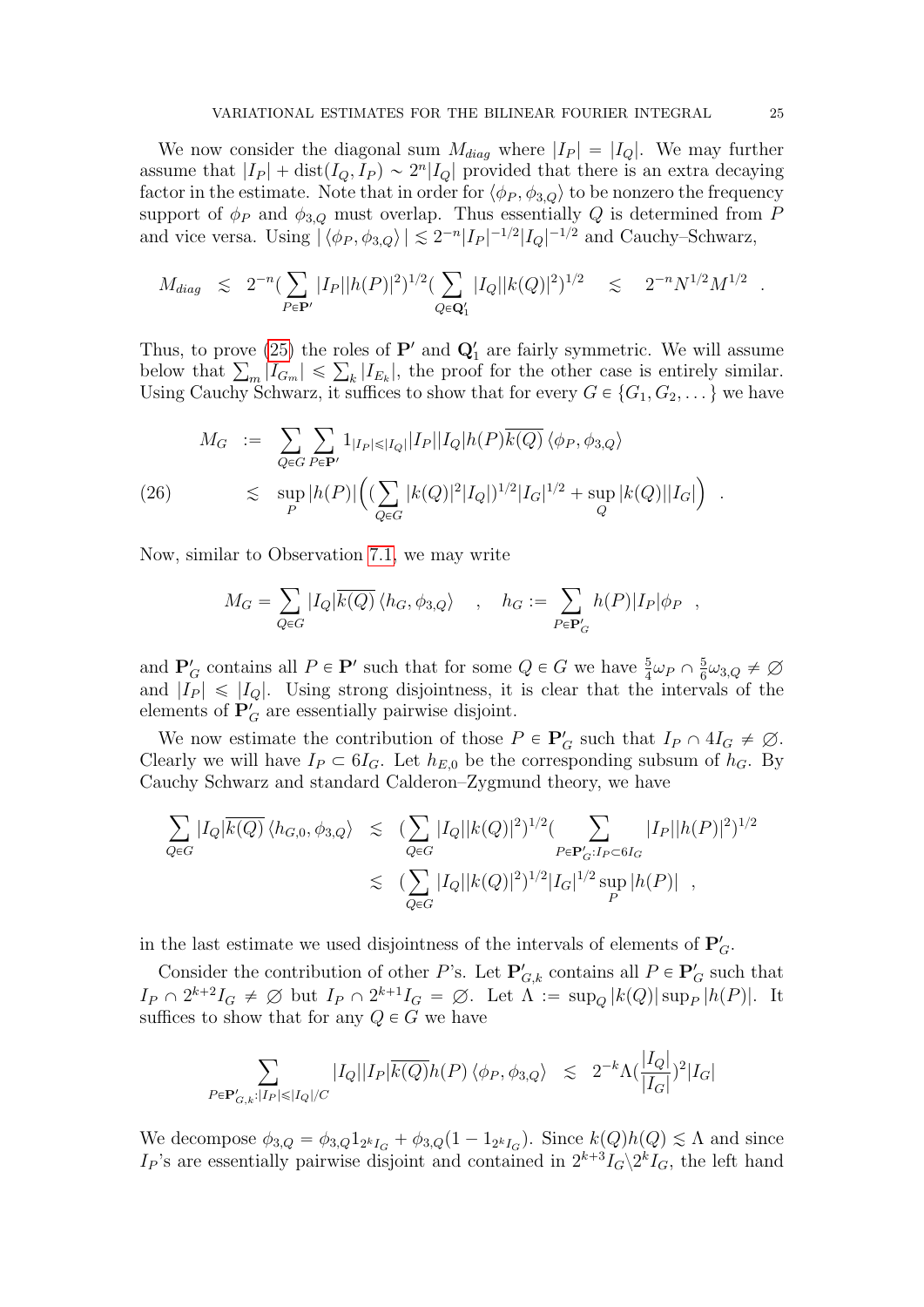side of the above display is bounded above by

$$
\leq \Lambda \sum_{P} |I_{P}||I_{Q}|\Big(\|\phi_{P}1_{2^{k}I_{G}}\|_{1}\|\phi_{3,Q}\|_{\infty} + \|\phi_{P}\|_{1}\|\phi_{3,Q}1_{\mathbb{R}\backslash2^{k}I_{G}}\|_{\infty}\Big)
$$
  
\n
$$
\leq 2^{-2k}\Lambda \sum_{P:\ |I_{P}| \leq |I_{Q}|} |I_{P}||I_{Q}|\Big((\frac{|I_{P}|}{2^{k}|I_{G}|})^{2}\frac{1}{|I_{Q}|} + \frac{1}{|I_{Q}|}(\frac{|I_{Q}|}{2^{k}|I_{G}|})^{2}\Big)
$$
  
\n
$$
\leq 2^{-2k}\Lambda (\frac{|I_{Q}|}{|I_{G}|})^{2} \sum_{P:\ I_{P} \subset 2^{k+3}I_{G}} |I_{P}| \leq 2^{-k}\Lambda (\frac{|I_{Q}|}{|I_{G}|})^{2}|I_{G}| . \quad \Box
$$

7.2. Outer  $L^{\infty}$  estimate for Kd. When  $d(P) = \langle f_3, \widetilde{\phi}_P \rangle$ , we have

<span id="page-25-1"></span>**Lemma 7.5.** For any  $\epsilon > 0$  we gave

$$
\|Kd\|_{\mathcal{L}^\infty(\mathbf{Q},S_2^{[3]},\sigma)} \quad \lesssim_{\epsilon,N} \quad \sup_{Q\in\mathbf{Q}} \left(\frac{1}{|I_Q|} \int \widetilde{\chi}_{I_Q}^N |f_3|^{1+\epsilon} \right)^{1/(1+\epsilon)}
$$

.

.

*Proof.* Let  $E \subset \mathbf{Q}$  be 3-lacunary and define  $\mathbf{P}_E$  as in Observation [7.1.](#page-19-0) It follows that  $Kd(Q) = \langle T_{\mathbf{P}_E}^* f_3, \phi_{3,Q} \rangle$  where  $T_{\mathbf{P}_E}^*$  is the adjoint of

$$
T_{\mathbf{P}_E}f = \sum_j \sum_{P \in \mathbf{P}_E} |I_P| \langle f, \phi_P \rangle \widetilde{\phi}_{P,j} d_j.
$$

Therefore, similar to the  $L^{2,\infty}$  case of Lemma [7.3,](#page-20-1) it suffices to show that

$$
\frac{1}{|I|} \int_I |(T_{\mathbf{P}_E}^* f_3)(x)| dx \leq (\frac{1}{|I|} \int \widetilde{\chi}_I^N |f_3|^{1+\epsilon})^{1/(1+\epsilon)},
$$

for every interval I of the same length as  $I<sub>E</sub>$ .

Now, it is clear that  $P_E$  is an overlapping generating subset of P. It follows that for any x only one j and one scale of  $P_E$  would contribute to the defining summation of  $T_{\mathbf{P}_E}f$ . Thus,  $T_{\mathbf{P}_E}f$  is controlled by the maximal function of  $_{P \in \mathbf{P}_E} |I_P| \langle f, \phi_P \rangle$   $\phi_P$  and so by Calderon–Zygmund theory,  $T_{\mathbf{P}_E}$  is bounded on  $\overline{L^p(\mathbb{R})}^p$  for any  $1 < p < \infty$ . By duality  $T^*_{\mathbf{P}_E}$  is also bounded on  $\overline{L^p(\mathbb{R})}$ . Furthermore, we also have

<span id="page-25-0"></span>(27) 
$$
\langle T^*_{\mathbf{P}_E} g, h \rangle \leq \sum_{P \in \mathbf{P}_E} \frac{1}{|I_P|} \langle |g|, \tilde{\chi}_P^N \rangle \langle \tilde{\chi}_{I_P}(x)^N, |h| \rangle , N > 0 ,
$$

from there we obtain a pointwise estimate for  $T^*_{\mathbf{P}_E} g(x)$  which holds for a.e. x.

Decompose  $f_3 = f_3 1_{7I} + f_3 1_{(7I)^c}$ . By boundedness of  $T^*_{\mathbf{P}_E}$  and Hölder inequality, the contribution of  $f_3 1_{7I}$  could be easily controlled. For the contribution of  $f_3 1_{(7I)^c}$ , let  $\mathbf{P}_{E,1} = \{ P \in \mathbf{P}_E : I_P \subset 5I \}$ , and  $\mathbf{P}_{E,2} = \mathbf{P}_E \backslash \mathbf{P}_{E,1}$ . In  $\mathbf{P}_{E,1}$  clearly  $\widetilde{\chi}_{I_P} \leq \widetilde{\chi}_{I}$ , thus using the resulting pointwise estimate resulting from [\(27\)](#page-25-0) we obtain

$$
T^*_{\mathbf{P}_{E,1}}(f_3 1_{(7I)^c})(x) \leq \sum_{P \in \mathbf{P}_{E,1}} |I_P|^{-1} \left\langle |f_3|, \left(\frac{|I_P|}{|I|}\right)^2 \widetilde{\chi}_I^N \right\rangle \widetilde{\chi}_{I_P}(x)^2 \leq \frac{1}{|I|} \left\langle |f_3|, \widetilde{\chi}_I^N \right\rangle
$$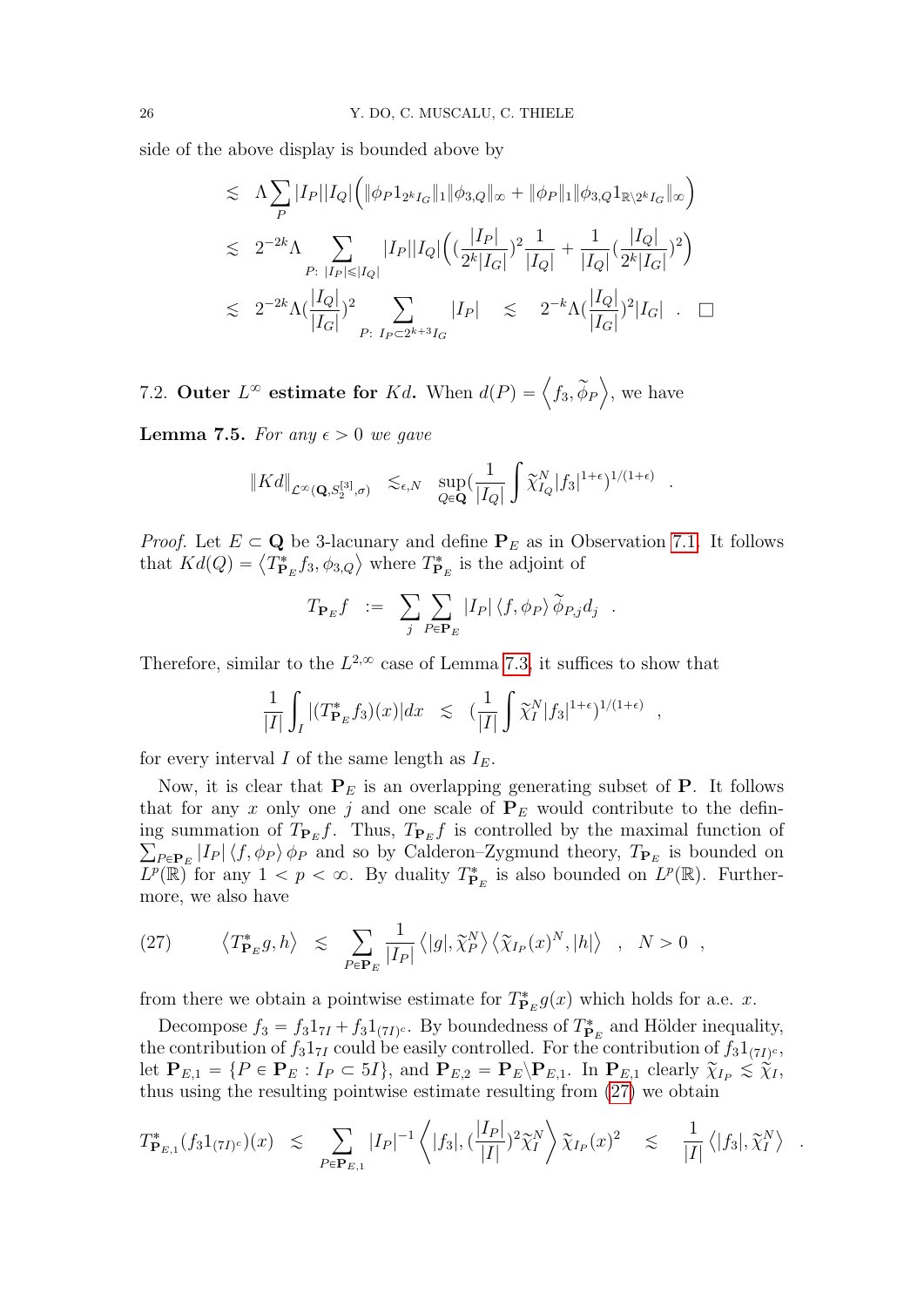For  $\mathbf{P}_{E,2}$  it is clear that  $\widetilde{\chi}_{I_P}(x)\widetilde{\chi}_{I_P}(y) \leq (|x-y|/|I_P|)^{-2} \leq \widetilde{\chi}_{I}(y)$  for every  $x \in I$ and  $y \in (7I)^c$ . It follows that  $\ddot{\phantom{0}}$ 

$$
\begin{aligned}\n\|T^*_{\mathbf{P}_{E,2}} f_3\|_{L^1(I)} &\leq \int |f_3(y)| \widetilde{\chi}_I(y)^N \sum_P \frac{1}{|I_P|} \widetilde{\chi}_{I_P}(y)^2 (\frac{|I_P|}{|I|})^{-2} \| \widetilde{\chi}_{I_P}^2 \|_{L^1(I)} dy \\
&\leq \int |f_3(y)| \widetilde{\chi}_I(y)^N \sum_P \widetilde{\chi}_{I_P}(y)^2 (\frac{|I_P|}{|I|})^2 dy \\
&\leq \int |f_3(y)| \widetilde{\chi}_I(y)^N dy \quad \Box\n\end{aligned}
$$

## 7.3. Proof of Theorem [7.1.](#page-19-1)

7.3.1. The basic range. Let  $q = \min(2, r/2) = r/2 \in (1, 2)$ . Let  $a_3 = \overline{Kd}$ . Assume 7.3.1. The basic range. Let  $q = \min(2, r/2) = r/2 \in (1, 2)$ . Let  $a_3$ <br> $q_1, q_2, q_3 \ge 1$  such that  $\sum 1/q_j = 1$ . By classical Hölder, we obtain

<span id="page-26-1"></span>
$$
S_1(a_1a_2a_3) \leq S_2^{[1]}(a_1)S_2^{[2]}(a_2)S_2^{[3]}(a_3) .
$$

Using outer Radon-Nikodym/Hölder inequalities, it follows that ź

(28) 
$$
\Lambda_{\mathbf{P},\mathbf{Q}} \leq \prod_{j=1,2,3} \|a_j\|_{\mathcal{L}^{q_j}(\mathbf{Q},S_2^{[j]},\sigma)},
$$

provided that  $\sum 1/q_j = 1$  and  $q_3 > q'$ . If  $q_1, q_2 > 2$  then via Lemma [7.2](#page-20-0) and Carleson embeddings (Theorem [6.1,](#page-13-2) Theorem [6.5\)](#page-14-1) we obtain  $\Lambda_{\mathbf{P},\mathbf{Q}} \lesssim \prod_j ||f_j||_{q_j}$ .

<span id="page-26-0"></span>7.3.2. Extending the range. To extend the range, we will use restricted weak-type 7.3.2. *Extending the range.* To extend the range, we will use restricted weak-type interpolation, following [\[22\]](#page-47-13). Let  $\alpha = (\alpha_1, \alpha_2, \alpha_3)$  be such that  $\sum_j \alpha_j = 1$  and  $\alpha_i \geq 0$ . Then we say that a trilinear form  $\Lambda(f_1, f_2, f_3)$  satisfies restricted weaktype estimates with exponents  $\alpha$  if the following holds: there exists  $j_0 \in \{1, 2, 3\}$ such that for every  $F_1, F_2, F_3 \subset \mathbb{R}$  finite Lebesgue measures we could find  $B \subset F_{j_0}$ with less than half of the measure, so that  $|\Lambda_{\mathbf{P},\mathbf{Q}}(f_1, f_2, f_3)| \lesssim |F_1|^{\alpha_1} |F_2|^{\alpha_2} |F_3|^{\alpha_3}$ whenever  $|f_j| \leq 1_{F_j}$  for every j and furthermore  $|f_{j_0}| \leq 1_{F_{j_0}-B}$ . When exactly one of the index is negative, say  $\alpha_k < 0$ , we say that  $\Lambda(f_1, f_2, f_3)$  satisfies restricted weak-type estimates with exponents  $\alpha$  if the previous claim holds with  $j_0 = k$ .

From [\[22\]](#page-47-13), if  $T(f_1, f_2)$  is a bilinear operator such that  $\langle T(f_1, f_2), f_3 \rangle$  satisfies restricted weak-type estimates for a finite collection V of triples then

$$
||T(f_1, f_2)||_{p_3} \lesssim ||f_1||_{L^{p_1}(\mathbb{R})} ||f_2||_{L^{p_2}(\mathbb{R})}
$$

for any triples of exponents  $0 < p_1, p_2, p_3 \le \infty$  such that  $(1/p_1, 1/p_2, 1/p'_3)$  is in the interior of the convex hull of  $V$ .

Thus, to show Theorem [7.1,](#page-19-1) it suffices to show that  $\Lambda_{\mathbf{P},\mathbf{Q}}(f_1, f_2, f_3)$  satisfies Let  $H \subset {\alpha_1 + \alpha_2 + \alpha_3 = 1}$  with vertices:

$$
H_1(\frac{1}{2}, -\frac{1}{2}, 1) , H_2(-\frac{1}{2}, \frac{1}{2}, 1) ,
$$
  
\n
$$
H_3(\frac{1}{2} - \frac{2}{q'}, \frac{1}{2} + \frac{1}{q'}, \frac{1}{q'}) , H_4(\frac{1}{2}, \frac{1}{2} + \frac{1}{q'}, -\frac{1}{q'}) ,
$$
  
\n
$$
H_5(\frac{1}{2} + \frac{1}{q'}, \frac{1}{2}, -\frac{1}{q'}) , H_6(\frac{1}{2} + \frac{1}{q'}, \frac{1}{2} - \frac{2}{q'}, \frac{1}{q'}) .
$$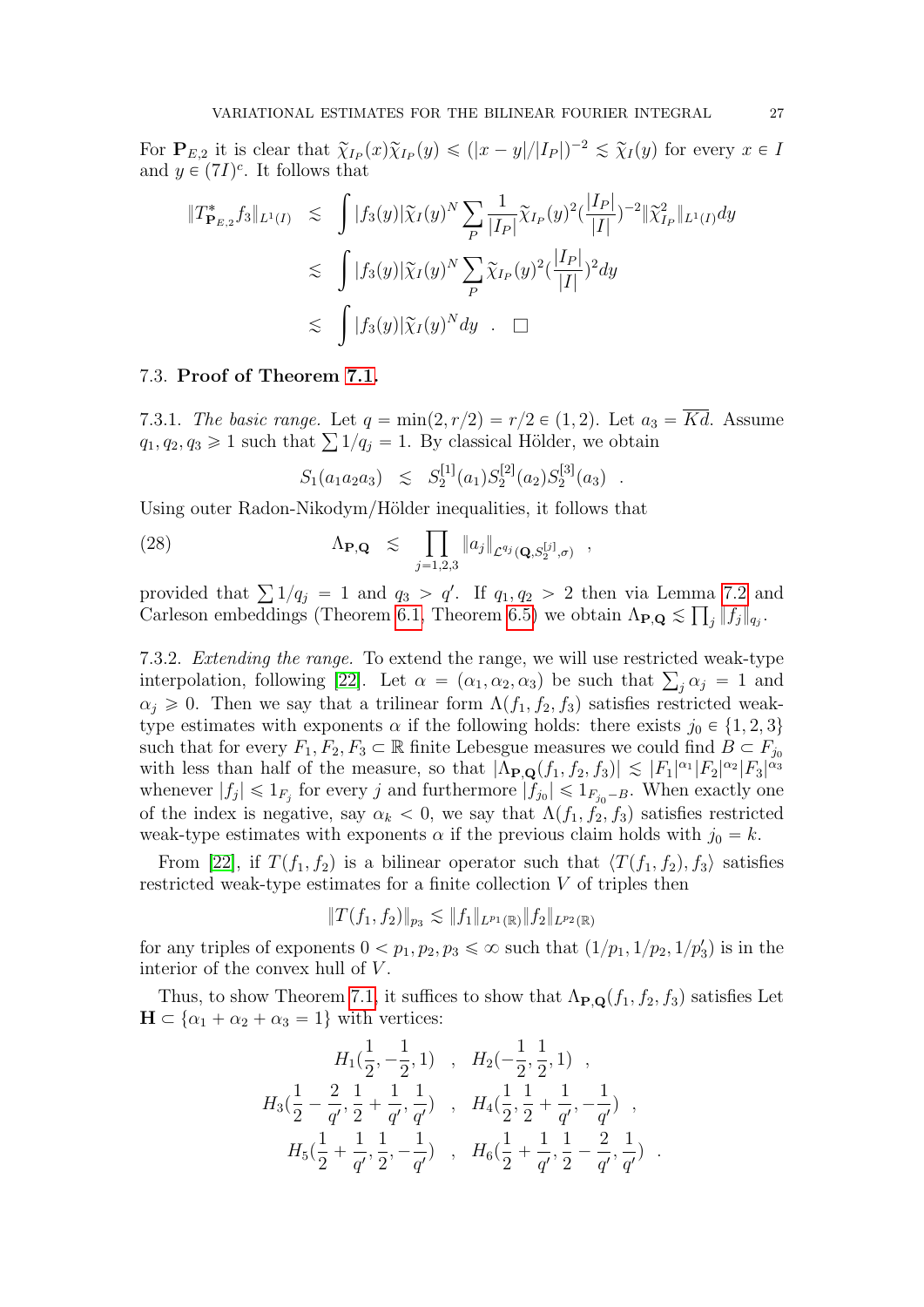Our proof below will be fairly symmetric accross the vertices, so we will show the claim only for  $H_2$  and  $H_3$ . For any  $\epsilon > 0$  and  $q_1, q_2 > 2, q_3 \geq q' + \epsilon$ , it follows from [\(28\)](#page-26-1), Carleson embeddings, and convexity that

<span id="page-27-2"></span>(29) 
$$
\Lambda_{\mathbf{P},\mathbf{Q}} \leq \|a_1\|_{\infty}^{1-\frac{2}{q_1}} \|a_2\|_{\infty}^{1-\frac{2}{q_2}} \|a_3\|_{\infty}^{1-\frac{q'+\epsilon}{q_3}} \prod_{j=1,2,3} |F_j|^{1/q_j}.
$$

By Lemma [6.3,](#page-14-0) for  $j = 1, 2$  we have

<span id="page-27-0"></span>(30) 
$$
\|a_j\|_{\mathcal{L}^\infty(\mathbf{Q},S_2^{[j]},\sigma)} \lesssim_N \sup_{Q\in\mathbf{Q}}\frac{1}{|I_Q|}\int \widetilde{\chi}_{I_Q}(x)^N|f_j(x)|dx.
$$

For  $\|a_3\|_{\infty}$  we will use Lemma [7.5](#page-25-1) and obtain

<span id="page-27-1"></span>(31) 
$$
\|a_3\|_{\mathcal{L}^{\infty}(\mathbf{Q},S_2^{[3]},\sigma)} \lesssim_{N} \sup_{Q \in \mathbf{Q}} \left(\frac{1}{|I_Q|} \int \widetilde{\chi}_{I_Q}(x)^N |f_3(x)|^{1+\epsilon} dx\right)^{\frac{1}{1+\epsilon}}.
$$

We now consider neightborhood of  $H_1$  and  $H_2$ . Near these vertices we have  $\alpha_1 < 0$ , so we may choose  $G_1 = F_1 \backslash B$  where  $B = \bigcup_{j=2}^{3} \{M(1_{F_j}) > C|F_j|/|F_1|\}$  and C is large enough to ensure  $|B| < |F_1|/2$ .

Without loss of generality assume that  $2^m \leq 1 + \text{dist}(I_Q, B^c)/|I_Q| < 2^{m+1}$  for some  $m \geq 0$  integer, provided that we could obtain extra decaying factors.

From [\(30\)](#page-27-0) we obtain  $||a_2||_{\mathcal{L}^\infty} \leq 2^m \sup_{x \in B^c} M 1_{F_2}(x) \leq 2^m |F_2|/|F_1|$  and similarly using [\(31\)](#page-27-1) we have  $||a_3||_{\mathcal{L}^\infty} \lesssim_{\epsilon} (2^m |F_2|/|F_1|)^{1/(1+\epsilon)}$ . It follows from [\(29\)](#page-27-2) that

$$
\Lambda_{\mathbf{P},\mathbf{Q}} \leq 2^{-m} |F_1|^{\alpha_1} |F_2|^{\alpha_2} |F_3|^{\alpha_3}
$$

$$
\alpha_1 = \frac{1}{q_1} + \frac{2}{q_2} + \frac{q' + \epsilon}{q_3(1+\epsilon)} - 1 - \frac{1}{1+\epsilon} , \quad \alpha_2 = 1 - \frac{1}{q_2} , \quad \alpha_3 = \frac{1}{1+\epsilon} - \frac{q' + \epsilon}{q_3(1+\epsilon)} + \frac{1}{q_3}
$$

.

Thus, letting  $(\epsilon, q_1, q_3)$  close to  $(0, 2, q')$ , we can make  $\alpha$  arbitrarily close to  $H_3$ . Similarly, letting  $(\epsilon, q_1, q_3)$  close to  $(0, 2, \infty)$  we can make  $\alpha$  arbitrarily close to  $H_2$ . This completes the proof of Theorem [7.1.](#page-19-1)

## 8. Estimates for CC model operators

<span id="page-27-3"></span>**Theorem 8.1.** Let T be a CC model operator. Then  $||T||_{L^{q_1}\times L^{q_2}\to L^{q_3}} < \infty$  for every  $1/q = 1/q_1 + 1/q_2$  such that  $\frac{2r}{3r-4} < q_1, q_2 < \infty$  and  $q_3 > \frac{r'}{2}$  $rac{r'}{2}$ .

For simplicity, we will assume that  $\omega_{j,P,upper}$  are finite intervals and  $\omega_{j,P,lower}$  are halflines for  $j = 1, 2$ ; the other cases are either symmetric or could be reduced to this situation. We will use the same set up for outer measures space in Sec-tion [6.1](#page-12-1) for both  $P_1$  and  $P_2$ . For convenience of notation, let  $\mu_1$  and  $\mu_2$  be the corresponding outer measures.

For every x,  $P \in \mathbf{P}_1$ , and  $P' \in \mathbf{P}_2$ , there is at most one  $1 \leq j \leq K(x)$  such that

$$
N_{j-1} \in \omega_{1,P,lower} \cap \omega_{2,P',lower} , \quad N_j \in \omega_{1,P,upper} \cap \omega_{2,P',upper} .
$$

Let  $d_{PP'}(x) = d_i(x)$  if such j exists, and zero otherwise; define  $d_P$  and  $d_{P'}$  similarly.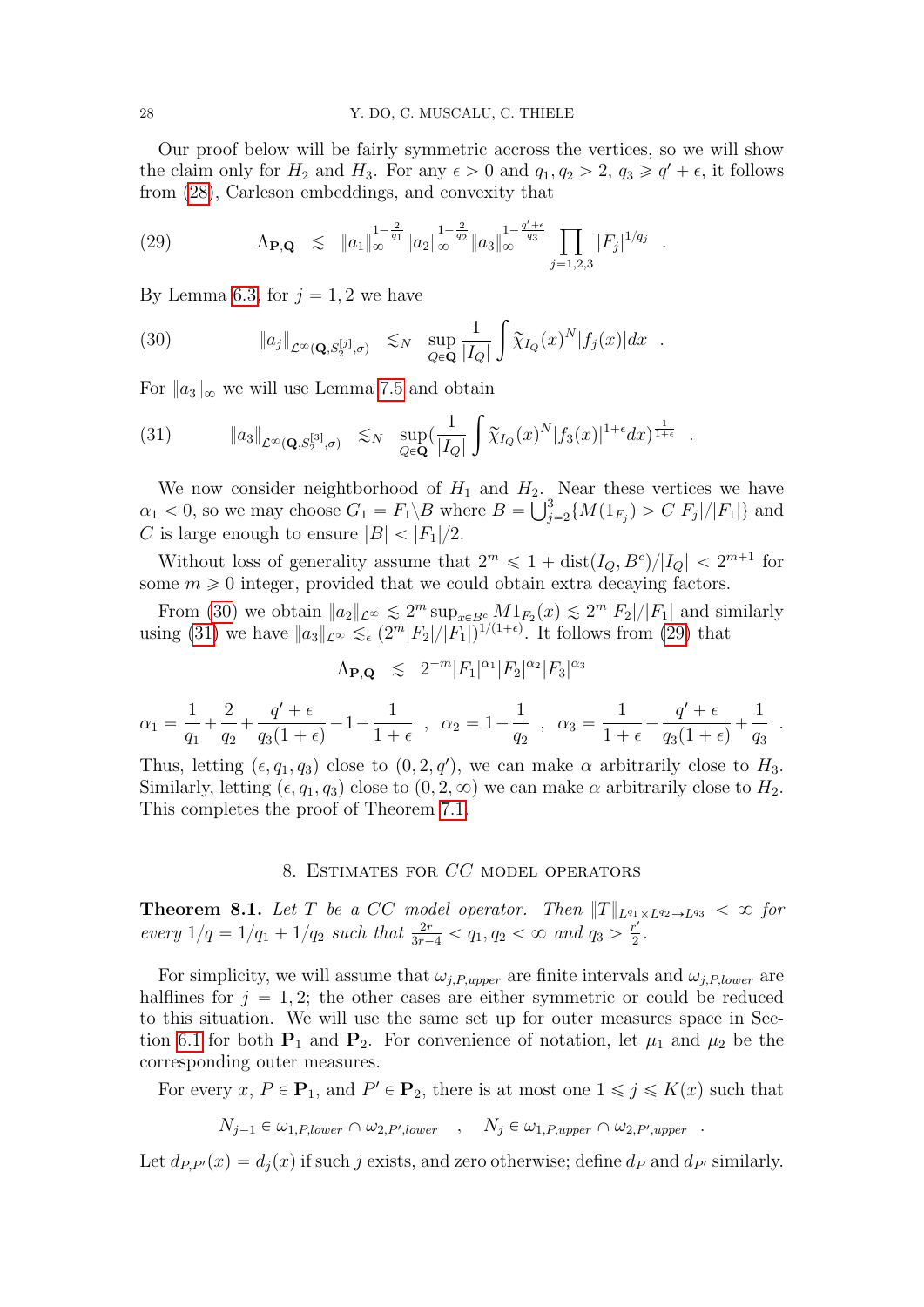Fix  $f_3$  Schwartz on R and let  $a_1(P) = \langle f_1, \phi_{1,P} \rangle$  and  $a_2(P') = \langle f_2, \phi_{2,P'} \rangle$ , and

$$
Kf(P) := \sum_{P' \in \mathbf{P}_2 : |I_P| \ge 16|I_{P'}|} |I_{P'}|f(P') \langle \phi_{1,P}\phi_{2,P'}d_{P,P'}, f_3 \rangle
$$
  

$$
K^*g(P') := \sum_{P \in \mathbf{P}_1 : |I_P| \ge 16|I_{P'}|} |I_P|g(P) \langle \phi_{1,P}\phi_{2,P'}d_{P,P'}, f_3 \rangle .
$$

Clearly,  $\langle T(f_1, f_2), f_3 \rangle =$  $_{P \in \mathbf{P}_1}$   $|I_P| a_1(P)(Ka_2)(P)$ . To prove Theorem [8.1](#page-27-3) we first establish outer  $L^p$  estimates for K.

For convenience of notation, assume that  $f_3$  is supported on a fixed set  $F_3$ . Let  $b_P(x) := f_3d_jT_{j,|I_P|/16}f$  if there exists (a unique) j such that  $N_{j-1} \in \omega_{1,P,lower}$  and  $N_j \in \omega_{1,P,upper}$ , and let  $b_P(x) = 0$  otherwise. Also, define

$$
M_N(F_3) := M_N(\mathbf{P}_1, 1_{F_3})^{1/p_1} M_N(\mathbf{P}_2, 1_{F_3})^{1/p_2} .
$$

(Recall the definition of  $M_N$  from [\(14\)](#page-13-3).)

8.1. Outer  $L^p$  estimates for K. The following Lemma is the main estimate of the current section, and we will always assume that  $1/p_1 + 1/p_2 + 1/p_3 = 1$  and  $2 < p_1, p_2 < 2r/(4 - r)$ , and  $\infty > p_3 > r/(r - 2)$ . All implicit constants may depend on these exponents.

<span id="page-28-0"></span>Lemma 8.2. It holds that

$$
\|Kf\|_{\mathcal{L}^{p_1'}(\mathbf{P}_1,S_{1,overlap}+S_{2,lac},\mu_1)} \leq_N M_N(F_3) \|f\|_{\mathcal{L}^{p_2}(\mathbf{P}_2,S_{2,lac},\mu_2)} \|f_3\|_{p_3}
$$

The proof of Lemma [8.2](#page-28-0) consists of two parts. The factor  $M_N(F_3)$  should be thought of an estimate for the norm of  $K : \mathcal{L}^{p_2}(\mathbf{P}_2) \times L^{p_3}(F_3) \to \mathcal{L}^{p_1}(\mathbf{P}_1)$ , capturing the interaction of supp(f) (i.e.  $P_2$ ), supp(Kf) (i.e.  $P_1$ ) and supp(f<sub>3</sub>). Thus, by interpolation (Lemma [5.2\)](#page-10-0) it suffices to show the weak-type estimates (note that the constant  $M_N(F_3)$  could be naturally absorbed inside the (outer)measures on the right hand side), and we will treat the contribution of  $S_{1,overlan}$  in Section [8.1.1](#page-28-1) and the contribution of  $S_{2,lac}$  in Section [8.1.2.](#page-29-0)

We first fix some notations. For each j and any  $f: \mathbf{P}_2 \to \mathbb{C}$  and  $\alpha > 0$  let

$$
T_{j,\alpha}(f) = \sum_{P' \in \mathbf{P}_2 : |I_{P'}| \leq \alpha} |I_{P'}| f(P') \widetilde{\phi}_{2,P',j} , T_j^* f = \sup_{\alpha} |T_{j,\alpha} f| .
$$

For every  $E \subset \mathbf{P}_1$  let  $\mathbf{P}_2(E)$  contains all  $P' \in \mathbf{P}_2$  such that for some  $P \in E$  we have  $|I_{P'}| \leq |I_P|/16$  and  $\frac{5}{4}\omega_{1,P_1,upper} \cap \frac{5}{4}$  $\frac{5}{4}\omega_{2,P',upper} \neq \emptyset.$ 

<span id="page-28-1"></span>8.1.1. The overlapping setting. In this section we prove that

$$
\|Kf\|_{\mathcal{L}^{p_1',\infty}(\mathbf{P}_1,S_{1,overlap},\mu_1)} \leq_N M_N(\mathbf{P}_1,1_{F_3})^{1/p_1} \|f\|_{\mathcal{L}^{p_2}(\mathbf{P}_2,S_{2,lac},\mu_2)} \|f_3\|_{L^{p_3}(\mathbb{R})} .
$$

Using Hölder inequality, it follows from Lemma [8.3](#page-29-1) that

$$
||Kf||_{\mathcal{L}^{\infty}(\mathbf{P}_1, S_{1, overlap}, \mu_1)}\lesssim_N M_N(\mathbf{P}_1, 1_{F_3})^{1/p_1} \sup_{R \in \overline{\mathbf{P}_1}} \left( \frac{1}{|I_R|} \int \widetilde{\chi}_{I_R}^N \sum_{j: N_j \in \widetilde{\omega}_R} |f_3 d_j T_j^*(f)|^{p'_1} dx \right)^{1/p'_1}
$$

.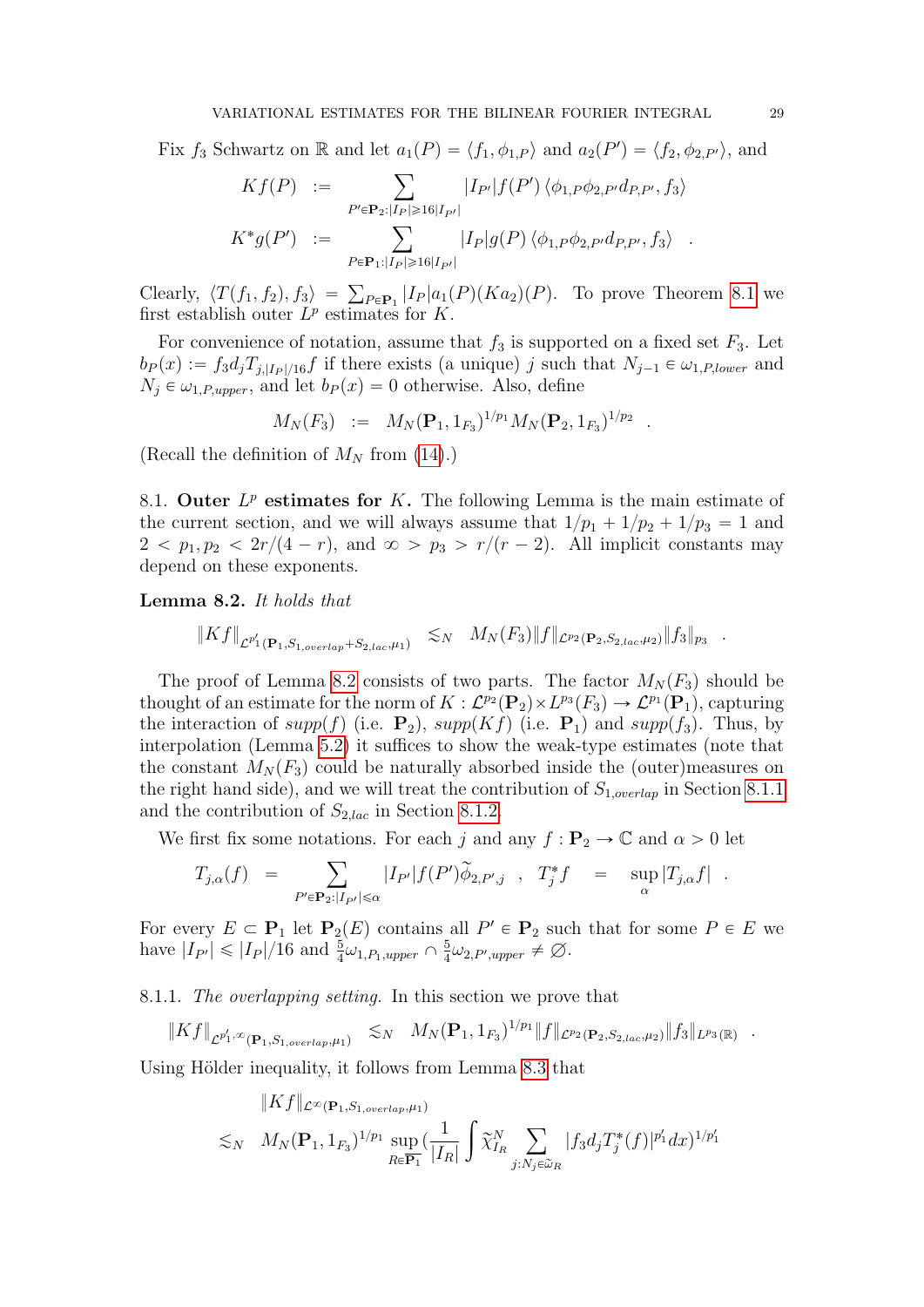Therefore, it follows from Lemma [6.6](#page-15-1) that

$$
\|Kf\|_{\mathcal{L}^{p'_1,\infty}(\mathbf{P}_1,S_{1,overlap},\mu_1)} \lesssim_N M_N(\mathbf{P}_1,1_{F_3})^{1/p_1} \|f_3(\sum_{1 \leq j \leq K} |d_jT_j^*(f)|^{p'_1})^{1/p'_1} \|_{p_1}
$$

so using  $\sum_{j} |d_j|^{r/(r-2)} = O(1)$  it follows that

$$
\|Kf\|_{\mathcal{L}^{p'_1,\infty}(\mathbf{P}_1,S_{1,overlap},\mu_1)} \leq M_N(\mathbf{P}_1,1_{F_3})^{1/p_1} \|f_3\|_{p_3} \|(\sum_{1 \leq j \leq K} |T_j^*(f)|^s)^{1/s} \|_{L^{p_2}(F_3)},
$$

where  $s > 0$  such that  $1/p'_1 \leq 1/s + (r - 2)/r$ . Since  $1/p'_1 = 1/p_2 + 1/p_3$  $1/p_2 + (r - 2)/r$ , we could choose s such that  $s > p_2$  (which is larger than 2). The desired estimate now follows from Theorem [6.9.](#page-17-0)

<span id="page-29-1"></span>**Lemma 8.3.** Uniform over  $P \subset P_1$  it holds that

$$
||K(f)||_{\mathcal{L}^{\infty}(\mathbf{P},S_{1,overlap},\mu_1)} \leq_N m_{\infty,N}(\mathbf{P},(f_3d_jT_j^*f)) .
$$

Proof. This follows from a simple adaptation of the proof of Lemma [6.8](#page-17-1) and the fact that for every j and every P we have  $|T_{j,|I_P|/16}f| \leq T_j^*f$ .  $\Box$ 

<span id="page-29-0"></span>8.1.2. The lacunary setting. In this section we prove that

$$
\|Kf\|_{\mathcal{L}^{p_1',\infty}(\mathbf{P}_1,S_{2,lac},\mu_1)} \lesssim_N M_N(F_3) \|f\|_{\mathcal{L}^{p_2}(\mathbf{P}_2,S_{2,lac},\mu_2)} \|f_3\|_{L^{p_3}(\mathbb{R})}
$$

.

.

Fix  $\lambda > 0$ . Without loss of generality assume that  $||Kf||_{\mathcal{L}^{\infty}(S_{2,loc})} \leq 2\lambda$ .

Apply a variant of the selection argument in the proof of Theorem [6.1](#page-13-2) we may find  $A \subset \mathbf{P}_1$  such that  $||Kf||_{\mathcal{L}^{\infty}(\mathbf{P}_1 \setminus A,S_{2,lac},\mu_1)} \leq \lambda$  and a strongly disjoint collection of generating subsets  $(E_m)$  covering A such that

$$
\lambda^2 \mu_1(A) \leq \lambda^2 \sum_m |I_{E_m}| \leq M := \sum_{P \in E_m} |I_P| |Kf(P)|^2.
$$

Let  $g(P) = Kf(P)$  for  $P \in \mathbf{Q}_1 :=$  $E_m$  and  $g(P) = 0$  otherwise. We obtain  $\frac{1}{\sqrt{2}}$ 

$$
M = \sum_{P \in \mathbf{Q}_1} |I_P| K f(P) g(P) = \sum_{P' \in \mathbf{P}_2} |I_{P'}| f(P') (K^* g) (P') ,
$$

Using Lemma [8.4](#page-29-2) and the assumption that  $||Kf||_{\mathcal{L}^{\infty}(\mathbf{Q}_1,S_{2,lac},\mu_1)} \leq 2\lambda$  we obtain  $\ddot{\phantom{0}}$ 

$$
\|K^*g\|_{\mathcal{L}^{p_2'}(\mathbf{P}_2, S_{2,lac}+S_{1,overlap},\mu_1)} \leq_N M_N(F_3)\lambda(\sum_m |I_{E_m}|)^{1/p_1} \|f_3\|_{p_3} ,
$$

Using outer Radon-Nikodym/Hölder, it follows that

$$
M \leq \|f\|_{\mathcal{L}^{p_2}(\mathbf{P}_2, S_{2,lac}, \mu_2)} \|K^* g\|_{\mathcal{L}^{p_2'}(\mathbf{P}_2, S_{2,lac} + S_{1,overlap}, \mu_1)}
$$
  

$$
\leq M_N(F_3) \lambda \|f\|_{\mathcal{L}^{p_2}(\mathbf{P}_2, S_{2,lac}, \mu_2)} \|f_3\|_{p_3} (\lambda^{-2} M)^{1/p_1},
$$

from this the desired estimates for M (and hence for  $\mu_1(A)$ ) easily follow.

<span id="page-29-2"></span>**Lemma 8.4.** It holds that (with  $||g||_{\infty} = ||g||_{\mathcal{L}^{\infty}(\mathbf{Q}_1,S_{2,loc},\mu_1)}$ )

$$
\|K^*g\|_{\mathcal{L}^{p_2'}(\mathbf{P}_2,S_{1,overlap}+S_{2,lac},\mu_2)} \leq N \quad M_N(F_3) \|f_3\|_{p_3} \|g\|_{\infty} (\sum_m |I_{E_m}|)^{1/p_1}
$$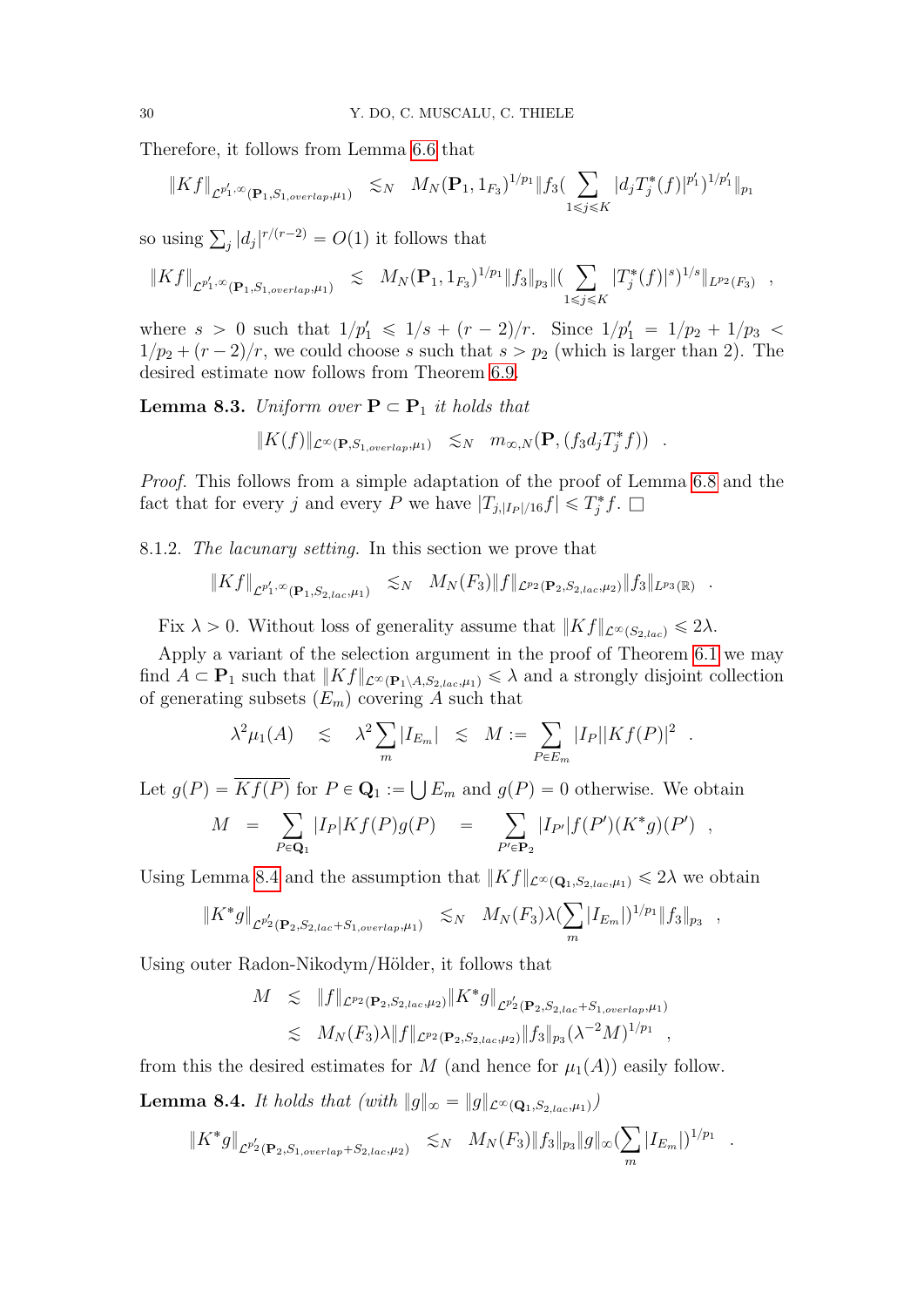Proof. By simple modifications of the argument in Section [8.1.1](#page-28-1) together with Theorem [6.9](#page-17-0) part (i), we obtain

$$
\begin{array}{rcl} \| K^* g \|_{\mathcal{L}^{p_2'}(\mathbf{P}_2, S_{1, overlap}, \mu_2)} & \lesssim & M_N(\mathbf{P}_2, 1_{F_3})^{1/p_2} \| f_3 \|_{p_3} \| V_{p_1}(g) 1_{F_3} \|_{p_1} \\ & \lesssim & M_N(\mathbf{P}_1, 1_{F_3})^{1/p_1} M_N(\mathbf{P}_2, 1_{F_3})^{1/p_2} \| f_3 \|_{p_3} \| g \|_{\mathcal{L}^{p_1}(S_{2,lac})} \end{array}
$$

so it remains to consider the contribution of  $S_{2,lac}$ , and by interpolation it suffices to consider weak-type estimates.

Fix  $\alpha > 0$ . Without loss of generality we may assume that  $||K^*g||_{\mathcal{L}^{\infty}(S_{2,lac})} \leq 2\alpha$ . By a standard argument, we may find  $B \subset \mathbf{P}_2$  with  $||K^*g||_{\mathcal{L}^{\infty}(B,S_{2,lac},\mu_2)} \leq \lambda$  and a collection of strongly disjoint lacunary generating sets  $(G_n)$  covering B such that<br> $g^2 u(R) \leq g^2 \sum |I_n| \leq N - \sum |\sum |I_n||K^* g(P')|^2$ 

$$
\alpha^2 \mu_2(B) \leq \alpha^2 \sum_n |I_{G_n}| \leq N := \sum_n \sum_{P' \in G_n} |I_{P'}||K^*g(P')|^2
$$

Let  $h(P') = K^*g(P')$  for  $P' \in \mathbf{Q}_2 =$  $G_n$  and let  $h(P') = 0$  otherwise. We obtain  $\frac{1}{\sqrt{2}}$ 

$$
N = \sum_{\substack{P \in \mathbf{Q}_1, P' \in \mathbf{Q}_2 \\ |I_P| \geq |I_{P'}|/16}} |I_P||I_{P'}| h(P') g(P) \langle \phi_{1,P} \phi_{2,P'} d_{P,P'}, f_3 \rangle ,
$$

thus it suffices to show that

$$
N \leq M_N(F_3) \|f_3\|_{p_3} \|h\|_{\mathcal{L}^{\infty}(S_{2,lac})} \|g\|_{\mathcal{L}^{\infty}(S_{2,lac})} \left(\sum_m |I_{E_m}|\right)^{\frac{1}{p_1}} \left(\sum_n |I_{G_n}|\right)^{\frac{1}{p_2}}.
$$

Note that since  $Q_1$  and  $Q_2$  are unions of strongly disjoint lacunary sets, all overlapping sets are essentially a collection of spatially disjoint tiles, therefore  $S_{1,overlap} \lesssim S_{2,lac}$  in each of them. This observation will be used implicitly below.

We first show that the unconstrained double sum  $N_{free}$  over  $P, P'$  (where there is no constraint between  $P$  and  $P'$ ) satisfies the desired estimate. Indeed, since  $2 < p_1, p_2 < 2r/(3r - 4)$  and  $1/p_1 + 1/p_2 = 1 - 1/p_3 > 2/r$  we may find  $s, t > 2$ 

such that 
$$
2/r = 1/s + 1/t
$$
 and  $t > p_1$  and  $s > p_2$ . Using Theorem 6.9 we have  
\n
$$
N_{free} \leq N \quad M_N(\mathbf{P}_1, 1_{F_3})^{1/p_1} \|g\|_{\mathcal{L}^{p_1}(S_{2,lac})} \|(\sum_j |\sum_{P \in \mathbf{Q}_1} |I_P| g(P) \widetilde{\phi}_{2,P',j} d_j f_3|^{t'})^{1/t'} \|_{p'_1}
$$
\n
$$
\leq M_N(\mathbf{P}_1, 1_{F_3})^{1/p_1} \|g\|_{\mathcal{L}^{p_1}(S_{2,lac})} \|h\|_{\mathcal{L}^{p_2}(S_{2,lac})} M_N(\mathbf{P}_2, 1_{F_3})^{1/p_2} \|f_3\|_{p_3} .
$$

We now consider diagonal sums when  $|I_{P'}| = C|I_P|$  for some fixed  $C \in [2^{-4}, 2^4]$ . The proof below is symmetric in P, P', so we will assume  $C \leq 1$ . We say that  $P$  is linked to  $P'$  if the corresponding summand is nonzero, clearly that all linked pairs satisfy  $\omega_{1,P,upper} \cap \omega_{2,P',upper} \neq \emptyset$ . Since these are dyadic intervals and  $|\omega_{1,P,upper}| \leq |\omega_{2,P',upper}|$ , we obtain  $\omega_{1,P,upper} \subset \omega_{2,P',upper}$ . Without loss of generality, assume that for some k it holds that  $2^k|I_P| \leq |I_P| + \text{dist}(I_P, I_{P'}) < 2^{k+1}|I_P|$ for all linked pairs, provided that we have sufficient decay in the estimates. It follows that for each  $P'$  there is at most  $O(1)$  linked P and vice versa, and by further dividing if necessary we may assume that exactly one  $P$  is linked to exactly one P', and let  $P' = F(P)$  and  $P = F^{-1}(P')$ . It follows that  $h(P')$ and  $c(P, P') := |I_{P'}|\langle \phi_{1,P}\phi_{2,P'}d_{P,P'}, f_3\rangle$  are functions on **P**. Using outer Radon– Nikodym/Hölder and the triangle inequalities, it follows that the corresponding sum is bounded by

$$
N_{diag,k} \leqslant \|g\|_{\mathcal{L}^{p_1}(\mathbf{Q}_1,S_2,\mu_1)} \|h \circ F\|_{\mathcal{L}^{p_2}(\mathbf{Q}_1,S_2,\mu_1)} \|c\|_{\mathcal{L}^{p_3}(\mathbf{Q}_1,S_\infty,\mu_1)} \;\; .
$$

.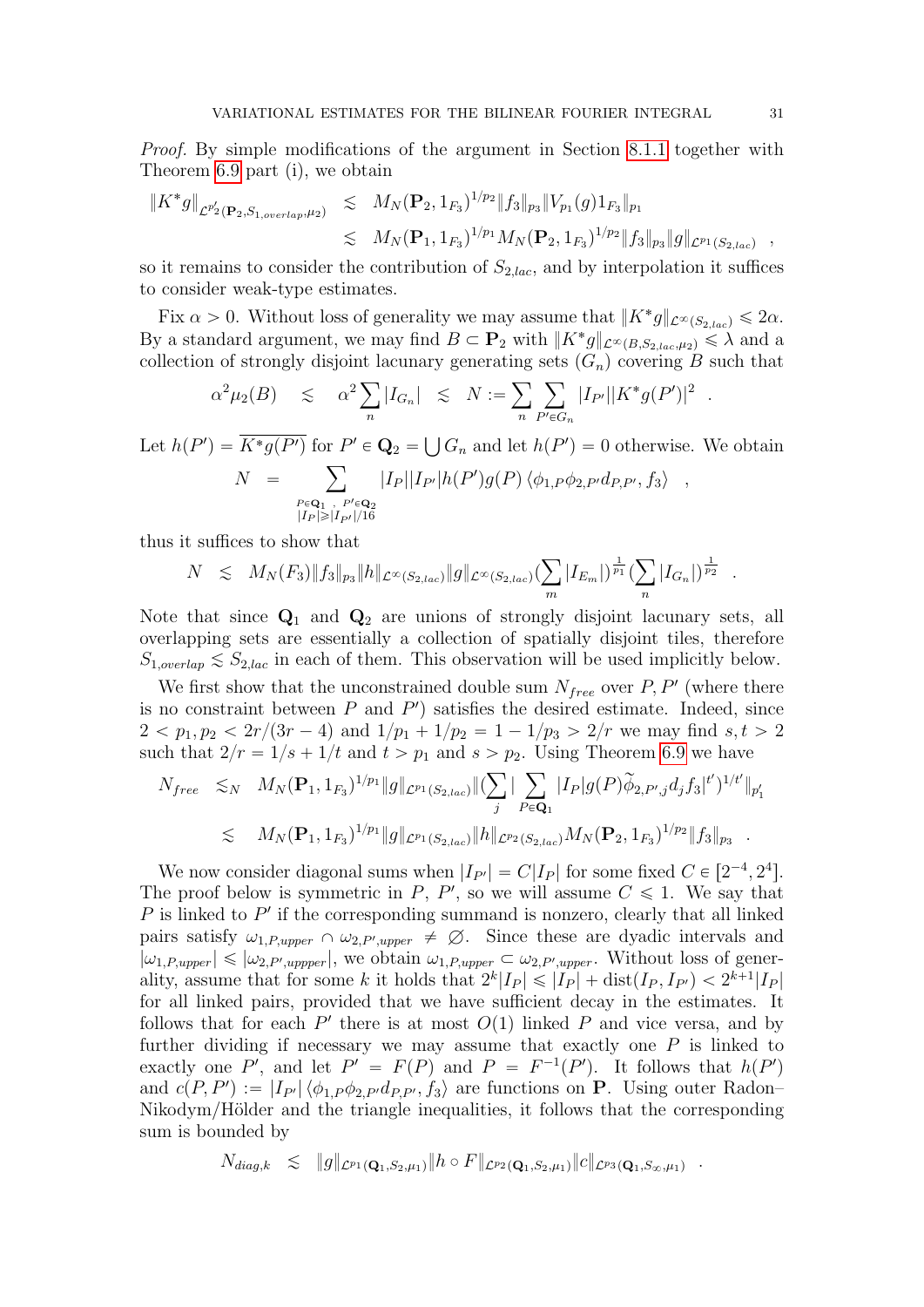Now, we note that since  $Q_1$  is an union of strongly disjoint lacunary sets, all the overlapping generating subsets of  $Q_1$  has  $O(1)$  elements, therefore  $S_2 \leq S_{2,lac}$  on  $\mathbf{Q}_1$ . For any generating set  $E_2 \subset \mathbf{Q}_2$  it is clear that  $F^{-1}(E_2)$  could be covered by  $O(1)$  generating sets of  $\mathbf{Q}_1$ , whose top intervals are contained in some bounded enlargement of  $2^k I_{E_2}$ . Therefore  $\mu_1(F^{-1}(E_2)) \lesssim 2^k \mu_2(E_2)$ . Conversely, if  $E_1$  is a generating set in  $\mathbf{Q}_1$  then  $F(E_1)$  could be generously covered by  $O(2^k)$  generating sets in  $\mathbf{Q}_2$ , and the length of the top intervals of these covering sets are comparable to  $|I_{E_1}|$ . Therefore  $S_{2,lac}(h \circ F)(E_1) \lesssim 2^k S_{2,lac}(h)(F(E_1))$ . Therefore by pull-back (essentially the same proof as [\[6,](#page-46-3) Proposition 3.2]) we obtain

$$
||h \circ F||_{\mathcal{L}^{p_2}(\mathbf{Q}_1, S_2, \mu_1)} \leq 2^{2k} ||h||_{\mathcal{L}^{p_2}(\mathbf{Q}_2, S_2, a_c, \mu_2)}.
$$

On the other hand, notice that for any  $P \in \mathbf{Q}_1$  we have

$$
c(P, P') \leq N \quad 2^{-Nk} \frac{1}{|I_P|} \int (\widetilde{\chi}_{I_P} \widetilde{\chi}_{I_{P'}})^N \sup_{j: N_j \in \omega_{1, P, upper}} |d_j||f_3|
$$

Therefore using (perhaps a version of) Lemma [6.6,](#page-15-1) it follows that ż

$$
\|c\|_{\mathcal{L}^{p_3}(\mathbf{Q}_1, S_{\infty}, \mu_1)} \lesssim_N 2^{-Nk} \sup_{R \in \overline{\mathbf{Q}_1}} \left( \frac{1}{|I_R|} \int_{F_3} (\widetilde{\chi}_{I_R} \widetilde{\chi}_{I_{R'}})^{p_3' N} \right)^{1/p_3'} \|f_3\|_{p_3} \lesssim_N 2^{-Nk} M_N(F_3) \|f_3\|_{p_3} ,
$$

here we used  $p_3 > r/(r - 2)$ . This leads to the desired estimate for  $N_{diag,k}$ .

Consequently, for the purpose of proving the desired estimates for  $N$  the roles of  $\mathbf{Q}_1$  and  $\mathbf{Q}_2$  are symmetric, and we may assume that

$$
M_N(\mathbf{Q}_1, F_3)\mu_1(\mathbf{Q}_1) \leq M_N(\mathbf{Q}_2, F_3)\mu_2(\mathbf{Q}_2)
$$
.

It follows from Lemma [8.5](#page-31-0) that

$$
\|Kh\|_{\mathcal{L}^{p_1'}(\mathbf{Q}_1, S_{2,lac},\mu_1)}\n\lesssim (M_N(\mathbf{Q}_1, F_1)^{1/p_1+1/p_2}\mu_1(\mathbf{Q}_1)^{1/p_2} + M_N(F_3)\mu_2(\mathbf{Q}_2)^{1/p_2})\|h\|_{\mathcal{L}^{\infty}(S_{2,lac})}\|f_3\|_{p_3}\n\lesssim M_N(F_3)\mu_2(\mathbf{Q}_2)^{1/p_2}\|h\|_{\mathcal{L}^{\infty}(S_{2,lac})}\|f_3\|_{p_3}.
$$

Recall that on  $\mathbf{Q}_1$  and  $\mathbf{Q}_2$  we have  $S_2 \leq S_{2,lac}$ , so using a combination of outer Radon-Nikodym and outer Hölder inequalities, we obtain

$$
N_{offdiag} = \sum_{P \in \mathbf{Q}_1} |I_P|g(P)(Kh)(P)
$$
  
\n
$$
\leq ||g||_{\mathcal{L}^{p_1}(\mathbf{Q}_1, \mathbf{S}_{2,loc}, \mu_1)} ||Kh||_{\mathcal{L}^{p'_1}(\mathbf{Q}_1, S_{2,loc}, \mu_1)}
$$
  
\n
$$
\leq M_N(F_3)\mu_1(\mathbf{Q}_1)^{1/p_1}\mu_2(\mathbf{Q}_2)^{1/p_2}||g||_{L^{\infty}(S_{2,loc})} ||h||_{\mathcal{L}^{\infty}(S_{2,loc})} ||f_3||_{p_3}
$$
  
\n
$$
\leq M_N(F_3) \left( \sum_m |I_{E_m}| \right)^{1/p_1} \left( \sum_n |I_{G_n}| \right)^{1/p_2} ||g||_{L^{\infty}(S_{2,loc})} ||h||_{\mathcal{L}^{\infty}(S_{2,loc})} ||f_3||_{p_3} ,
$$

as desired.  $\square$ 

<span id="page-31-0"></span>**Lemma 8.5.** Let  $f$  be supported on  $\mathbf{Q}_2$ . Then

$$
\|Kf\|_{\mathcal{L}^{p_1'}(\mathbf{Q}_1,S_{2,lac},\mu_1)} \n\lesssim (M_N(\mathbf{Q}_1,F_3)^{1/p_3'}\mu_1(\mathbf{Q}_1)^{1/p_2} + M_N(F_3)\mu_2(\mathbf{Q}_2)^{1/p_2}) \|f\|_{\mathcal{L}^{\infty}(S_{2,lac})} \|f_3\|_{p_3}.
$$

To prove Lemma [8.5,](#page-31-0) we first show the following estimate for  $||Kf||_{\infty}$ .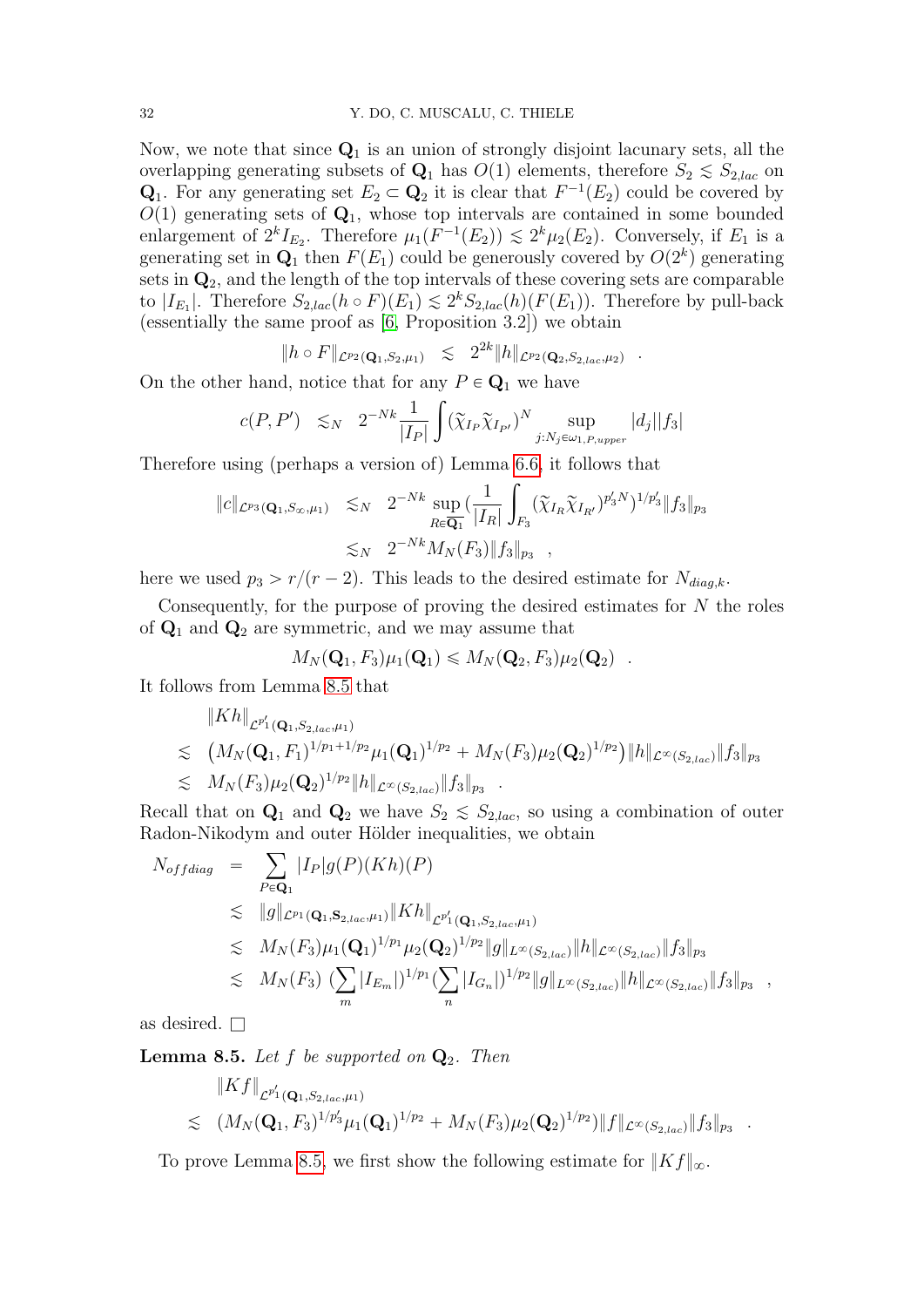<span id="page-32-0"></span>**Lemma 8.6.** Uniform over  $P \subset P_1$ , it holds for any  $s < 2$  and  $N > 0$  that

$$
||Kf||_{\mathcal{L}^{\infty}(\mathbf{P},S_{2,lac},\mu_1)}
$$
  
\$\lesssim\_{s,N}\$  $m_{\frac{r}{r-2},N}(\mathbf{P},(f_3d_j))||f||_{\mathcal{L}^{\infty}(\mathbf{P}_2,S_{2,lac},\mu_2)} + m_{s,N}(\mathbf{P},(f_3d_jT_j^*f))$ 

Below we deduce Lemma [8.5](#page-31-0) from Lemma [8.6.](#page-32-0) By interpolation, it suffices to prove weak-type estimates. We may assume  $||f||_{\mathcal{L}^{\infty}(\mathbf{Q}_2,S_{2,lac},\mu_2)} = 1$  by scaling. Using Lemma [6.6](#page-15-1) for  $s = p_1$ , for any  $\lambda > 0$  we may find  $A \subset \mathbf{Q}_1$  such that

$$
m_{p'_1,N}(\mathbf{Q}_1 \backslash A, (f_3 d_j T_j^* f)) \leq \lambda \text{ , and}
$$
  

$$
\lambda \mu_1(A)^{1/p'_1} \leq M_N(\mathbf{Q}_1, 1_{F_3})^{1/p_1} \| (\sum_j |f_3 d_j T_j^* f|^{p'_1})^{1/p'_1} \|_{p'_1}
$$

Thus, arguing as in Section [8.1.1](#page-28-1) we obtain

$$
\lambda \mu_1(A)^{1/p'_1} \leq M_N(\mathbf{Q}_1, F_3)^{1/p_1} M_N(\mathbf{P}_2, F_3)^{1/p_2} \|f\|_{\mathcal{L}^{p_2}(\mathbf{Q}_2, S_{2,loc}, \mu_2)} \|f_3\|_{p_3} \leq M_N(F_3) \mu_2(\mathbf{Q}_2)^{1/p_2} \|f_3\|_{p_3} .
$$

Since  $p_3 > r/(r - 2)$ , it follows from Lemma [6.6](#page-15-1) that we could find  $B \subset \mathbf{Q}_1$  with

$$
m_{\frac{r}{r-2}}(\mathbf{Q}_1 \setminus B, (f_3d_j)) \leq \lambda
$$
 and

$$
\lambda \mu_1(B)^{1/p_3} \lesssim M_N(\mathbf{Q}_1, 1_{F_3})^{1/p_3'} \|f_3\|_{p_3}
$$

Clearly we have  $\mu_1(B) \leq \mu_1(\mathbf{Q}_1)$ , therefore

$$
\lambda \mu_1(B)^{1/p'_1} = \lambda \mu_1(B)^{1/p_3} \mu_1(B)^{1/p_2} \lesssim M_N(\mathbf{Q}_1, 1_{F_3})^{1/p'_3} \|f_3\|_{p_3} \mu_1(\mathbf{Q}_1)^{1/p_2} ,
$$

and this completes our proof of Lemma [8.5.](#page-31-0)

*Proof of Lemma [8.6.](#page-32-0)* Let  $E \subset \mathbf{P}$  be lacunary. Using sparseness of  $\mathbf{P}_2$ , it is clear that  $\mathbf{P}_2(E)$  is a lacunary subset of  $\mathbf{P}_2$ . Let  $u_j := f_3 d_j T_j^* f$  for convenience. Similar to the proof of Lemma [6.7,](#page-15-0) it suffices to show that if  $||g||_{\mathcal{L}^{\infty}(E,S_{2,lac},\mu_1)} = 1$  then

$$
\frac{1}{|I_E|} \sum_{P \in E} |I_P| K f(P) g(P)
$$
  

$$
\lesssim_{s,N} m_{\frac{r}{r-2},N}(\mathbf{P}, (f_3 d_j)) \|f\|_{\mathcal{L}^{\infty}(\mathbf{P}_2, S_{2,lac}, \mu_2)} + m_{s,N}(\mathbf{P}, (u_j)) .
$$

Let **J** and 
$$
b_P
$$
 be defined as usual, we also start with  
\n(32) 
$$
\sum_{P \in E} |I_P| K f(P) g(P) \leq \sum_{J} \|\sum_{P \in E} |I_P| g(P) \phi_{1,P} b_P\|_{L^1(J)} \leq A + B,
$$

where A denote the contribution of  $|I_P| \le 2|J|$  and the rest is in B. Using  $|b_P(x)| \leq \sup_{j:N_j \in \omega_{1,P,upper}} |u_j|$ , it is not hard to see that

$$
A \leq |I_E| m_{\infty,N}(E,(u_j)) .
$$

We now estimate B. For convenience, let  $G_E(x) = \sum_{P \in E} |I_P| g(P) \phi_{1,P}(x)$  and

$$
V^{s}(g_E)(x) := \sup_{K,n_0 < \dots < n_K} \left( \sum_{j=1}^K |(\Pi_{n_j} - \Pi_{n_{j-1}}) g_E(x)|^s \right)^{1/s}
$$

for  $0 < s < \infty$ , where  $\Pi_i$  denotes a suitable Fourier projection on to the relevant frequency scale of  $E$  (see also proof of Lemma [6.7\)](#page-15-0).

.

.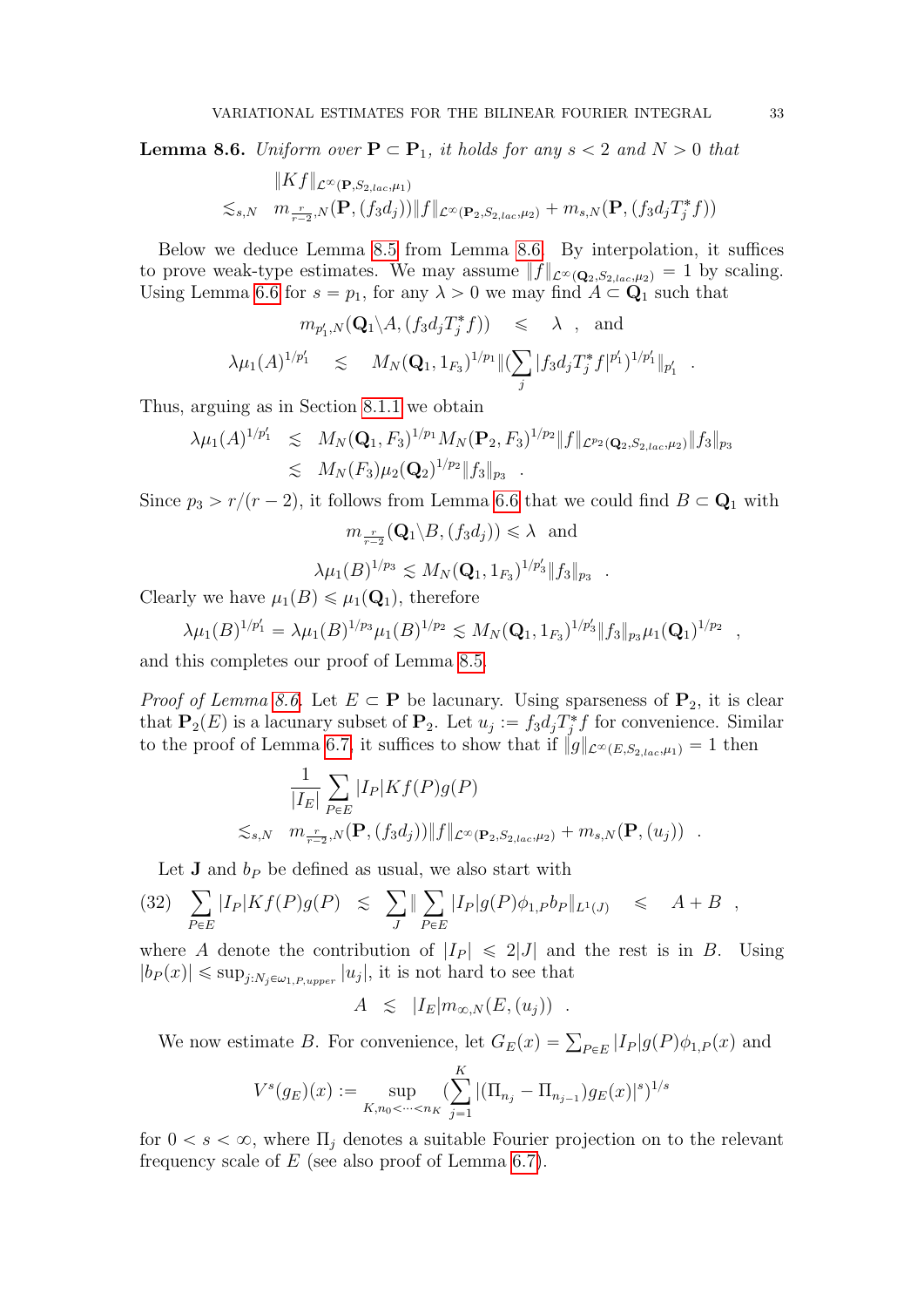For each J, let  $\omega_J = \bigcup_{P \in E: |I_P| \geq 4|J|} \omega_{1,P,upper}$ . As in the proof of Lemma [6.7](#page-15-0) there Ť exists  $R \in \overline{P}$  with  $|I_R| \approx |J|$ ,  $dist(I_R, J) \leq |J|$ , and  $\omega_J \subset \tilde{\omega}_R$ . By decomposing  $T_{j,|I_P|/16} = T_{j,|J|/4} + (T_{j,|I_P|/16} - T_{j,|J|/4})$  we obtain the decomposition  $b_P = \ell_{P,J} + s_{P,J}$ , and we will estimate the contribution of each term.

Contribution of  $\ell_{P,J}$ : We decompose further  $\ell_{P,J} = \ell_{P,J,core} + \ell_{P,J,tail}$  by decomposing  $f = f_{I_E,core} + f_{I_E,tail}$  where  $f_{I_E,core}$  is the restriction of f to the subset of  $\mathbf{P}_2(E)$  containing all P' with  $I_{P'} \subset 5I_E$ . By the Hölder inequality, we have  $j$  is  $j$  is  $j$ 

$$
\sum_{J} \|\sum_{|I_P|\geq 4|J|} |I_P|g(P)\phi_{1,P}\ell_{P,J,core}\|_{L^1(J)} \leq \sum_{J} \|B_J(g, f_{I_E,core})(\sum_j |f_3d_j|^{\frac{r}{r-2}})^{\frac{r-2}{r}}\|_{L^1(J)},
$$

$$
B_J(g, f) := \left(\sum_j |\sum_{P, P' \text{ constraints}} |I_P||I_{P'}| g(P) f(P') \widetilde{\phi}_{1, P, j} \widetilde{\phi}_{2, P', j}|^{r/2}\right)^{2/r} ,
$$

the constraints in the sum are  $|I_{P'}| \leq |I_P|/16$ ,  $|I_P| \geq 4|J|$ ,  $|I_{P'}| \geq |J|/4$ . Let  $F_{E,core} = \sum_{P'} |I_{P'}| f_{I_E,core}(P') \phi_{2,P'}$  and define  $F_{E,tail}$  similarly. Clearly,

$$
B_J(g, f_{I_E, core})(x) \leq M_J(V^{r/2}(G_E, F_{E, core})) \quad , \quad (r > 2 \text{ is needed for convexity}) \quad ,
$$

where as in [\[5\]](#page-46-6) we define the bilinear variation-norm  $V^{r/2}(h_1, h_2)$  to be

$$
\sup_{K: N_0 < \dots < N_K} \left( \sum_{k=1}^K |\sum_{N_{k-1} < i < j \le N_k} (\Delta_i h_1)(\tilde{\Delta}_j h_2)|^{r/2} \right)^{2/r}
$$

,

and  $(\Delta_j)_{j\geq0}$  and  $(\widetilde{\Delta}_j)_{j\geq0}$  are two suitable families of Littlewood-Paley projections relative to  $\xi_E$ . By variation-norm estimates for paraproducts [\[5\]](#page-46-6), it follows that

$$
\sum_{J} \|\sum_{|I_{P}| \geq 4|J|} |I_{P}|\phi_{1,P}\ell_{P,J,core}\|_{L^{1}(J)}
$$
\n
$$
\leq m_{\frac{r}{r-2},N}(E,(f_{3}d_{j}))\|M(V^{r/2}(G_{E},F_{E,core}))\|_{L^{1,\infty}(3I_{E})}
$$
\n
$$
\leq m_{\frac{r}{r-2},N}(E,(f_{3}d_{j}))\|G_{E}\|_{L^{p'}(\mathbb{R})}\|F_{E,core}\|_{L^{p}(\mathbb{R})}.
$$

By Lemma [6.4](#page-14-2) we have  $||F_{E,core}||_{L^p(\mathbb{R})} \lesssim |I_E|^{1/p} ||f||_{L^{\infty}(\mathbf{P}_2,S_{2,lac},\mu_2)}$  and a similar estimate for  $||G_E||_{L^{p'}(\mathbb{R})}$ , giving the desired estimate for the contribution of  $\ell_{P,J,core}$ .

For contribution of  $\ell_{P,J,tail}$ , notice that for every  $x \in J \subset 3I_E$  it holds that  $j$ 

$$
B_{J}(g, f_{E, tail})(x) \leq (\sum_{j} |\sum_{P} |I_{P}| g(P) \widetilde{\phi}_{1, P, j}|^{r})^{1/r} (\sum_{P'} |I_{P'}||f_{I_{E}, tail}(P') \phi_{2, P'}|)
$$
  

$$
\lesssim_{N} M_{J}(V^{r}(G_{E})) \sup_{P': I_{P'} \cap 4I_{E} = \emptyset, |I_{P'}| \leq |I_{E}|/16} |f(P')| \widetilde{\chi}_{I_{P'}}(c(I_{E}))^{N+5} .
$$

It follows that  $\ddot{\ }$ 

$$
\sum_{J} \|\sum_{P\in E:|I_P|\geq 4|J|} |I_P|g(P)\phi_{1,P}\ell_{P,J,tail}\|_{L^1(J)} \lesssim
$$
\n
$$
(34) \lesssim m_{\frac{r}{r-2},N}(E,(f_3d_j))\|M(V^r(G_E))\|_{L^{1,\infty}(3I_E)} \sup_{P'} |f(P')|\widetilde{\chi}_{I_{P'}}(c(I_E))^{N+5} ,
$$

which implies the desired estimate for the contribution of  $\ell_{P,J,tail}$  via the continuous Lépingle inequality (see e.g.  $[1, 9]$  $[1, 9]$ ),.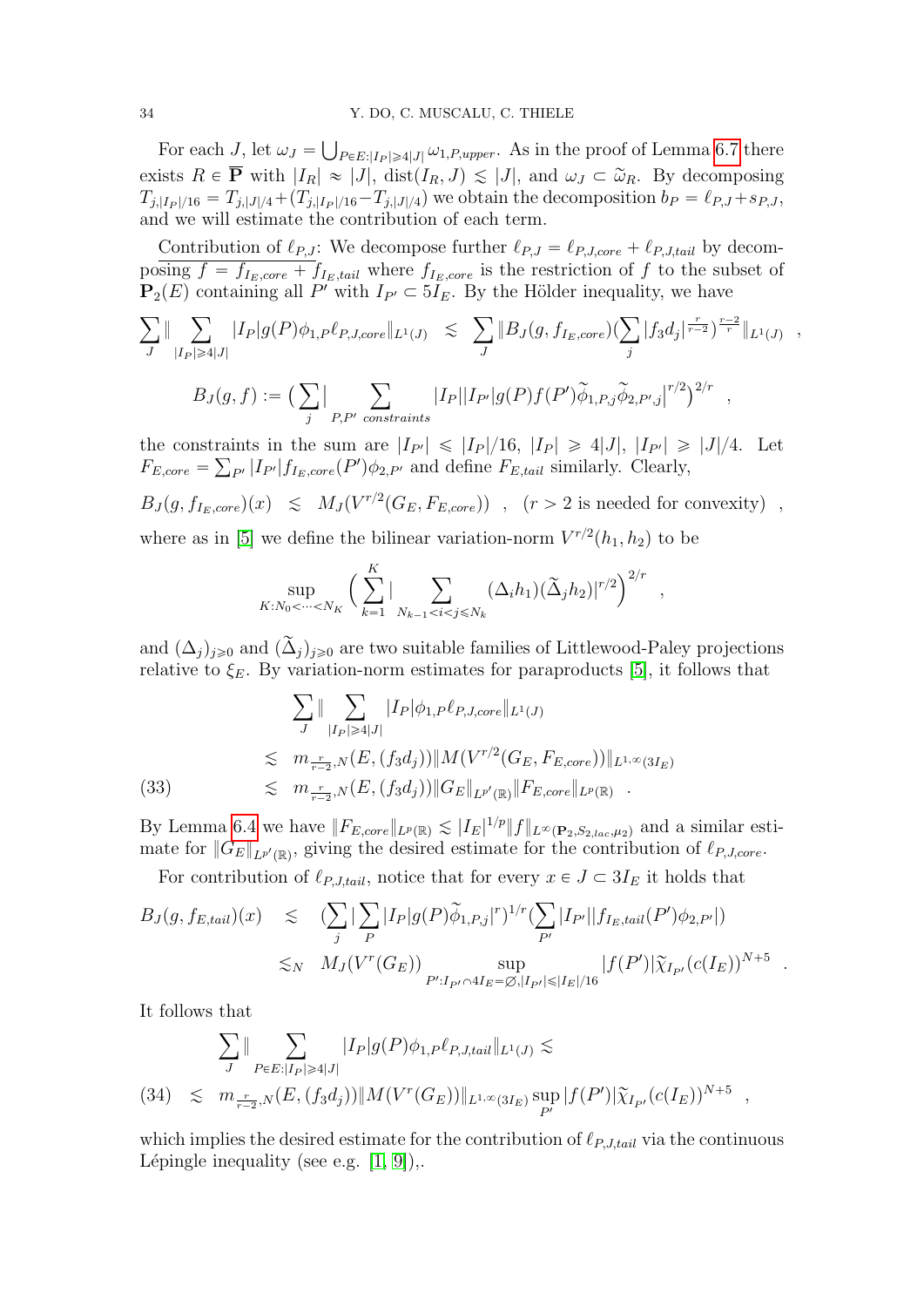Contribution of  $s_{P,J}$ : Since  $|I_P| \geq 4|J| \geq 16|I_{P'}|$ , we could remove the constraint  $|I_{P'}| \leq |I_P|/16$  in  $s_{P,J}$ . Using the Hölder inequality, it follows that  $\frac{1}{2}$   $\frac{1}{2}$   $\frac{1}{2}$   $\frac{1}{2}$   $\frac{1}{2}$   $\frac{1}{2}$   $\frac{1}{2}$   $\frac{1}{2}$   $\frac{1}{2}$   $\frac{1}{2}$   $\frac{1}{2}$   $\frac{1}{2}$   $\frac{1}{2}$   $\frac{1}{2}$   $\frac{1}{2}$   $\frac{1}{2}$   $\frac{1}{2}$   $\frac{1}{2}$   $\frac{1}{2}$   $\frac{1}{2}$   $\frac{1}{2}$   $\frac{1}{2}$ 

$$
\sum_{J} \|\sum_{P\in E:|I_P|\geq 4|J|} |I_P|g(P)\phi_{1,P}s_{P,J}\|_{L^1(J)} \lesssim
$$
\n
$$
\leq \sum_{J} \left\| (\sum_j |\sum_{|I_P|\geq 4|J|} |I_P|g(P)\widetilde{\phi}_{1,P,j}|^{s'})^{1/s'} (\sum_{j: N_j \in \omega_J} |u_j|^{s})^{1/s} \right\|_{L^1(J)}
$$
\n
$$
\leq \sum_{J} |J|M_J(V^{s'}(G_E))m_{s,N}(E,(u_j)).
$$

The desired estimate then follows from the continuous Lépingle inequality.  $\Box$ 

#### 8.2. Proof of Theorem [8.1.](#page-27-3)

8.2.1. The basic range. We first show the range  $2 < q_1, q_2 < 2r/(4 - r)$  and  $1 <$  $q_2 < r/2$  of Theorem [8.1.](#page-27-3) Note that now  $2r/(3r - 4) < q_1' < 2$  and  $q_3' > r/(r - 2)$ . Using outer Radon Nikodym/Hölder inequalities and Lemma [8.2,](#page-28-0) it follows that  $\ddot{\ }$ 

<span id="page-34-0"></span>(35) 
$$
\langle T_{CC}(f_1, f_2), f_3 \rangle = \Lambda_{\mathbf{P}_1, \mathbf{P}_2} := \sum_{P \in \mathbf{P}_1} |I_P| a_1(P) K(a_2)(P)
$$

$$
\lesssim M_N(F_3) \|a_1\|_{\mathcal{L}^{q_1}} \|a_2\|_{\mathcal{L}^{q_2}} \|f_3\|_{\mathcal{L}^{q'_3}(\mathbb{R})}
$$

where in the above display (and in subsequent displays) the outer norm for  $a_j$  is over  $(\mathbf{P}_j, S_{2,lac}, \mu_j)$  and the outer norm for  $Ka_2$  is over  $(\mathbf{P}_1, S_{1,overlap} + S_{2,lac}, \mu_1)$ . Thus the desired claim follows from generalized Carleson embeddings and duality, and the trivial bound  $M_N(F_3) \lesssim 1$ .

8.2.2. Extending the range. Let  $\mathbf{M} \subset \{ \alpha_1 + \alpha_2 + \alpha_3 = 1 \}$  have the following vertices

$$
M_1(\frac{3r-4}{2r}, \frac{1}{2}, -\frac{r-2}{r}) , M_2(\frac{1}{2}, \frac{3r-4}{2r}, -\frac{r-2}{r})
$$
  

$$
M_3(0, \frac{3r-4}{2r}, \frac{4-r}{2r}) , M_4(0, 0, 1) , M_5(\frac{3r-4}{2r}, 0, \frac{4-r}{2r}) .
$$

Similar to Section [7.3.2,](#page-26-0) to show Theorem [8.1](#page-27-3) it suffices to prove restricted-weak type estimates for one  $\alpha = (\alpha_1, \alpha_2, \alpha_3)$  in any neighborhood of any given vertex of M. Our starting point will be  $(35)$ , where  $P_1$  and  $P_2$  are symmetric, thus it suffices to consider  $M_1, M_3, M_4$ . Below let  $F_1, F_2, F_3$  have finite positive Lebesgue measures. Let  $C_0 > 0$  be a finte large absolute constant such that  $||M(f)||_{1,\infty}$  $C_0$  $\frac{\partial}{4}||f||_1$  in the maximal inequality.

In the following, let  $2 < p_1, p_2 < 2r/(4 - r)$  and  $p_3 > \frac{r}{r-2}$  $2 < p_1, p_2 < 2r/(4-r)$  and  $p_3 > \frac{r}{r-2}$  with  $\sum 1/p_j = 1$ .

Near  $M_1$ . Let  $B = \bigcup_{j=1,2} \{M(1_{F_j}) > C_0|F_j|/|F_3|\}$ , clearly  $|B| < |F_3|/2$ . Let  $G_3 = F_3 \backslash B$ . We may assume that for some  $k_1, k_2 \geq 0$  it holds that

(36) 
$$
2^{k_1} \leq 1 + \frac{\text{dist}(I_P, B^c)}{|I_P|} < 2^{k_1 + 1}|I_P| \quad , \quad \forall \ P \in \mathbf{P}_1
$$

<span id="page-34-1"></span>and similarly  $2^{k_2} \leq 1+\frac{\text{dist}(I_{P'},B^c)}{|I_{P'}|} < 2^{k_2+1}$  for every  $P' \in \mathbf{P}_2$ , provided that we have sufficient decay in the estimate. Let  $|f_1| \leq 1_{F_1}$ ,  $|f_2| \leq 1_{F_2}$ , and  $|f_3| \leq 1_{F_3-B}$ .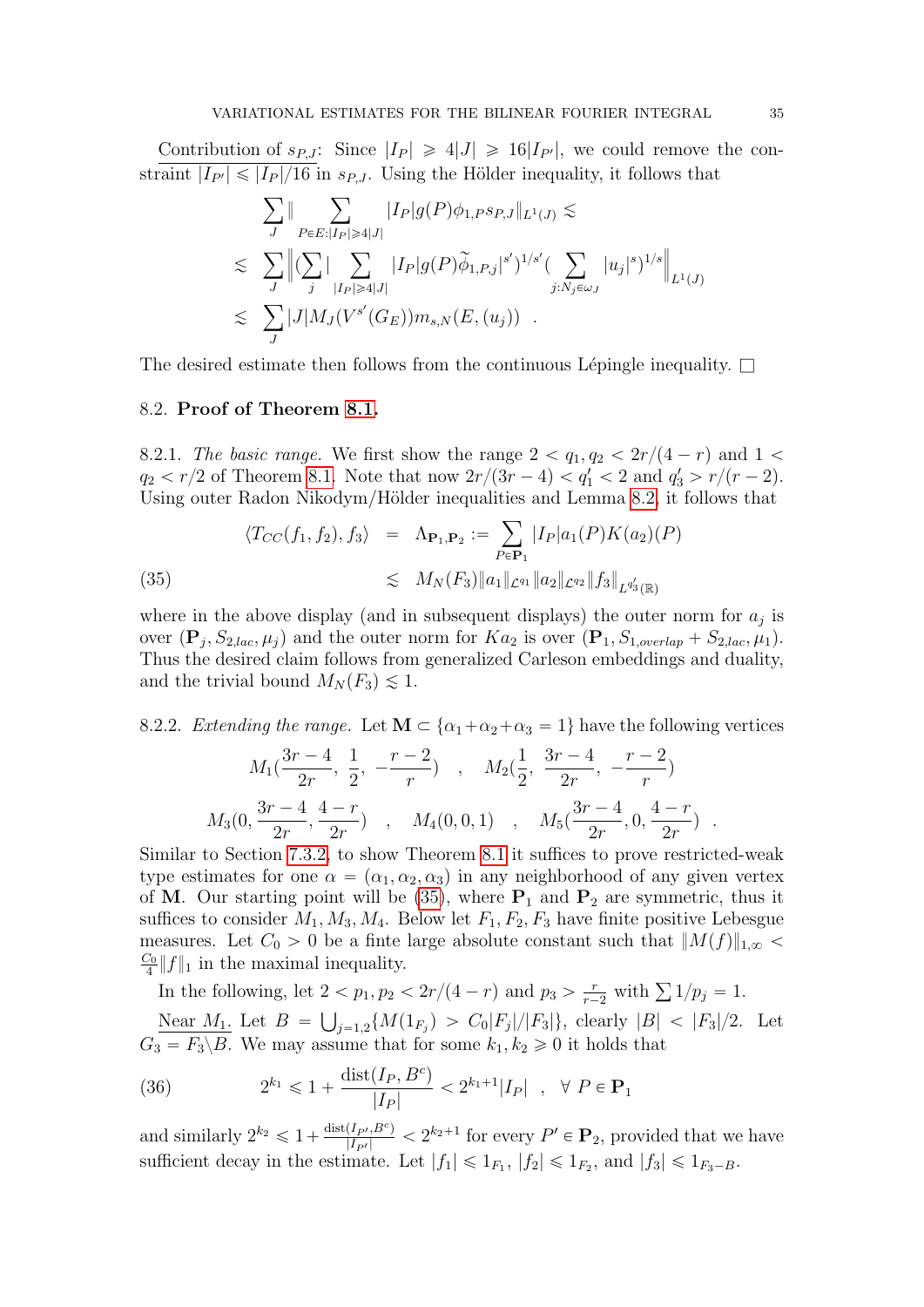By convexity, it follows from [\(35\)](#page-34-0) and Carleson embeddings that

$$
\Lambda_{\mathbf{P}_1, \mathbf{P}_2} \leq |F_3|^{\frac{1}{p_3}} \prod_{j=1,2} M_N(\mathbf{P}_j, 1_{F_3 \setminus B})^{\frac{1}{p_j}} \|a_j\|_{\infty}^{1-\frac{2}{p_j}} \|a_j\|_{2,\infty}^{\frac{2}{p_j}}
$$
  

$$
\lesssim 2^{-N(k_1+k_2)} |F_1|^{1-\frac{1}{p_1}} |F_2|^{1-\frac{1}{p_2}} |F_3|^{\frac{1}{p_3}-(1-\frac{2}{p_1})-(1-\frac{2}{p_2})}
$$

thus  $\Lambda_{\mathbf{P}_1,\mathbf{P}_2}$  satisfies restricted weak-type estimate for  $\alpha = (1/p'_1, 1/p'_2, -1/p_3)$ , which could be made arbitrarily close to  $M_1$ .

Near  $M_3$ . Let  $B = \{M(1_{F_3}) > C_0|F_3|/|F_1|\}$ , clearly  $|B| < |F_1|/2$ . We may assume that [\(36\)](#page-34-1) holds for some  $k_1 \geq 0$ , provided that we have sufficient decay in the estimate. Let  $|f_1| \leq 1_{F_1-B}$  and  $|f_2| \leq 1_{F_2}$  and  $|f_3| \leq 1_{F_3}$ , we will show that

(37) 
$$
\Lambda_{\mathbf{P}_1,\mathbf{P}_2}(f_1,f_2,f_3) \leq |F_2|^{1-\frac{1}{p_2}}|F_3|^{\frac{1}{p_2}}
$$

which implies desired estimates by letting  $p_2$  close to  $2r/(4 - r)$ .

<span id="page-35-0"></span>To show [\(37\)](#page-35-0), we first use convexity and [\(35\)](#page-34-0) and Carleson embeddings to obtain

<span id="page-35-2"></span>
$$
\Lambda_{\mathbf{P}_1,\mathbf{P}_2}(f_1, f_2, f_3) \leq |F_3|^{\frac{1}{p_3}} M_N(\mathbf{P}_1, 1_{F_3})^{\frac{1}{p_1}} \|a_1\|_{\infty}^{\frac{2}{p_1}} \|a_1\|_{2,\infty}^{\frac{2}{p_1}} M_N(\mathbf{P}_2, F_3)^{1/p_2} \|a_2\|_{p_2}
$$
  
\n
$$
\leq 2^{-Nk_1} |F_3|^{\frac{1}{p_3}} (\frac{|F_3|}{|F_1|})^{\frac{1}{p_1}} |F_1|^{\frac{1}{p_1}} M_N(\mathbf{P}_2, F_3)^{\frac{1}{p_2}} \|a_2\|_{p_2}
$$
  
\n(38) 
$$
\leq 2^{-Nk_1} M_N(\mathbf{P}_2, F_3)^{1/p_2} \|a_2\|_{p_2} |F_3|^{\frac{1}{p_2}}.
$$

It follows in particular that  $\Lambda(f_1, f_2, f_3) \leq 2^{-Nk_1} |F_2|^{1/p_2} |F_3|^{1/p_2}$  for any  $2 < p_2 <$  $2r/(4 - r)$ , which would imply the desired estimate [\(37\)](#page-35-0) if  $|F_3| \leq |F_2|$ . When  $|F_3| > |F_2|$  we will carry out essentially another layer of restricted weak-type interpolation, which we details below. Let  $\tilde{B}_1 = F_3 \cap \{M1_{F_2} > C_0|F_2|/|F_3|\},$ clearly  $|\widetilde{B}_1| < |F_3|/2$ . We will show that

<span id="page-35-1"></span>(39) 
$$
\Lambda_{\mathbf{P}_1,\mathbf{P}_2}(f_1,f_2,f_31_{\tilde{B}_1^c}) \leq 2^{-Nk_1}|F_2|^{1-1/p_2}|F_3|^{1/p_3}.
$$

To show [\(39\)](#page-35-1), we may assume that for some  $k_2 \geq 0$  it holds for every  $P' \in \mathbf{P}_2$  that  $2^{k_2} \leq 1 + \frac{\text{dist}(I_{P'}, \tilde{B}_1^c)}{|I_{P'}|} < 2^{k_2+1}$ , provided that we have enough decay in the estimates. It follows from [\(38\)](#page-35-2) that

$$
\Lambda_{\mathbf{P}_1, \mathbf{P}_2}(f_1, f_2, f_3 1_{\widetilde{B}_1^c}) \leq 2^{-Nk_1} M_N(\mathbf{P}_2, F_3 - \widetilde{B}_1)^{\frac{1}{p_2}} \|a_2\|_{\infty}^{1 - \frac{2}{p_2}} \|a_2\|_{2, \infty}^{\frac{2}{p_2}} |F_3|^{\frac{1}{p_2}} \n\lesssim 2^{-Nk_1} 2^{-Nk_2} \left(\frac{|F_2|}{|F_3|}\right)^{1 - \frac{2}{p_2}} |F_2|^{\frac{1}{p_2}} |F_3|^{\frac{1}{p_2}} \n\lesssim 2^{-N(k_1 + k_2)} |F_2|^{1 - \frac{1}{p_2}} |F_3|^{\frac{1}{p_2}}
$$

proving [\(39\)](#page-35-1). Now, if  $|\widetilde{B}_1| > |F_2|$  then we continue to let  $\widetilde{B}_2 = \widetilde{B}_1 \cap \{M1_{F_2} >$  $C_0|F_2|/|\widetilde{B}_1|$  and similarly  $B_3, \ldots, B_m$  such that  $|F_3| > 2|\widetilde{B}_1| > \cdots > 2^m |\widetilde{B}_m|$  until  $|\bar{B}_m| \leq |F_2|$ . (This process has to stop since  $|F_3|/|F_2|$  is finite.) We obtain (here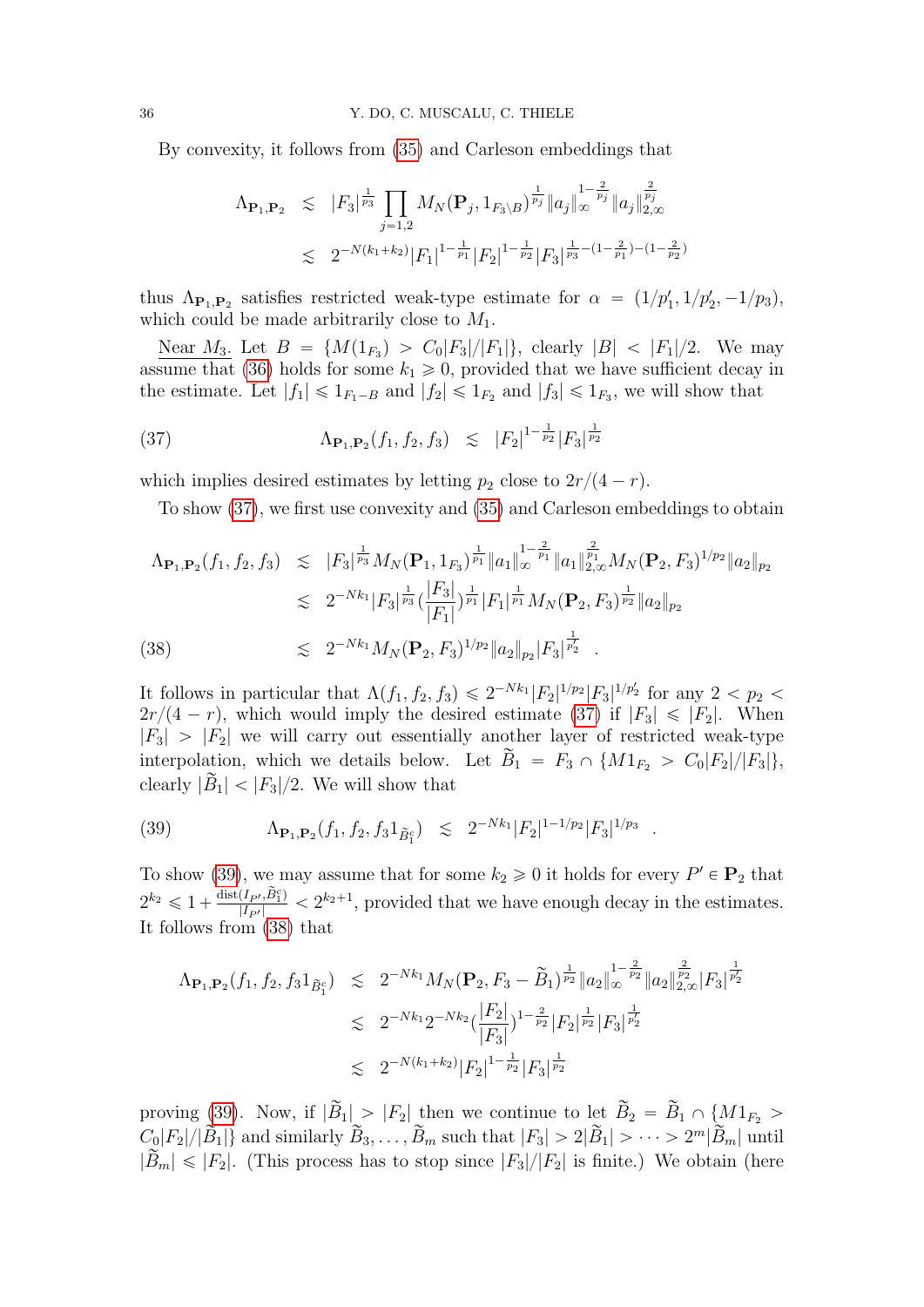for convenience of notation let  $\overline{B}_0 \equiv F_3$ :

$$
\begin{array}{lcl} \Lambda_{\mathbf{P}_1,\mathbf{P}_2}(f_1,f_2,f_3) & \lesssim & |\Lambda_{\mathbf{P}_1,\mathbf{P}_2}(f_1,f_2,f_31_{\widetilde{B}_m})| + \sum_{j=0}^{m-1} |\Lambda_{\mathbf{P}_1,\mathbf{P}_2}(f_1,f_2,f_31_{\widetilde{B}_j-\widetilde{B}_{j+1}})| \\ \\ & \lesssim & 2^{-Nk_1} |F_2|^{\frac{1}{p_2}} |\widetilde{B}_m|^{1-\frac{1}{p_2}} + \sum_{j=0}^{m-1} 2^{-Nk_1} |F_2|^{1-\frac{1}{p_2}} (2^{-j} |F_3|)^{\frac{1}{p_2}} \\ \\ & \lesssim & 2^{-Nk_1} |F_2|^{1-\frac{1}{p_2}} |F_3|^{\frac{1}{p_2}} \quad , \quad \text{as desired.} \end{array}
$$

Near  $M_4$ . Let  $B = \{M1_{F_3} > C_0|F_3|/|F_1|\}$  which satisfies  $|B| < |F_1|/3$ . Let  $|f_1| \leq 1_{F_1-B}, |f_2| \leq 1_{F_2}, |f_3| \leq 1_{F_3}$ , it suffices to show that

(40) 
$$
\Lambda_{\mathbf{P}_1,\mathbf{P}_2}(f_1,f_2,f_3) \leq \epsilon |F_2|^{\epsilon} |F_3|^{1-\epsilon},
$$

for any  $0 < \epsilon \leq 1/p_2$ . As before, we will assume [\(36\)](#page-34-1). For any  $2 < p_2 < 2r/(4 - r)$ we also have [\(38\)](#page-35-2), which would imply the desired estimate if  $|F_3| \geq |F_2|$ . When  $|F_3|$   $\langle |F_2|$  we will use interpolation. Similar to the analysis near  $M_3$ , it suffices to show that if  $\widetilde{B}_1 = F_2 \cap \{M1_{F_3} > C_0|F_3|/|F_2|\}$  (which satisfies  $|\widetilde{B}_1| < |F_2|/2$ ) then

$$
\Lambda_{\mathbf{P}_1, \mathbf{P}_2}(f_1, f_2 1_{\tilde{B}_1^c}, f_3) \leq 2^{-Nk_1} |F_2|^{\epsilon} |F_3|^{1-\epsilon}
$$

and we will again assume that for some  $k_2 \geq 0$  it holds for every  $P' \in \mathbf{P}_2$  that  $2^{k_2} \leq 1 + \frac{\text{dist}(I_{P'}, \tilde{B}_1^c)}{|I_{P'}|} < 2^{k_2}$ . Now it follows from [\(38\)](#page-35-2) that

$$
\Lambda_{\mathbf{P}_1, \mathbf{P}_2}(f_1, f_2 1_{\tilde{B}_1^c}, f_3) \leq 2^{-Nk_1} M_N(\mathbf{P}_2, F_3)^{\frac{1}{p_2}} \|a_2\|_{\infty}^{\frac{2}{p_2}} \|a_2\|_{2,\infty}^{\frac{2}{p_2}} |F_3|^{\frac{1}{p_2}} \n\lesssim 2^{-Nk_1} 2^{-Nk_2} \min(1, \frac{|F_3|}{|F_2|})^{\frac{1}{p_2}} |F_2|^{\frac{1}{p_2}} |F_3|^{\frac{1}{p_2}} \n\lesssim 2^{-N(k_1 + k_2)} |F_2|^{\epsilon} |F_3|^{1-\epsilon}.
$$

This completes the proof of Theorem [8.1.](#page-27-3)  $\Box$ 

#### 9. ESTIMATES FOR LM MODEL OPERATORS

**Theorem 9.1.** Let  $T(f_1, f_2)$  be an LM model operator. Then  $||T||_{L^{q_1}\times L^{q_2}\rightarrow L^{q_3}} < \infty$ for all  $1/q_3 = 1/q_1 + 1/q_2$  with  $q_1, q_2 > 2r/(3r - 4)$  and  $q_3 > r'/2$ .

Proof. We sketch the proof of this theorem, which is a simple bilinear extension of the proof of Theorem [6.9.](#page-17-0) For a tritile  $Q \in \mathbf{Q}$  in the definition of T we let  $\omega_Q$  be the convex hull of  $\omega_{Q_1}, \omega_{Q_2}, \omega_{Q_3}$ . Let  $D^{-1}x = x/2$  the dilation by 1/2 with respect to the origin, and define  $\omega_{Q, lower} = \omega_{1,Q, lower} \cap \omega_{2,Q, lower} \cap D^{-1}(\omega_{3,Q, lower})$  and define  $\omega_{Q,upper}$  similarly. Without loss of generality we may assume that  $\omega_{Q,lower}$ is a half-line and  $\omega_{Q,upper}$  is a finite interval for every  $Q \in \mathbf{Q}$ . We now could define  $\tilde{\omega}_Q$  to be the convex hull of  $20\omega_Q$  and  $20\omega_{Q,upper}$ , and from here we may define generating subsets of Q, and construct outer measure spaces on Q using the usual outer measure and sizes as in Section [6.1.](#page-12-1)

Let A denote the collection of intervals J such that for some  $P_1, P_2 \in \mathbf{Q}$  we have Let A denote the collection of intervals J such that for some  $P_1, P_2 \in \mathbf{Q}$  we have  $I_{P_1} \subset J \subset 30I_{P_2}$ . Let  $p_1, p_2 > 2$  and  $p_3 > r/(r-2)$  such that  $\sum 1/p_j = 1$ ; note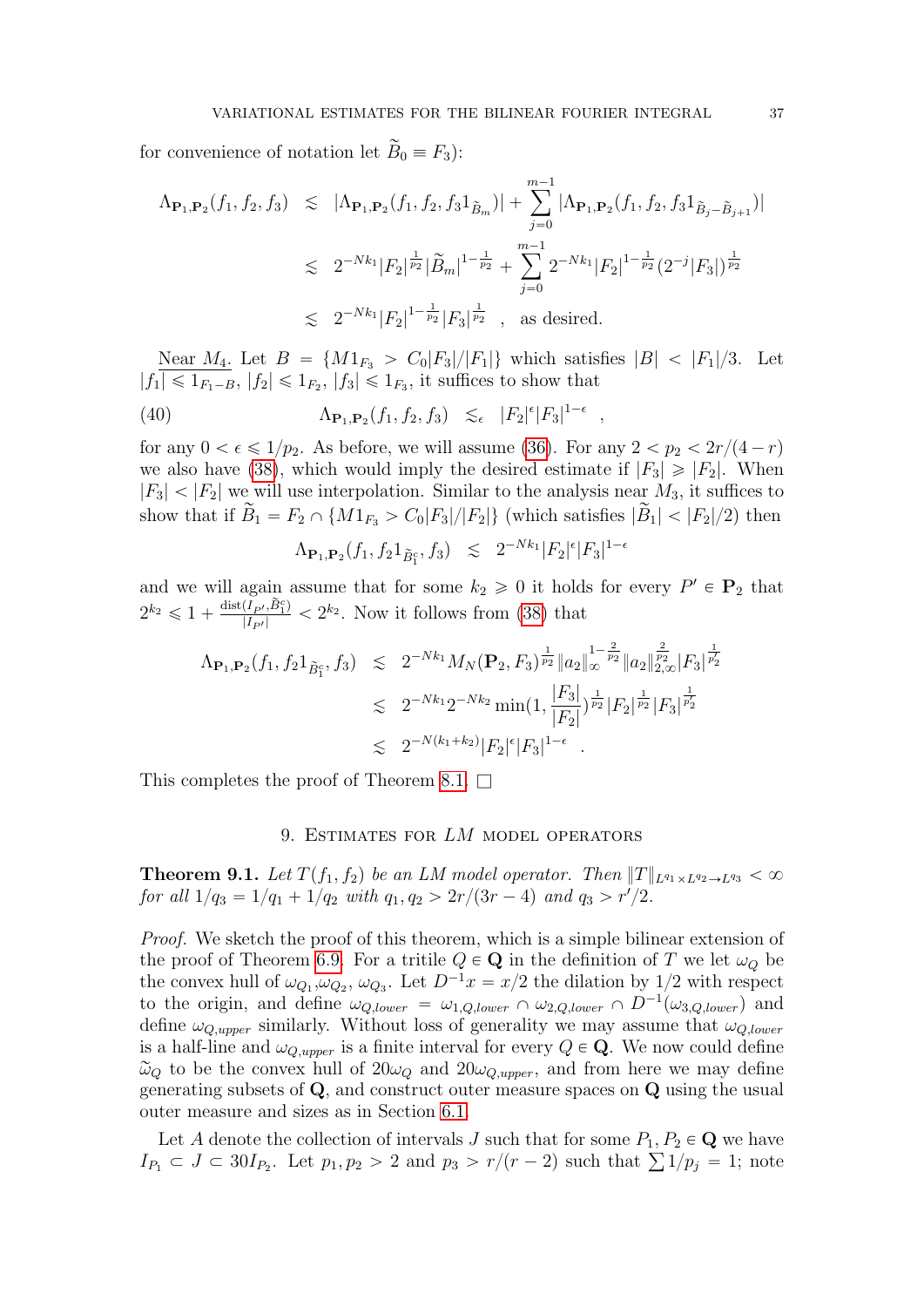that this implies  $p_1, p_2 < 2r/(4 - r)$ . By routine applications of outer measure techniques and embedding theorems in Section [6,](#page-12-0) we obtain

$$
\langle T(f_1, f_2), f_3 \rangle \leq N \quad |F_3|^{\frac{1}{p_3}} \sup_{J \in A} M_J(1_{\text{supp}(f_3)} \tilde{\chi}_J^N)^{1-\frac{1}{p_3}} \prod_{j=1,2} |F_j|^{\frac{1}{p_j}} \sup_{J \in A} M_J(f_j \tilde{\chi}_J^N)^{1-\frac{2}{p_j}}.
$$

Using similar arguments as in previous sections, it follows that restricted weaktype estimates holds for at least one  $(\alpha_1, \alpha_2, \alpha_3)$  in any neighborhood of any of the following points, which then implies the theorem (below  $\beta_r := (3r - 4)/(2r)$ ):

$$
H_1(\beta_r, -\beta_r, 1) , H_2(-\beta_r, \beta_r, 1) , H_3(1/2, \beta_r, 1/2-\beta_r) , H_4(\beta_r, 1/2, 1/2-\beta_r) . \square
$$

#### Appendix A. Reduction to discrete operators

We will show below that the (variation-norm) bilinear Fourier operators with symbols  $m_{CC}$ ,  $m_{C\times C}$ ,  $m_{BC}$ ,  $m_{CC}$  are controlled by the respective discrete operators.

Recall that A is the set of all admissible triple  $(side, m, n)$  in H. It is clear that

- If  $\alpha \in A$  then  $L_1 \leqslant \min(m_\alpha, n_\alpha) \leqslant 2L_1$ .
- If  $k > 2L_1$  then  $(left, 2L_1, k)$  and  $(right, k, 2L_1)$  are not in A.

Let  $\mathbf{D}_{left}$ ,  $\mathbf{D}_{right}$  be the sets of left and and right-sided dyadic intervals. By definition, if  $\alpha = (side, m, n)$  then  $\mathbf{I}_{M,N}(\alpha)$  consists of  $I \in \mathbf{D}_{side}$  with  $M \in I_{lower,\alpha}$  :=  $I - (m + 1)|I|$  and  $N \in I_{upper,\alpha} := I + (n + 1)|I|.$ 

A.1. Discretization of  $m_{CC}$ . We will discuss the discretization for  $m_{CC,1}$ , the discretization for other  $m_{CC,i}$  are similar. We first make several observations regarding the decomposition of  $1_{M \leq \xi \leq N}$  in Section [3.1.1.](#page-3-2)

<span id="page-37-1"></span>**Lemma A.1** (Observation 1). If  $I \in I(side, m, n)$  and  $\xi \in \frac{5}{4}$  $\frac{5}{4}I$  then

(41) 
$$
m/(4n) < |\xi - M|/|\xi - N| < 4m/n.
$$

*Proof.* This follows from  $(m - 1/8)|I| \le |\xi - M|, |\xi - N| \le (m + 2 + 1/8)|I|$ .  $\square$ 

<span id="page-37-0"></span>**Lemma A.2** (Observation 2). Let  $I \in I$  (side, m, n) with  $n \ge 4m$ . Assume that  $J \in \mathbf{I}(side', m', n')$  and sup  $J < \inf I$ . Then  $n'/m' > n/m$ .

Similarly, if  $m \ge 4n$  and J is on the right of I then  $m'/n' > m/n$ .

*Proof.* Assume  $n \ge 4m$ , the other case is symmetric. Without loss of generality we may assume that J is adjacent to I. Since  $n > m$ , it follows that  $|J| = |I|$  or  $|J| = |I|/2$ . In the first case the desired estimate is trivial, and in the second case we have  $m' \leq 2m$  and  $n' \geq 2n + 2$ , which also implies the desired estimate.  $\square$ 

As a corollary of Lemma [A.2,](#page-37-0) it follows that the intervals in  $A_2$  are strictly in between the elements of  $A_1$  and the elements of  $A_3$ .

The next observation concerns cancellation when summing bump functions  $\phi_{\alpha}$ over the set of  $\alpha \in A$  such that  $I \in I_{M,N}(\alpha)$ , where  $M, N, I$  are fixed.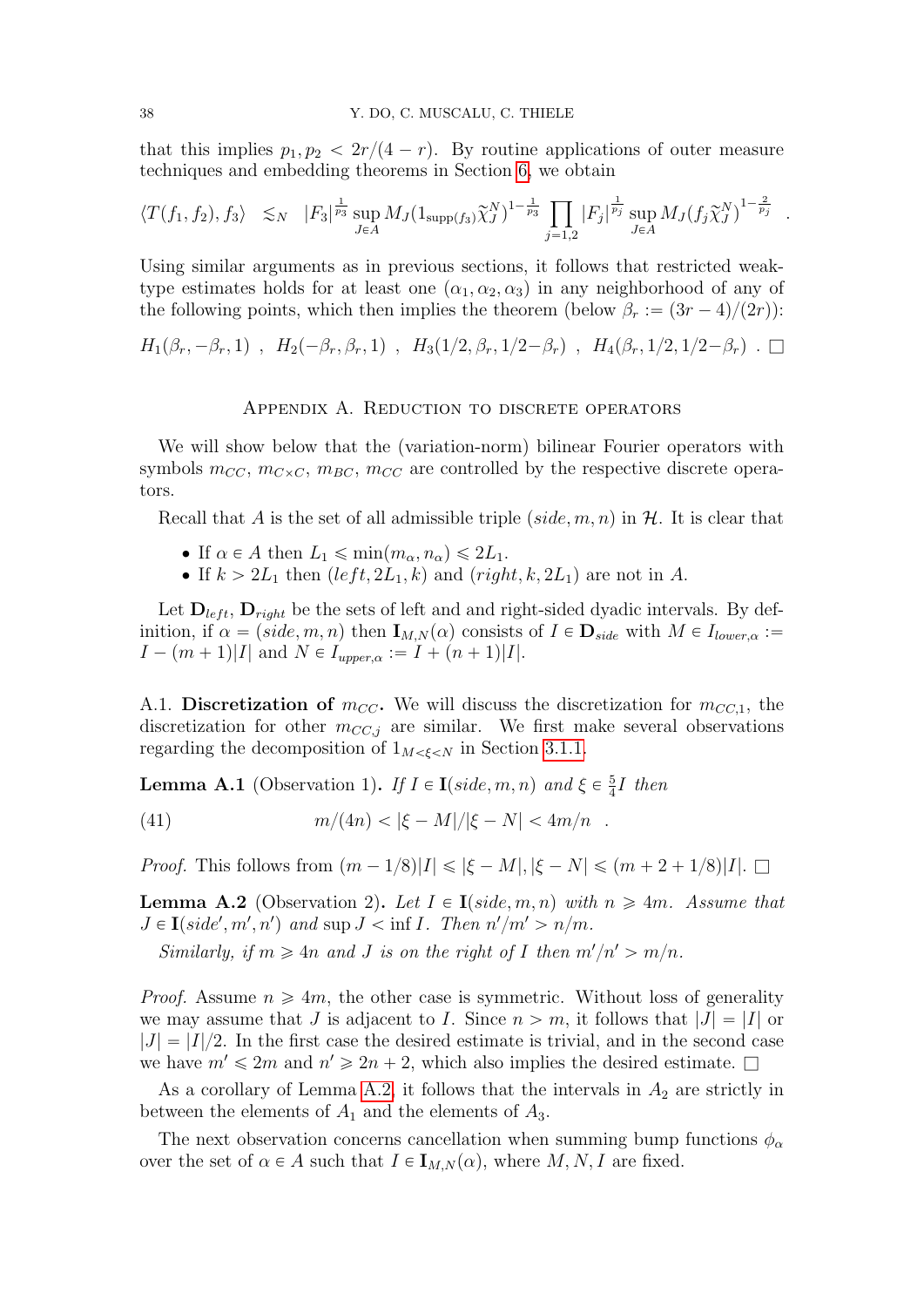<span id="page-38-0"></span>**Lemma A.3** (Observation 3). (i) Given any  $C \geq 4$  we can find  $O(L_1)$  many tuples  $(a_j, b_j, u_j, v_j) \in \mathbb{Z}^2 \times \{1/2, 1, 2\}^2$ , with  $L_1 + 1 \leq a_j, b_j \leq L_1$ , such that the following holds for every left dyadic interval I and every  $M < N$ : ine je i every rejeasyance in

$$
\sum_{A: m_{\alpha} \geq Cn_{\alpha}} \phi_{\alpha}(\xi) 1_{I \in I_{M,N}(\alpha)} = \sum_{j} \phi_{u_j, v_j}(\xi) 1_{M < c(I) - (a_j - 1/2)|I|} 1_{N \in I + b_j|I|} .
$$

Furthermore, an analogous statement also holds for right dyadic intervals.

(ii) A similar statement also holds for  $\sum_{m_{\alpha}\leqslant n_{\alpha}/C}$ .

 $\alpha \in$ 

Remark: the key idea here is that the left hand sides in the above equalities involve infinitely many terms, while the right hand sides contain only  $O(L_1)$  terms.

*Proof.* Let  $I_{-}$  and  $I_{+}$  be the left and right neighbors of I in  $H$ . Below we only *Proof.* Let  $I_{-}$  and  $I_{+}$  be the left and right neighbors of  $I$  in  $H$ .<br>consider the  $\sum_{m_{\alpha} \geqslant C_{n_{\alpha}}}$ , the other sum could be handled similarly.

Since  $C \ge 4$  we have  $m_{\alpha} \ge 4L_1$ , while  $2L_1 \ge n_{\alpha} \ge L_1$ . Our key observation is the fact that: in the sum, the ratios  $u(I) = |I_-|/|I|$  and  $v(I) = |I_+|/|I|$  depends only on side<sub>α</sub> and  $n_{\alpha}$ . In other words, knowing the side of I and knowing  $n_{\alpha}$ (only a finite number of possible values) we could determine  $\phi_{\alpha}(\xi) \equiv \phi_{u(I),v(I)}(\xi)$ completely and thus we have the freedom to sum the indicator constraints on M,  $1_{M\in I-(m+1)|I}$ , over  $m\geq Cn_{\alpha}$ . The following table details this observation

| side of $I$ | values of $n_{\alpha}$          | Corresponding values of $(u(I), v(I))$ |
|-------------|---------------------------------|----------------------------------------|
| left        |                                 |                                        |
| left        | $L_1 < n_\alpha \leqslant 2L_1$ |                                        |
| right       |                                 |                                        |
| right       | $L_1 < n < 2L_1$                |                                        |

(note that if I is right-sided then  $n_{\alpha} < 2L_1$  by definition of A).  $\square$ 

A.1.1. Discretization for  $m_{CC,1}$ : Using Lemma [A.3,](#page-38-0) we may decompose  $m_{CC,1}$  into

$$
\sum_{|I| \leq |J|/16} \phi_I(\xi_1)\varphi_J(\xi_2) 1_{M < c(I) - a_1|I|, N \in I + b_1|I|} 1_{M < c(J) - a_2|J|, N \in J + b_2|J|}
$$

in the sum I and J belong to fixed collection of dyadic intervals,  $\phi_I$ ,  $\varphi_J$  are given bump functions supported in  $(5/4)I$  and  $(5/4)J$ , and  $L_1 \leq a_1, b_1, a_2, b_2 \leq L_1$ .

It follows from a standard Fourier sampling argument that we can decompose  $\sum_{i=1}^{n}$ 

$$
\int \int e^{ix(\xi_1+\xi_2)} \phi_I(\xi_1) \varphi_J(\xi_2) \hat{f}_1(\xi_1) \hat{f}_2(\xi_2) d\xi_1 d\xi_2
$$

into finitely many wavelet sums ÿ

$$
\sum_{P,P' \text{ tiles: } \omega_P = I, \ \omega_{P'} = J} |I_P||I_{P'}|\langle f_1, \phi_{1,P}\rangle \langle f_2, \phi_{2,P'}\rangle \phi_{1,P}(x)\phi_{2,P'}(x) ,
$$

where  $\phi_{1,P}, \phi_{2,P'}$  are L<sup>1</sup>-normalized wave functions adapted to the tiles P, P'. Thus the resulting bilinear operator for  $m_{CC,1}$  is controlled by a finite sum over CC discrete operators.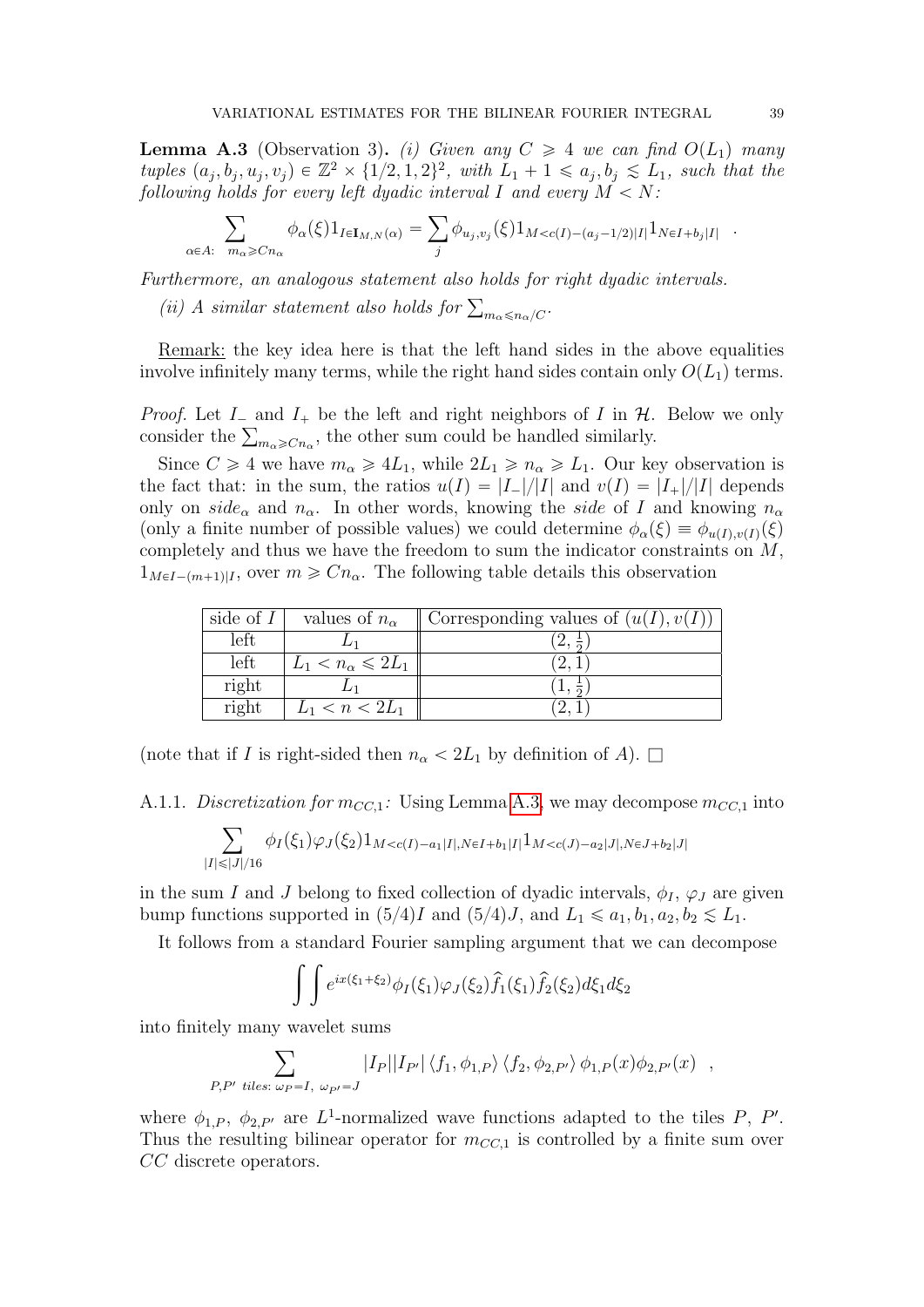A.2. Discretization of  $m_{BC}$ . For convenience let  $\xi_3 = -\xi_1 - \xi_2$  below. Thanks to fast decay of  $a_k$ , it suffices to consider the contribution of one fixed k. In other words, it suffices to consider symbols

$$
\widetilde{m}_{BC} = \sum_{\alpha \in A} \sum_{\ell(S) \leq |I|} \phi_{1,S}(\xi_1) \phi_{2,S}(\xi_2) \phi_{3,S}(-\xi_3) \phi_{\alpha,I}(-\xi_3) 1_{\{2M \in I_{lower,\alpha}\}} 1_{\{2N \in I_{upper,\alpha}\}}
$$

in the sum  $S$  is in a fixed collection of shifted dyadic cubes with the property  $(10)$ , and I is in a fixed collection of dyadic intervals, and  $\phi_{j,S}$  are uniformly  $C^n$  bump functions supported in  $\frac{5}{6}S_i$ , where *n* could be chosen arbitrarily large.

For any I,  $S$ ,  $\alpha \in A$ , and any Schwarz  $f_1$ ,  $f_2$ ,  $f_3$ , we have

$$
\iiint e^{ix(\xi_1+\xi_2)}\phi_{3,S}(\xi_1+\xi_2)\phi_{\alpha,I}(\xi_1+\xi_2)\left(\prod_{j=1}^2\phi_{j,S}(\xi_j)\hat{f}_j(\xi_j)d\xi_1d\xi_2\right)f_3(x)dx
$$
  
\n
$$
= \iint \int \int_{\xi_1+\xi_2+\xi_3=0} \phi_{\alpha,I}(-\xi_3)\phi_{3,S}(-\xi_3)\hat{f}_3(\xi_3)\left(\prod_{j=1}^2\hat{f}_j(\xi_j)\phi_{j,S}(\xi_j)\right)d\xi_1d\xi_2d\xi_3
$$
  
\n
$$
= C \int \left(f_3 * \widehat{\phi_{3,S}} * \widehat{\phi_{\alpha,I}}\right)(2y) \prod_{j=1}^2 \left(f_j * \widecheck{\phi_{j,S}}\right)(y)dy
$$
  
\n
$$
= C \sum_{m\in\mathbb{Z}} \int_0^1 \frac{1}{\ell(S)} \left(f_3 * \widehat{\phi_{3,S}} * \widehat{\phi_{\alpha,I}}\right) \left(\frac{2(t-m)}{\ell(S)}\right) \prod_{j=1}^2 \left(f_j * \widecheck{\phi_{j,S}}\right) \left(\frac{t-m}{\ell(S)}\right)dt
$$
  
\n
$$
= C \int_0^1 \sum_{Q\in\mathbf{Q}_{t,S}} |I_Q| \left\langle f_3 * \widehat{\phi_{\alpha,I}}, \overline{\phi_{3,Q}}\right\rangle \prod_{j=1}^2 \left\langle f_j, \phi_{j,Q} \right\rangle dt \quad , \text{ where}
$$

• for each  $t \in [0, 1)$ ,  $\mathbf{Q}_{t,S}$  is the collection of all tritiles  $Q = (Q_1, Q_2, Q_3)$  with

$$
Q_1 = I_Q \times S_1 , Q_2 = I_Q \times S_2 , Q_3 = I_Q \times S_3 ,
$$

and  $I_Q$  is a shifted dyadic interval of length  $\ell(S)^{-1}$  (with t-dependent shift);

• for any  $Q \in \mathbf{Q}_{t,S}$  and for each  $j = 1, 2, 3$ , define  $\phi_{j,Q}(x) := \widetilde{\phi_{j,S}}(x - c(I_Q))$ which are  $L^1$ -normalized wave packets adapted to  $Q_j = I_Q \times S_j$  (with frequency support in  $\frac{5}{6}S_j$ .

Recall that for every  $S \in \mathbf{S}$  the distance between  $S_1$  and  $S_2$  is comparable to  $L_2\ell(S)| \sim L_1\ell(S)|$  (due to the Whitney condition [\(10\)](#page-5-1)). Clearly, the collection  $\mathbf{Q}_t$  will be of rank 1 (with uniform constants over  $0 \leq t \leq 1$ ) if  $L_1$  is sufficiently large.

Now, for any  $b_3$ -shifted dyadic interval I, by a Fourier sampling argument  $(f_3 * f_3)$ Now, for any  $\theta_3$ -shifted dyadic interval 1, by a Fourier sampling argument  $(J_3 * \widehat{\phi_{R,I}})(x)$  equals a sum over finitely many terms of the form  $\sum_{P \in \mathbf{P}_I} \langle f_3, \overline{\phi_P} \rangle \overline{\phi_P(x)}$ , where  $P_I$  is the collection of all rectangles  $P = J \times I$  formed using standard dyadic intervals J of length  $|I|^{-1}$ , and  $\{\phi_P, P \in \mathbf{P}_I\}$  is a collection of Fourier wave packets adapted to  $P \in \mathbf{P}_I$  with  $supp(\hat{\phi}_{J \times I}) \subset \frac{5}{4}I$ .

It follows that, modulo a multiple by some absolute constant, z<br>Zobacz z zobacz<br>Zobacz z zobacz z zobacz z zobacz z zobacz z zobacz z zobacz z zobacz z zobacz z zobacz z zobacz z zobacz z zo

$$
\int \left( \int \int e^{ix(\xi_1+\xi_2)} \widetilde{m}_{BC} \widehat{f}_1(\xi_1) \widehat{f}_2(\xi_2) d\xi_1 d\xi_2 \right) f_3(x) dx
$$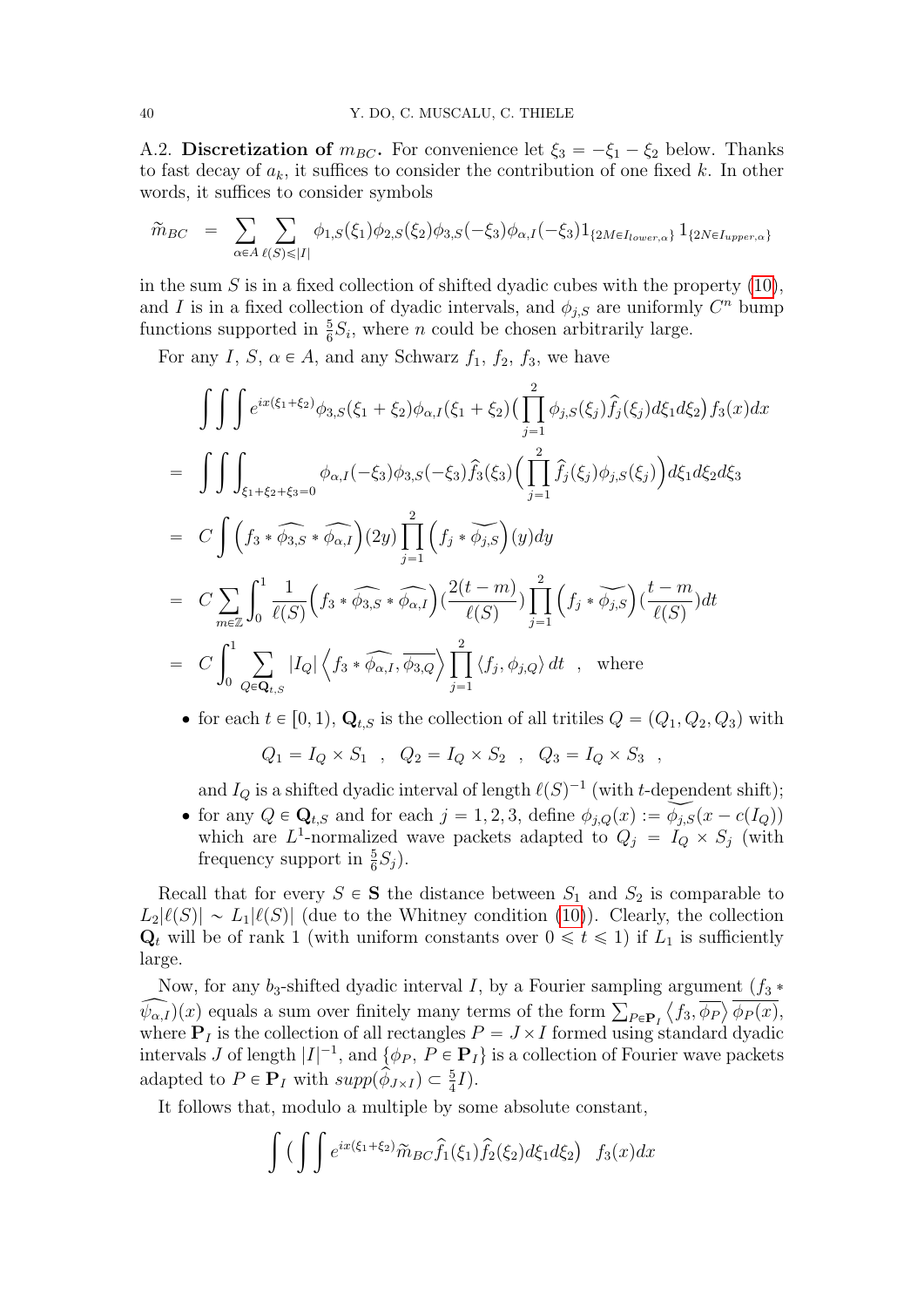can be decomposed into finitely many terms of the following form:

$$
\int_0^1 \sum_{Q \in \mathbf{Q}_t} |I_Q| \langle f_1, \phi_{1,Q} \rangle \langle f_2, \phi_{2,Q} \rangle \langle C(f_3), \overline{\phi_{3,Q}} \rangle dt \quad , \text{ where}
$$
  

$$
C(f_3)(x) := \sum_{\alpha, I} \sum_{P \in \mathbf{P}_I} 1_{\{2M \in I_{lower,\alpha}\}} 1_{\{2N \in I_{upper,\alpha}\}} \langle f_3, \overline{\phi_P} \rangle \overline{\phi_P(x)} \quad ,
$$

and  $\mathbf{Q}_t := \bigcup_{S \in \mathbf{S}} \mathbf{Q}_{t,S}$ . Let **P** be the union of  $\mathbf{P}_I$  over  $I \in \mathbf{D}$ . Using Lemma [A.3,](#page-38-0) we can write  $\mathcal{C}(f_3)(x)$  as a sum over finitely many terms of the form

$$
\pm \sum_{P \in \mathbf{P}} |I_P| \langle f_3, \overline{\phi_P} \rangle \overline{\phi_P(x)} 1_{\{2M \in \omega_{P, lower}\}} 1_{\{2N \in \omega_{P,upper}\}}
$$

where  $\{(\omega_{P,lower}, \omega_P, \omega_{P,upper}), P \in \mathbf{P}\}\$ is rigid. Thus to bound the resulting bilinear operator for  $m_{BC}$ , it suffices to estimate discrete model  $BC$  operators.

A.3. Discretization of  $m_{LM}$ . In Lemma [A.4](#page-40-0) and Lemma [A.5](#page-41-0) we will show that the supports of  $m_{CC}$  and  $m_{BC}$  are inside  $\{M \leq \xi_1 \leq \xi_2 \leq N\}$  and they do not intersect except at possibly  $(\xi_1, \xi_2) = (M, M)$  and  $(N, N)$ . It will follow that

<span id="page-40-2"></span>(42) 
$$
m_{LM} = (\chi_{M < \xi_1 < \xi_2 < N} - m_{CC})(\chi_{M < \xi_1 < \xi_2 < N} - m_{BC}),
$$

which will be used in subsection [A.3.3](#page-42-0) to reduce the bilinear multiplier operator with symbol  $m_{LM}$  to LM model operators.

A.3.1. Support of  $m_{CC}$ . It will follow from Lemma [A.4](#page-40-0) below that  $m_{CC} = 1$  on  $R_1$  (defined in [\(7\)](#page-3-3)), and  $m_{CC}$  is supported inside the following enlargement of  $R_1$ :

$$
R'_1 := \left\{ (\xi_1, \xi_2) \in [M, N]^2 : \min(|\xi_1 - M|, |\xi_2 - N|) \leq \frac{1}{3} |\xi_1 - \xi_2| \right\} .
$$

Note that  $\overline{R_1} \subset R'_1$ , and  $R'_1 \subset \{M \leq \xi_1 < \xi_2 \leq N\}.$ 

<span id="page-40-0"></span>**Lemma A.4.** (i) If a summand in [\(8\)](#page-4-0) is non-zero for some  $(\xi_1, \xi_2) \in R_1$ , then this summand must appear in one of  $m_{CC,k}$ ,  $1 \le k \le 5$ .

(ii) All summands of  $m_{CC,k}$  are supported in  $R'_1$ .

*Proof.* (i) Suppose that for some  $\alpha, \beta$  and  $I \in I(\alpha)$  and  $J \in I(\beta)$  and  $(\xi_1, \xi_2) \in R_1$ we have  $\phi_{\alpha,I}(\xi_1)\phi_{\beta,J}(\xi_2)\neq 0$ .

Without loss of generality we may assume that  $(\alpha, \beta) \notin A_1 \times A_3$ , so  $\alpha \notin A_1$  or  $\beta \notin A_3$ . By symmetry, we may assume that  $\beta \notin A_3$ .

We first show that  $\alpha \in A_1$ . Since  $\beta \notin A_3$ , it follows from Lemma [A.1](#page-37-1) that  $|\xi_2 - M| \leq 16|\xi_2 - N|$ , therefore

<span id="page-40-1"></span>
$$
|\xi_2 - N|
$$
  $\geq$   $|M - N|/15$   $\geq$   $|\xi_1 - \xi_2|/15$ .

Since  $(\xi_1, \xi_2) \in R_1$ , it follows from the definition of  $R_1$  that

(43) 
$$
|\xi_1 - M| \le |\xi_1 - \xi_2|/200 \le |M - N|/200
$$
.

It follows that  $|\xi_1 - M| \leq |\xi_1 - N|/199$ . Using Lemma [A.1](#page-37-1) again, it follows that

$$
m_{\alpha}/n_{\alpha} \leq 4|\xi_1 - M|/|\xi_1 - N| < 1/4
$$

thus  $\alpha \in A_1$  as claimed above.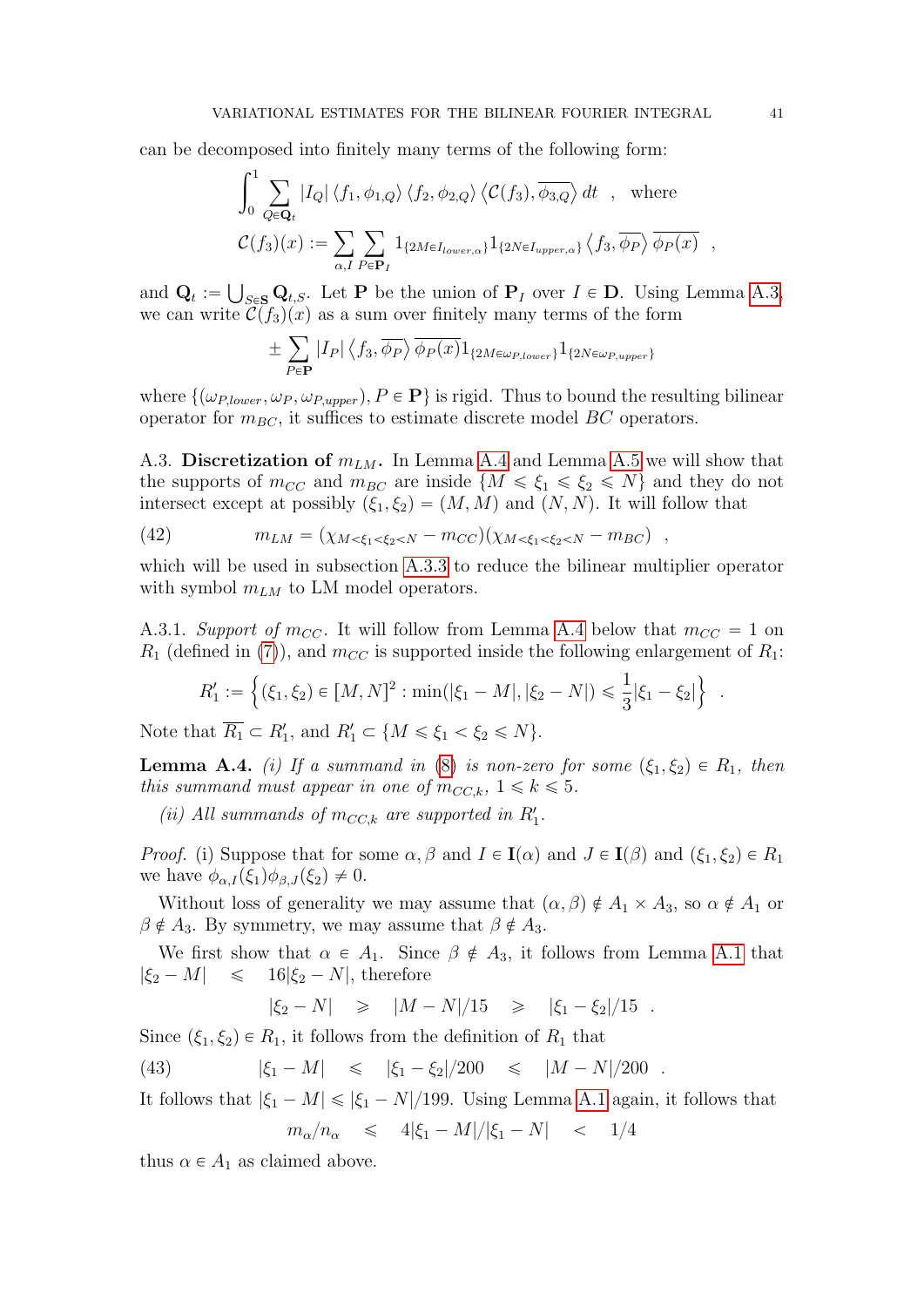It remains to show that  $|I| < |J|/16$ . As a corollary of the condition  $\alpha \in A_1$ and  $\beta \notin A_3$ , we have  $m_\beta \leqslant 4n_\beta \leqslant 8L_1$ , while clearly  $m_\alpha \geqslant L_1$ . Using  $\xi_1 \in \frac{5}{4}$  $\frac{5}{4}I$  and  $\xi_j \in \frac{5}{4}$  $\frac{5}{4}$ *J* and [\(43\)](#page-40-1) it follows that

$$
\frac{|I|}{|J|} \leq \frac{|\xi_1 - M|/(m_\alpha - 1/8)}{|\xi_2 - M|/(m_\beta + 9/8)} \leq \frac{11|\xi_1 - M|}{|\xi_2 - M|} < \frac{1}{16}.
$$

This completes the proof of claim (i).

(ii) Without loss of generality we may assume that  $\alpha \in A_1$ .

By the definition of  $m_{CC,i}$ 's we have  $|I| \leq |J|/16$ . It suffices to show that

$$
(5/4)I \times (5/4)J \quad \subset \quad R'_1 \quad .
$$

To see this, take any  $(\xi_1, \xi_2) \in \frac{5}{4}I \times \frac{5}{4}$  $\frac{5}{4}J$ .

Since  $\alpha \in A_1$  implies that  $m_\alpha = \min(m_\alpha, n_\alpha) \leq 2L_1$ , while clearly  $m_\beta \geq L_1 \geq 1$ . It follows that

$$
\frac{|\xi_1 - M|}{|\xi_2 - M|} \leq \frac{|I|(m_\alpha + 9/8)}{|J|(m_\beta - 1/8)} \leq \frac{1}{4}
$$

.

Thus  $|\xi_1 - M| \leq |\xi_1 - \xi_2|/3$ , as desired.  $\square$ 

A.3.2. Support of  $m_{BC}$ . Consider the following enlargement of  $R_2$  (defined in [\(9\)](#page-4-1)):

$$
R'_2 := \left\{ (\xi_1, \xi_2) : |\xi_1 - \xi_2| \leq \frac{1}{2} \min \left( |\frac{1}{2}(\xi_1 + \xi_2) - M|, |\frac{1}{2}(\xi_1 + \xi_2) - N| \right) \right\}
$$

<span id="page-41-0"></span>**Lemma A.5.** Let  $m_{BC}$  be defined by Definition [3.2.](#page-6-1) Then:

(i)  $m_{BC}$  is supported inside  $R'_2$ .

(ii) Any summand of [\(12\)](#page-5-2) whose support intersects  $R_2$  must appear in  $m_{BC}$ .

*Proof.* (i) Take any  $(\xi_1, \xi_2)$  in the support of  $m_{BC}$ , then for some  $S \in S$  and  $I \in I_{2M,2N}(\alpha), \alpha \in A$ , such that  $\ell(S) \leq |I|$  we have

$$
\phi_{1,S,k}(\xi_1)\phi_{2,S,k}(\xi_2)\phi_{3,S,k}(\xi_1+\xi_2)\phi_{\alpha,I}(\xi_1+\xi_2)\neq 0.
$$

It follows that  $(\xi_1, \xi_2) \in \frac{5}{6}S_1 \times \frac{5}{6}$  $\frac{5}{6}S_2$ , therefore using [\(10\)](#page-5-1) we obtain

$$
|\xi_1 - \xi_2| = \sqrt{2} \text{dist}((\xi_1, \xi_2), \{\xi_1 = \xi_1\})
$$
  $< 5L_2 \ell(S)$ .

On the other hand, since  $\xi_1 + \xi_2 \in \frac{5}{4}$  $\frac{5}{4}I$  and  $m_{\alpha}, n_{\alpha} \geqslant L_1$ , we have

$$
\min\left(|\frac{1}{2}(\xi_1+\xi_2)-M|,|\frac{1}{2}(\xi_1+\xi_2)-N|\right) \geq \frac{1}{2}(L_1-1/8)|I|.
$$

Since  $\ell(S) \leq |I|$  and since  $L_2 = L_1/40$ , it is not hard to check that  $(\xi_1, \xi_2)$  satisfies the defining property of  $R'_2$ .

(ii) Suppose that  $(\xi_1, \xi_2) \in R_2$  such that

 $\phi_{1,S,k}(\xi_1)\phi_{2,S,k}(\xi_2)\phi_{3,O,k}(\xi_1 + \xi_2)\phi_{\alpha,I}(\xi_1 + \xi_2) \neq 0$ .

We will show that  $\ell(S) \leq |I|$ .

First, using  $(\xi_1, \xi_2) \in R_2$  and using  $\xi_1 + \xi_2 \in (5/4)I$ , it follows that

$$
|\xi_1 - \xi_2| \leq \frac{1}{100} \min\left( \left| \frac{1}{2} (\xi_1 + \xi_2) - M \right|, \left| \frac{1}{2} (\xi_1 + \xi_2) - N \right| \right)
$$
  

$$
\leq \frac{1}{100} (2L_1 + 1/8)|I|.
$$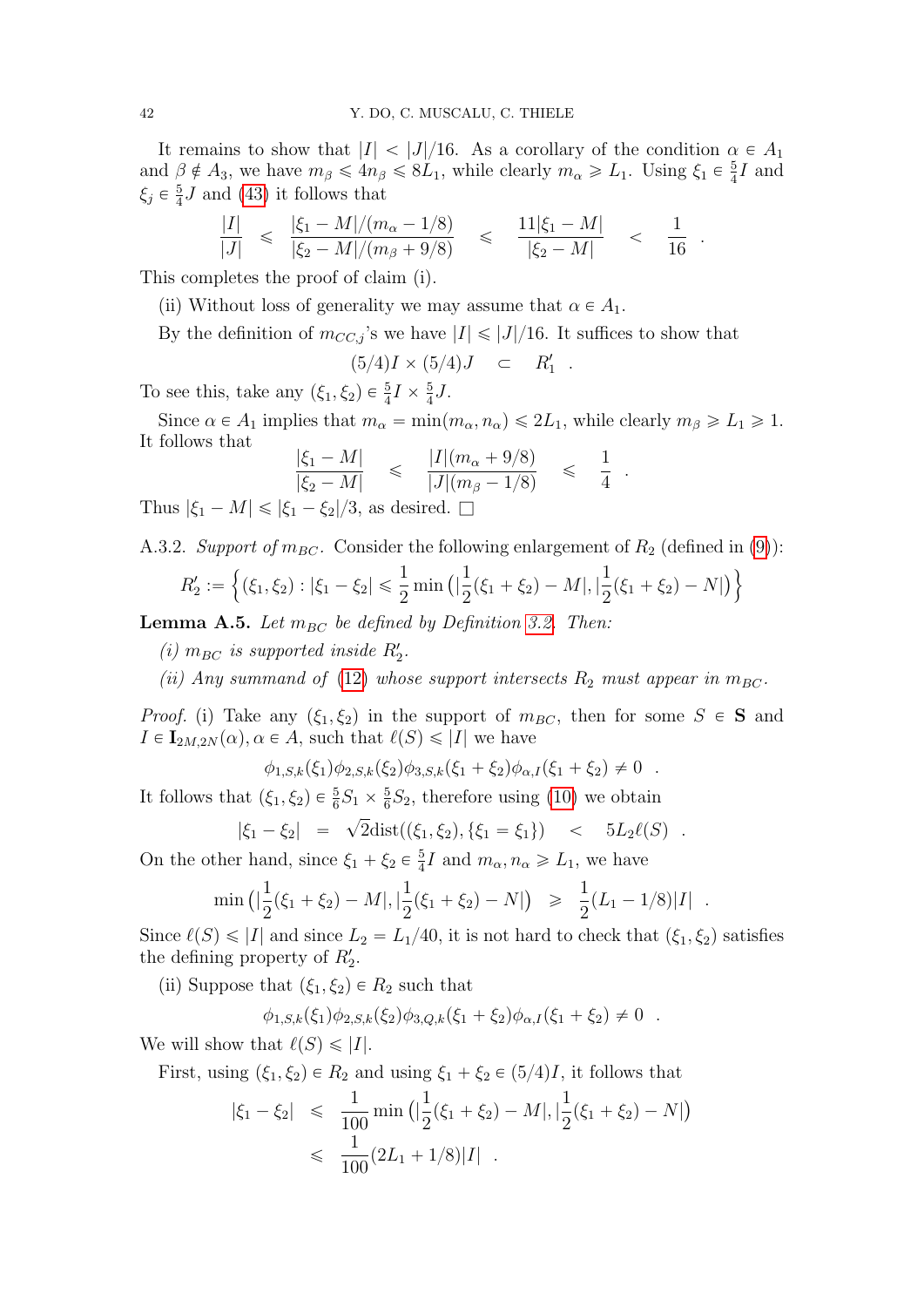Since  $(\xi_1, \xi_2) \in (4/5)S_1 \times (4/5)S_2$ , it follows that

$$
|\xi_1 - \xi_2| = \sqrt{2} \text{dist}((\xi_1, \xi_2), \{\xi_1 = \xi_2\}) \ge \sqrt{2} L_2 \ell(S)
$$
.

Collectin estimates and using  $L_2 = L_1/40$ , it is clear that  $\ell(S) \leq |I|$ , thus the corresponding summand is part of  $m_{BC}$ .  $\Box$ 

<span id="page-42-0"></span>A.3.3. Reduction to discrete  $T_{LM}$ , part I: decomposition into simpler trilinear symbols. Recall that  $D_t$  is the dilation  $D_t A := \{2^t x : x \in A\}.$ 

<span id="page-42-1"></span>**Lemma A.6.**  $m_{LM}$  can be decomposed into finitely many symbols of the form

$$
\sum_{\alpha,\beta,\gamma} \sum_{I \in \mathcal{D}_1} \sum_{J \in \mathcal{D}_2} \sum_{L \in \mathcal{D}_3} 1_{\{\text{constraints on } I,J,L\}} \phi_{1,I}(\xi_1) \phi_{2,J}(\xi_2) \phi_{3,L}(-\xi_1 - \xi_2) \times \times 1_{\{M \in I_{lower,\alpha}, N \in I_{upper,\alpha}\}} \times 1_{\{M \in J_{lower,\alpha}, N \in J_{upper,\alpha}\}} \times 1_{\{2M \in L_{lower,\alpha}, 2N \in L_{upper,\alpha}\}} ,
$$

- $\bullet$   $\mathbf{D}_1$ ,  $\mathbf{D}_2$ ,  $\mathbf{D}_3$  are three fixed collections of dyadic intervals;
- $\bullet$   $\phi_{1,I}, \phi_{2,I}, \phi_{3,L}$  are  $C^n$ -bump functions adapted to these intervals, with support in  $\frac{5}{4}I$ ,  $\frac{5}{4}$  $\frac{5}{4}$ J,  $\frac{5}{4}$  $\frac{5}{4}L$ ; and n could be chosen arbitrarily large
- $\bullet$  the constraints on I, J, L read as follows: the length I, J, L are comparable, and the distance between  $I, J, D_{-1}L$  are  $O(|I|)$ .

Note that the dependence on  $M$  and  $N$  are only in the last three factors of the summands. To prove Lemma [A.6,](#page-42-1) we analyze the factors in the factorization  $(42)$ . Part I: First factor. Using Lemma [A.4,](#page-40-0) it follows that

<span id="page-42-2"></span>
$$
\chi_{M < \xi_1 < \xi_2 < N} - m_{CC} = \chi_{\xi_1 < \xi_2} (\chi_{M < \xi_1, \xi_2 < N} - m_{CC})
$$
\n
$$
= \chi_{\xi_1 < \xi_2} \sum_{\alpha, \beta \in A} \sum_{(I,J) \in \mathbf{I}(\alpha) \times \mathbf{I}(\beta), \text{ constraints}} \phi_{\alpha, I}(\xi_1) \phi_{\beta, J}(\xi_2) ,
$$

the constraints on  $(I, J) \in I(\alpha) \times I(\beta)$  read as follows:

- If  $\alpha \notin A_1$  and  $\beta \notin A_3$  then there are no constraints.
- If  $\alpha \in A_1$  and  $\beta \in A_3$  then no  $I, J$  are allowed.
- If  $\alpha \in A_1$  and  $\beta \notin A_3$  then one requires  $|I| > |J|/16$ .
- If  $\alpha \notin A_1$  and  $\beta \in A_3$  then one requires  $|J| > |I|/16$ .

Recall that H is the union of  $I(\alpha)$  over  $\alpha \in A$ . We will show that

<span id="page-42-3"></span>**Lemma A.7.** Assume that  $(I, J) \in I(\alpha) \times I(\beta)$  contributes to the right hand side of [\(44\)](#page-42-2). Then (i)  $|I| \sim |J|$  and (ii) if  $\xi_1 < \xi_2$  and  $\phi_{\alpha,I}(\xi_1)\phi_{\beta,J}(\xi_2) \neq 0$  then

$$
dist((\xi_1, \xi_2), \{(M, M), (N, N)\}) \sim L_1|I| .
$$

Proof. (i) Without loss of generality we may assume that the ratio of the lengths of I and J is not in  $\{1, \frac{1}{2}\}$  $\frac{1}{2}$ , 2. As the lengths of adjacent intervals in **I** differ by a ratio of 1 or 2 or 1/2, it follows that  $I \neq J$  and they are not adjacent.

Now, we show that sup  $I \leq \inf J$ . Assume towards a contradiction that sup  $J \leq$ inf I. Since there is at least one interval in  $\mathcal H$  between I and J and since the lengths of adjacents intervals in  $H$  differ by a factor in  $\{1/2, 1, 2\}$ , it follows that  $\inf \frac{5}{4} I > \sup \frac{5}{4} J$ . Consequently,  $(5/4) I \times (5/4) J \cap \{(\xi_1, \xi_2) : \xi_1 < \xi_2\} = \emptyset$ , contradicting the fact that  $(I, J)$  contributes to [\(44\)](#page-42-2).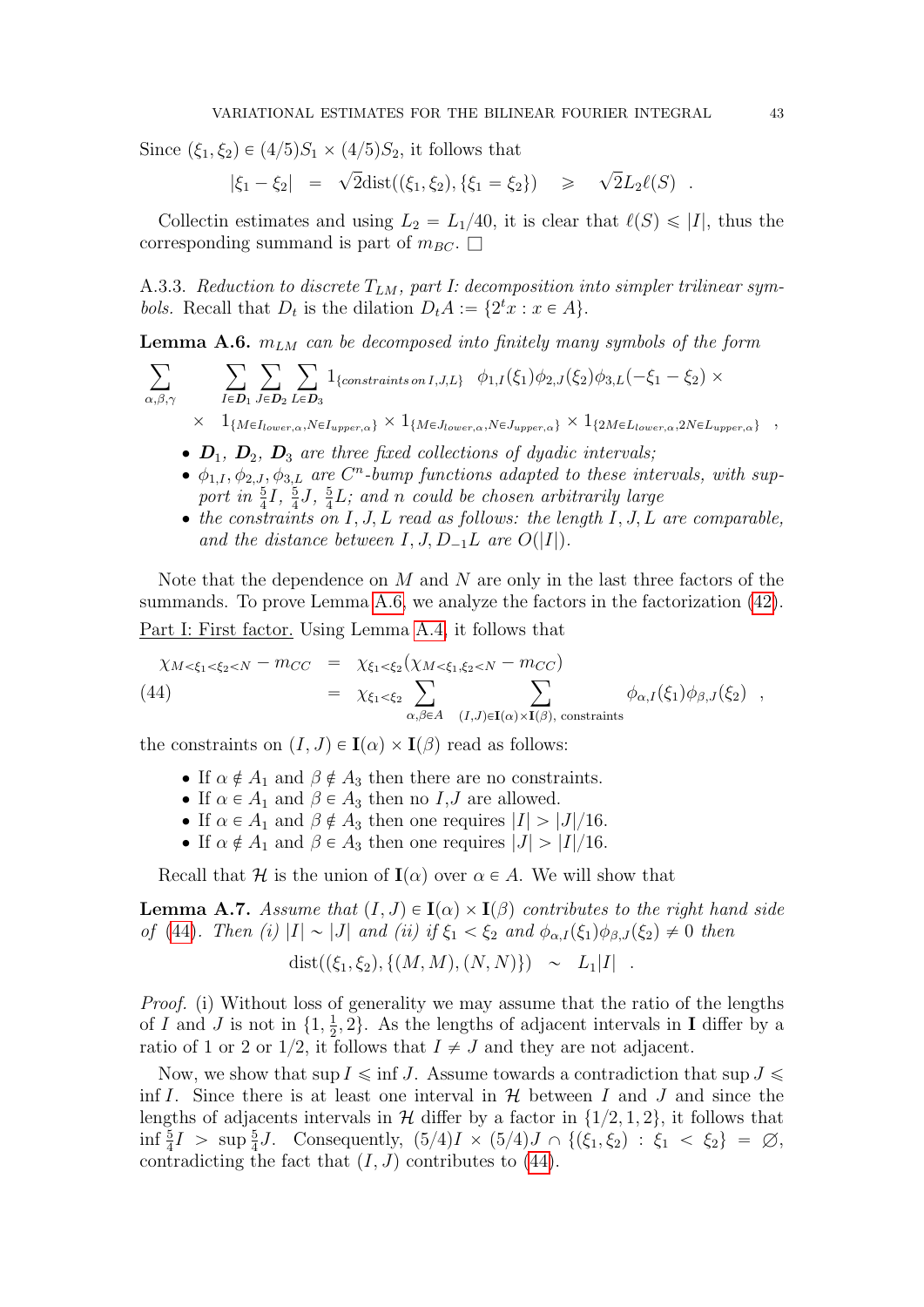Now, if  $\alpha, \beta \in A_2$  then clearly |I| and |J| are comparable to  $|M - N|/L_1$ , so they are comparable. Therefore we may assume that either  $\alpha \notin A_2$  or  $\beta \notin A_2$ .

We will show that

either 
$$
\alpha \in A_1
$$
 or  $\beta \in A_3$ .

Note that from the constraints we must have  $(\alpha, \beta) \notin A_1 \times A_3$  (otherwise there won't be any  $(I, J)$ , thus the above two properties can not hold simultaneously. Assume towards a contradiction that  $\alpha \notin A_1$  and  $\beta \notin A_3$ . Since  $\alpha \notin A_2$  or  $\beta \notin A_2$ , it follows that  $\alpha \in A_3$  or  $\beta \in A_1$ .

• If  $\alpha \in A_3$  then using Lemma [A.2](#page-37-0) and sup  $I \leq \inf J$  it follows that

$$
m_{\beta}/n_{\beta} > m_{\alpha}/n_{\alpha} \geqslant 4 \quad ,
$$

thus  $\beta \in A_3$ , contradict to the above assumption.

• If  $\beta \in A_1$  then  $n_{\alpha}/m_{\alpha} \geqslant n_{\beta}/m_{\beta} \geqslant 4$  and thus  $\alpha \in A_1$ , contradiction again.

Below, without loss of generality assume that  $\alpha \in A_1$ . Thus  $\beta \in A_1$  or  $A_2$ .

If  $\beta \in A_1$  then since J is on the right of I we easily have  $|I| \leq |J|$ , while  $|J| < |I|16$  by the above constraints. Thus  $|I| \sim |J|$ .

If  $\beta \in A_2$ , then since  $\bigcup_{\gamma \in A_2} I(\gamma)$  has  $O(1)$  elements of comparable lengths, |J| If  $\beta \in A_2$ , then since  $\bigcup_{\gamma \in A_2} I(\gamma)$  has  $U(1)$  elements of comparable lengths,  $|J|$ <br>is comparable to  $|I_0|$  the length of the right most interval inside  $\bigcup_{\gamma \in A_1} I(\gamma)$ . Note that either  $I = I_0$  or I is on the left of  $I_0$ , thus  $|I| \leq |J_0|$ . Combining with the constraint  $|J| < 16|I|$ , we obtain  $|J| \sim |I|$ .

(ii) Let  $\alpha, \beta \in A$  such that  $I \in I(\alpha)$  and  $J \in I(\beta)$ . It is clear that

$$
dist((\xi_1, \xi_2), \{(M, M), (N, N)\})
$$
  
~ 
$$
min(|\xi_1 - M| + |\xi_2 - M|, |\xi_1 - N| + |\xi_2 - N|)
$$
.

If  $(\alpha, \beta) \in (A_1 \cup A_2)^2$  then using  $|I| \sim |J|$  we obtain

$$
\min(|\xi_1 - M| + |\xi_2 - M|, |\xi_1 - N| + |\xi_2 - N|)
$$
  
 
$$
\sim |\xi_1 - M| + |\xi_2 - M| \sim L_1 |I|.
$$

Similarly, if  $(\alpha, \beta) \in (A_2 \cup A_3)^2$  then the desired claim follows. Since  $(\alpha, \beta) \notin$  $A_1 \times A_3$  (by the constraints), the remaining case is  $(\alpha, \beta) \in A_3 \times A_1$ , however this can't happen either since I is on the left of  $J$ .  $\Box$ 

<u>Part II: The second factor.</u> For convenience of notation, let  $\xi_3 := -\xi_1 - \xi_2$ . Thanks to Lemma [A.5,](#page-41-0) we may write

<span id="page-43-0"></span>
$$
\chi_{M < \xi_1 < \xi_2 < N} - m_{BC} = \chi_{M < \xi_1, \xi_2 < N}(\chi_{\xi_1 < \xi_2} \chi_{2M < \xi_1 + \xi_2 < 2N} - m_{BC})
$$
\n
$$
(45) = \chi_{M < \xi_1, \xi_2 < N} \sum_{k, \alpha} a_k \sum_{S \in \mathbf{S}} \sum_{\ell(S) \ge 2|L| \atop L \in \mathbf{I}_{-2N, -2M}(\alpha)} \phi_{\alpha, L}(-\xi_3) \phi_{3, S, k}(-\xi_3) \prod_{j=1}^3 \phi_{j, S, k}(\xi_j) .
$$

<span id="page-43-1"></span>**Lemma A.8.** Suppose that  $(S, L) \in (\mathbf{S}, I_{2M,2N}(\alpha))$  and contributes to the right hand side of [\(45\)](#page-43-0). Then (i)  $\ell(S) \sim |L|$  and (ii) if  $(\xi_1, \xi_2) \in (M, N)^2$  is in the support of the corresponding summand then

$$
dist((\xi_1, \xi_2), \{(M, M), (N, N)\}) \sim L_1 \ell(S) .
$$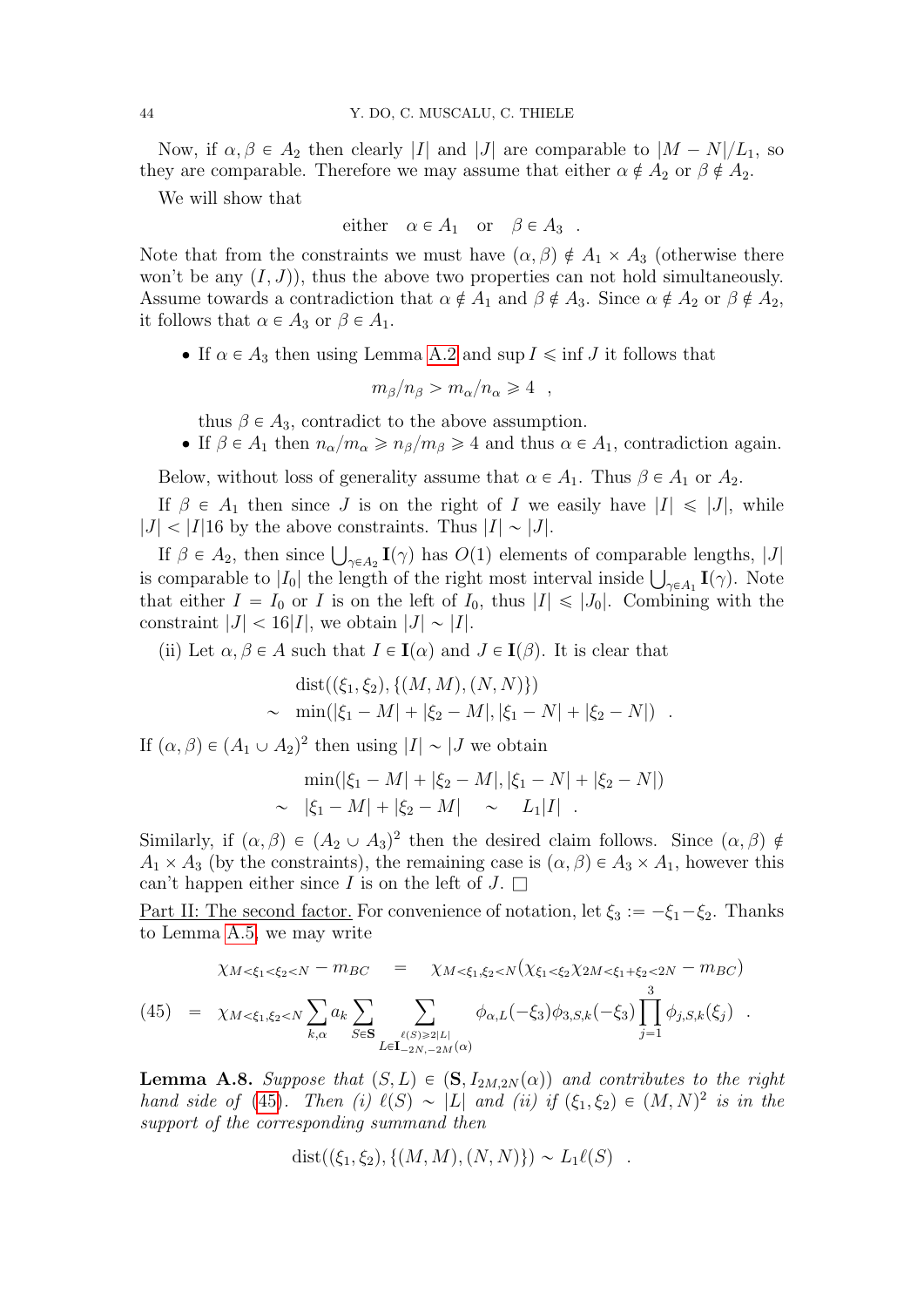*Proof.* (i) Note that  $|L| \leq \ell(S)/2$  by definition, thus it remains to show  $\ell(S)$  =  $O(|L|)$ . Without loss of generality, assume that  $|L - 2N| < |L - 2M|$ . Then

$$
dist(L, 2N) \sim L_1|L| .
$$

Since  $\phi_{j,S,k}$  is supported inside  $(5/6)S_j$ , it folows that  $\left(\frac{5}{6}\right)$  $\frac{5}{6}S_1 \times \frac{5}{6}$  $(\frac{5}{6}S_2) \cap (M,N)^2 \neq \varnothing$ . Take any  $(\xi_1, \xi_2)$  in this intersection. Then  $\xi_1 < \xi_2 < N$ , therefore using  $(\xi_1 + \xi_2) \in$  $supp(\phi_{\alpha,L}) \subset \frac{5}{4}L$  it follows that

$$
|\xi_1 - \xi_2| \leq |\xi_1 - N| + |\xi_2 - N| = |\xi_1 + \xi_2 - 2N|
$$
  

$$
\leq 3|L| + 2\text{dist}(L, 2N) \leq L_1|L|.
$$

Now, let  $\ell$  be the line  $\{\xi_1 = \xi_2\}$ . Since  $(\xi_1, \xi_2) \in S_1 \times S_2$ , it follows from [\(10\)](#page-5-1) that

$$
\ell(S) \leq L_2^{-1} \text{dist}((\xi_1, \xi_2), \ell) \leq L_2^{-1} |\xi_1 - \xi_2| \leq (L_1/L_2)|L|.
$$

(Recall that  $L_1 = O(L_2)$ .) This completes the proof of (i).

(ii) Let A be the distance from  $(\xi_1, \xi_2)$  to the set of two corners  $(M, M)$  and  $(N, N)$ . Then the desired lower bound for A follows from

$$
A \geq \text{dist}((\xi_1, \xi_2), \ell) \geq L_1 \ell(S) .
$$

Using the triangle inequality and the Whitney property [\(10\)](#page-5-1), we also have

$$
A \leq \text{dist}((\xi_1, \xi_2), \ell) + \text{dist}((\xi_1 + \xi_2)/2, \{M, N\})
$$
  

$$
\leq L_2 \ell(S) + L_1 |L|.
$$

Thanks to (i) we obtain the upper bound  $A \leq L_1\ell(S)$ , as desired.  $\square$ 

Part III (final step). We now examine  $m_{LM}$ . Using [\(44\)](#page-42-2) and Lemma [A.7](#page-42-3) and

Lemma A.8, it follows that 
$$
m_{LM}(M, N, \xi_1, \xi_2)
$$
 could be written as  
\n
$$
= \chi_{\xi_1 < \xi_2} \chi_{M < \xi_1, \xi_2 < N} \Big( \sum_{\alpha, \beta} \sum_{I, J} \phi_{\alpha, I}(\xi_1) \phi_{\beta, J}(\xi_2) 1_{constraints on I, J} \Big) \times
$$
\n
$$
\times \Big( \sum_{k, \gamma} a_k \sum_{S, L} \phi_{1, S, k}(\xi_1) \phi_{2, S, k}(\xi_2) \phi_{3, S, k}(\xi_1 + \xi_2) \phi_{\gamma, L}(\xi_1 + \xi_2) 1_{constraints on S, L} \Big)
$$

here there are constraints on I, J, S, L relative to  $\alpha, \beta, \gamma$ . Observe that the summation over  $(k, \gamma, S, L)$  is zero outside  $\{\xi_1 < \xi_2\}$ , while the summation over  $p(\alpha, \beta, I, J)$  is zero outside  $\{M < \xi_1, \xi_2 < N\}$ . Therefore we could drop the factor  $\chi_{\xi_1 < \xi_2} \chi_{M < \xi_1, \xi_2 < N}$  in the right hand side and obtain

$$
m_{LM} = \sum_{\alpha,\beta,\gamma,k} a_k \sum_{I \in \mathbf{I}_{M,N}(\alpha)} \sum_{J \in \mathbf{I}_{M,N}(\beta)} \sum_{L \in \mathbf{I}_{2M,2N}(\gamma)} \sum_{S \in \mathbf{S}} 1_{\text{constraints on I,J,S,L}} \times \times \left[ \phi_{\alpha,I}(\xi_1) \phi_{1,S,k}(\xi_1) \right] \times \left[ \phi_{\beta,J}(\xi_2) \phi_{2,S,k}(\xi_2) \right] \times \left[ \phi_{\gamma,L}(\xi_1 + \xi_2) \phi_{3,S,k}(\xi_1 + \xi_2) \right].
$$

Since  $a_k$  decays rapidly, for the purpose of proving Lemma [A.6](#page-42-1) we may drop the summation over  $k$  and consider only the contribution of one  $k$ .

Recall that  $D_y$  denotes the dilation by  $2^y$  with respect to 0, i.e.  $D_y \xi = 2^y \xi$ . In particular  $D_{-1}L = \{\frac{1}{2}x : x \in L\}$ . We claim that in any non-zero summand in  $m_{LM}$ , it holds that

(i) 
$$
|I| \sim |J| \sim \ell(S) \sim |L|
$$
.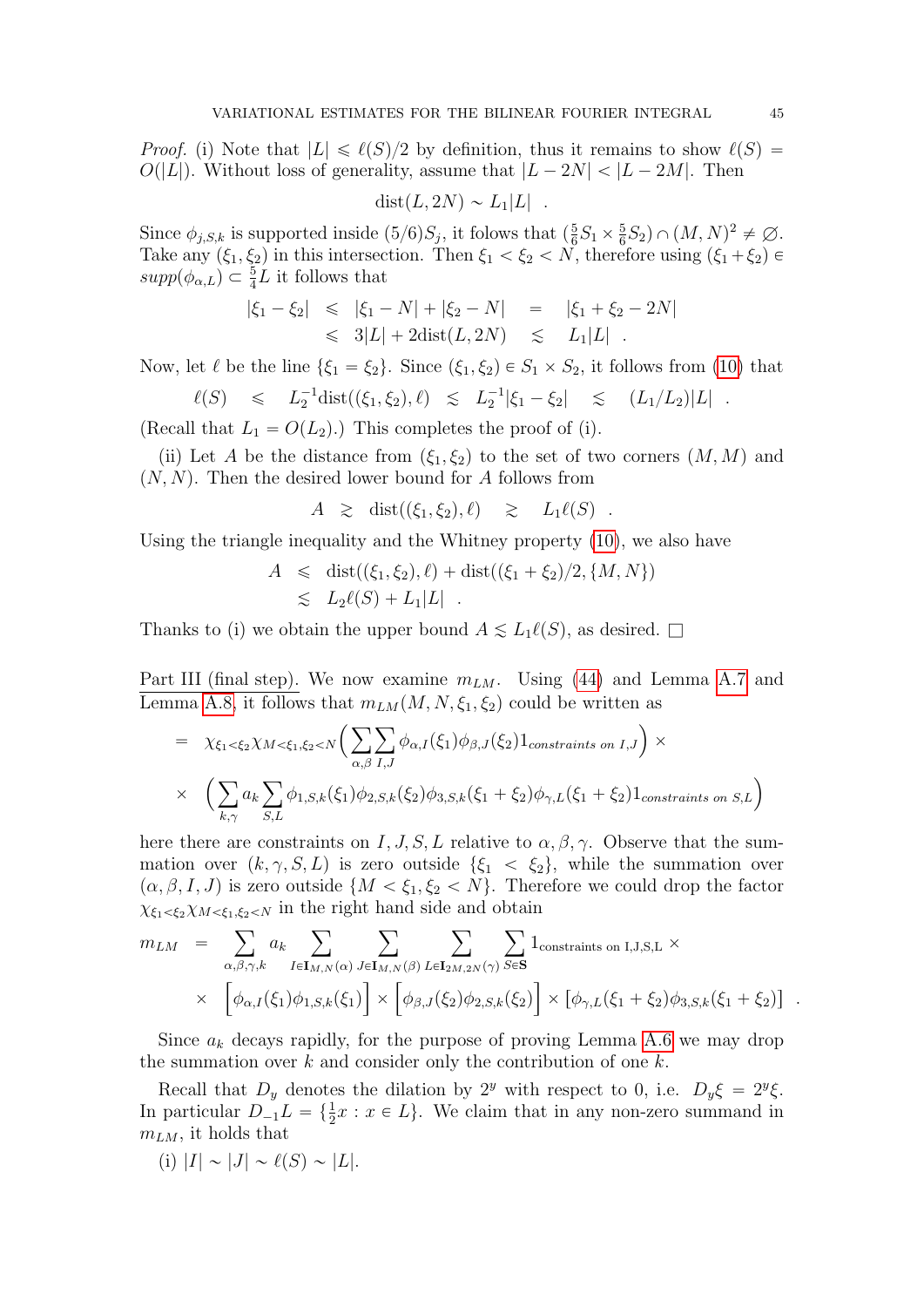(ii) The spatial distances between any two of  $I, J, S_1, S_2, D_{-1}(S_3), D_{-1}(L)$  are bounded above by  $O(L_1|I|)$ .

Indeed, (i) follows from Lemma [A.7](#page-42-3) and Lemma [A.8:](#page-43-1)

$$
\ell(S) \sim |L| \sim \frac{1}{L_1} \text{dist}((\xi_1, \xi_2), \{(M, M), (N, N)\})
$$
  

$$
|I| \sim |J| \sim \frac{1}{L_1} \text{dist}((\xi_1, \xi_2), \{(M, M), (N, N)\}) .
$$

For (ii), by the Whitney property [\(10\)](#page-5-1) dist $(S_1, S_2) = O(L_2\ell(S))$ , thus the distances between  $D_{-1}(S_3)$  and  $S_1, S_2$  are  $O(L_1\ell(S))$ . The desired claim now follows from examining the factors in the summation.

It follows that by decomposing  $m_{LM}$  into  $O(1)$  sums we may assume that  $J, L, S_1, S_2, S_3$  are completely determined from  $I:$  comparable length and nearby location.

Since  $a_k$  decays rapidly we can ignore the summation over  $k$ , and below we will even drop the dependence on k of the inner sums for brevity of notations. We end up with a symbol of the form

$$
\sum_{I \in \mathbf{D}_1} \sum_{J \in \mathbf{D}_2} \sum_{L \in \mathbf{D}_3} \psi_{1,I}(\xi_1) \psi_{2,J}(\xi_2) \psi_{3,L}(\xi_1 + \xi_2) 1_{constraints}
$$

here  $D_1, D_2, D_3$  could be  $D_{left}$  or  $D_{right}$  are three fixed collections of (standard) dyadic intervals,  $\psi_{1,I}$  is a  $C^n$  bump function adapted to I and is supported on  $\frac{5}{4}I$ , and  $\psi_{2,J}$  and  $\psi_{3,L}$  satisfy similar properties. The contraints read as follows: for fixed bounded integers  $m_1, n_1, m_2, n_2$  it holds that

- $|J| = 2^{m_1} |I|$  and  $c(I) + n_1 |I| \in J \neq \emptyset$ .
- $|L| = 2^{m_2} |I|$  and  $c(I) + n_2 |I| \in D_{-1}(L)$ .
- $M \in I_{lower,\alpha} \cap J_{lower,\beta}$  and  $2M \in L_{lower,\gamma}$ ;
- $N \in I_{upper,\alpha} \cap J_{upper,\beta}$  and  $2N \in L_{upper,\gamma}$ .

This completes the proof of Lemma [A.6.](#page-42-1)  $\square$ 

A.3.4. Reduction to  $T_{LM}$ , part II: completion of the proof. Using Lemma [A.6,](#page-42-1) we may decompose  $m_{LM}$  into boundedly many  $m_{m_1,n_1,m_2,n_2}$ , defined by

$$
\sum_{\alpha,\beta,\gamma}\sum_{I,J,L}\psi_{1,I}(\xi_1)\psi_{2,J}(\xi_2)\psi_{3,L}(\xi_1+\xi_2)1_{constraints on I,J,L} \times \times 1_{\{M \in I_{lower,\alpha}, N \in I_{upper,\alpha}\}}1_{\{M \in J_{lower,\beta}, N \in J_{upper,\beta}\}}1_{\{2M \in L_{lower,\gamma}, 2N \in L_{upper,\gamma}\}} ,
$$

and the 'constraints' on  $I, J, L$  specify the location and the length of  $J$  and  $L$ relative to I using  $m_1, n_1, m_2, n_2$  as discussed in the last section. Note that the decomposition of  $m_{LM}$  is independent of M and N.

For each fixed I, J, L, we will sum the summands over  $\alpha$ ,  $\beta$ ,  $\gamma$ . Using Lemma [A.3,](#page-38-0) we will divide  $m_{m_1,n_1,m_2,n_2}$  into 8 symbols, such that in the summation each of I, J, L are required to be in one of  $D_{left}$ ,  $D_{right}$ , and each of these 8 symbols could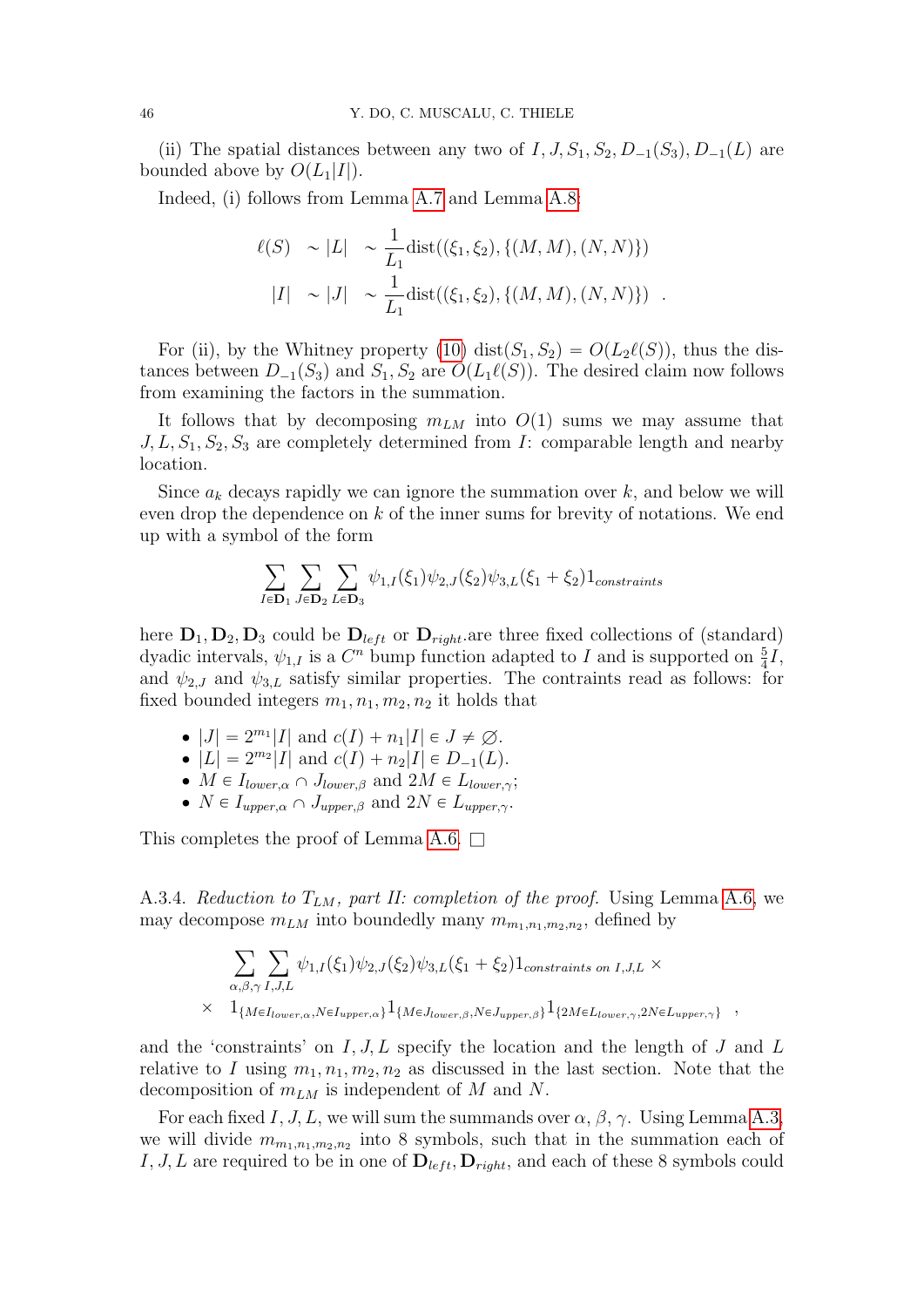be further decomposed into  $O(L_1)$  symbols having the following structure:

$$
\sum_{I \in \mathbf{D}_1} \sum_{J \in \mathbf{D}_2} \sum_{L \in \mathbf{D}_3} \psi_{1,I}(\xi_1) \psi_{2,J}(\xi_2) \psi_{3,L}(-\xi_1 - \xi_2) \times \times 1_{\{M \in I_{1,lower}, N \in I_{1,upper}\}} 1_{\{M \in J_{2,lower}, N \in J_{2,upper}\}} 1_{\{2M \in L_{3,lower}, 2N \in L_{3,upper}\}}
$$

where  $\psi_i$  are bump functions supported in  $[-c, c]$ ,  $(1/2 < c < 5/8)$  and the collection of interval triples  $\{(I_{1,lower}, I, I_{1,upper}), I \in \mathbf{D}_1\}$  is rigid, and the same holds for the other two collections of interval triples. Note that the rigidity type of these collections are not opposite, i.e. we won't have both  $(infinite, finite)$  and  $(finite, infinite)$ . Due to the flexibility of  $(finite, finite)$  rigidity (which could be converted into two terms of any of the other types), we could assume that the rigidity type of the three collections are the same.

We now split the intervals I, J, L if necessary to ensure  $|I| = |J| = |L|$ : to do this we will split  $\psi_{1,I}, \psi_{2,J}, \psi_{3,L}$  and we will correspondingly split all bounded intervals in  $I_{1,lower}, I_{1,upper}, J_{2,lower}, J_{2,upper}, L_{3,lower}, L_{3,upper}$  (but we won't split the halflines). Note that if we split  $\psi_{1,I}$  into  $2^k$  bump function adapted to the corresponding subintervals of  $I (k \ge 0)$ , then each new bump function in theory could be supported in an interval as large as the  $(1 + 2<sup>k</sup>(c - 1/2))$  enlargement of the adapting subinterval. Since  $k$  is bounded, by choosing  $c$  sufficiently close to  $1/2$  when partitioning  $1_{M < \xi < N}$  we could ensure that  $1 + 2^k(c - 1/2) < 5/4$ .

After the splitting, the rest of the discretization is similar to the discretization of  $m_{BC}$ . We omit the details.

#### **REFERENCES**

- <span id="page-46-4"></span>[1] J. Bourgain, *Pointwise ergodic theorems for arithmetic sets*, IHÉS (1989), no. 69, 5–45. With an appendix by the author, H. Furstenberg, Y. Katznelson, and D. S. Ornstein.
- [2] M. Christ, A. Kiselev, WKB asymptotics of generalized eigenfunctions of one-dimensional  $Schrödinger\ operators, J. Funct. Anal. 179 (2001), 426-447.$
- [3] M. Christ, A. Kiselev, *Maximal functions associated with filtrations*, J. Funct. Anal. 179 (2001), 409–425.
- $[4]$  M. Christ, A. Kiselev, *WKB and spectral analysis of one-dimensional Schrödinger oper*ators with slowly varying potential, Comm. Math. Phys. 2 (2001), 245–262.
- <span id="page-46-6"></span>[5] Y. Do, C. Muscalu, C. Thiele, Variational estimates for paraproducts, Revista Mat. Iberoamericana (2012), vol 28, no. 3, pp. 857–878.
- <span id="page-46-3"></span>[6] Y. Do, C. Thiele,  $L^p$  theory for outer measures and two themes of Lennart Carleson united, Bulletin AMS (N.S) (2015), vol 52, no. 2. 249–296,
- [7] P. Friz, N. Victoir, The Burkholder-Davis-Gundy inequality for enhanced martingales, Séminaire de probabilités XLI, 421–438, Lecture Notes in Math., 1934, Springer, Berlin, 2008.
- [8] R. L. Jones, R. Kaufman, J. M. Rosenblatt, M. Wierdl, Oscillation in ergodic theory, Ergod. Th. Dynam. Sys. (1998), 18, 889–935.
- <span id="page-46-5"></span>[9] R. L. Jones, A. Seeger, J. Wright, Strong variational and jump inequalities in harmonic analysis, Trans. Amer. Math. Soc. 360 (2008), no. 12, 6711–6742.
- <span id="page-46-2"></span>[10] R. Kesler, Mixed estimates for degenerate multi-linear operators associated to simplexes., J. Math. Anal. Appl (2015), vol. 424, no. 1, 344–360.
- <span id="page-46-0"></span>[11] M. Lacey, C. Thiele,  $L^p$  estimates on the bilinear Hilbert transform for  $2 < p < \infty$ , Ann. Math. 146, 693–724 (1997).
- <span id="page-46-1"></span>[12] M. Lacey, C. Thiele,  $L^p$  estimates on the bilinear Hilbert transform for, Proc. Natl. Acad. Sci. USA 94, no. 1, 33–35 (1997).